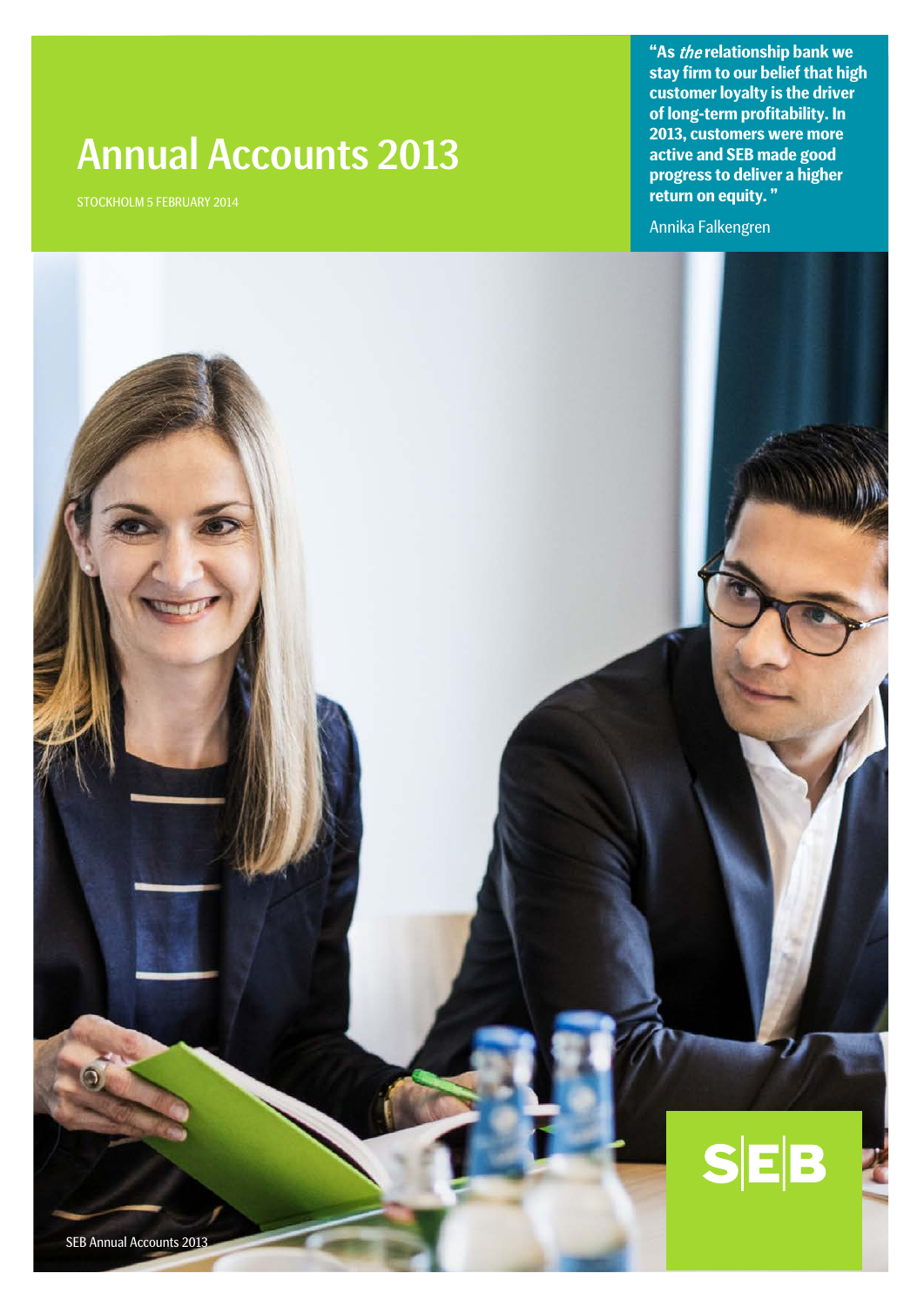





#### **Capital adequacy Core Tier 1** Basel II, per cent (excl. transitional floor)



### 2013 – SEK 18.1bn operating profit

- Operating profit SEK 18.1bn (14.2).
- Operating income SEK 41.6bn (38.8). Operating expenses SEK 22.3bn (23.7).
- Net interest income SEK 18.8bn (17.6), net fee and commission income SEK 14.7bn (13.6) and net financial income SEK 4.1bn (4.6).
- Net credit losses SEK 1.2bn (0.9) and a credit loss level of 0.09 per cent (0.08).
- Net profit SEK 14.8bn (11.7).
- Return on equity 13.1 per cent (11.1) and earnings per share SEK 6.74 (5.31).

## The fourth quarter 2013 – SEK 5.0bn operating profit

- Operating profit SEK 5.0bn (2.8). Net profit SEK 4.2bn (3.2).
- Operating income SEK 11.0bn (9.6). Operating expenses SEK 5.7bn (6.5).
- Net credit losses SEK 0.3bn (0.3) and a credit loss level of 0.10 per cent (0.08).
- Return on equity 14.1 per cent (11.9) and earnings per share SEK 1.93 (1.47).

## Volumes

- Loans to corporates increased by SEK 34bn and lending to households by SEK 26bn during 2013. Total loans to the public amounted to SEK 1,303bn.
- Deposits from corporates amounted to SEK 544bn and deposits from households amounted to SEK 223bn. Total deposits from the public amounted to SEK 849bn.
- Assets under management amounted to SEK 1,475bn. There was a net inflow of assets under management of SEK 21bn during the year.

## Capital and funding

- The core Tier 1 capital ratio was 17.8 per cent (Basel II). The Common Equity Tier 1 ratio was 15.0 per cent (Basel III).
- The Liquidity Coverage Ratio (LCR) was 129 per cent (113).
- The core liquidity reserve amounted to SEK 346bn and the total liquid resources amounted to SEK 625bn.

## Proposed dividend

• The Board of Directors proposes a dividend to shareholders of SEK 4.00 per share, which corresponds to a payout ratio of 59 per cent.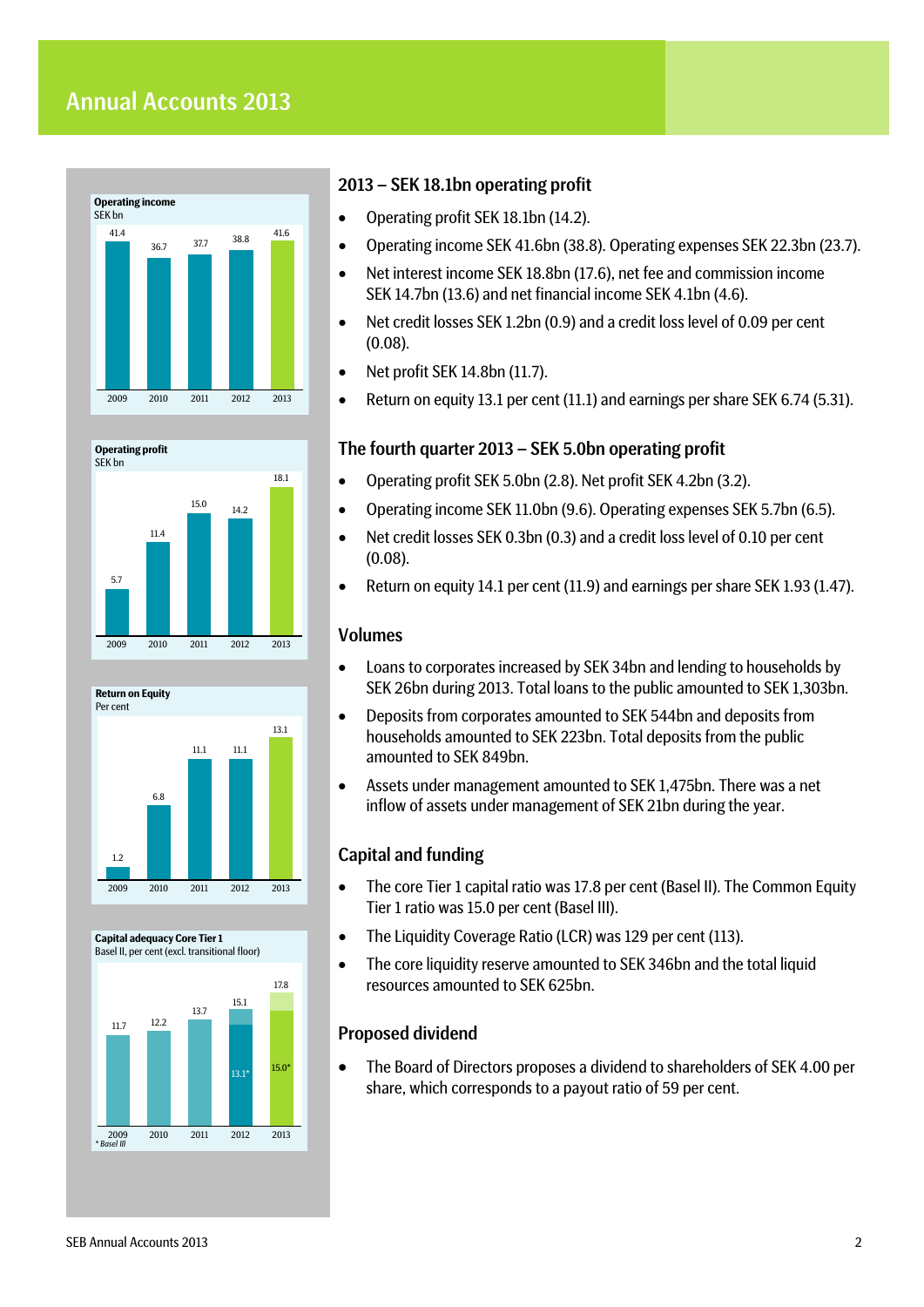## President's comment

Ever since the first sign of the US sub-prime crisis in the summer of 2007, the world economy has faced several challenges including a global financial crisis, subdued real economic growth, rising debt levels and growing global imbalances. Looking back at the past year, the world economy gradually recovered and the equity markets displayed renewed optimism. However, until central bank liquidity support has been materially reduced, stable business conditions will be hard to achieve. Europe is a weak spot and the implementation of the banking union will be an important stabilizer. The Nordic countries have shown resilience and GDP-growth is expected to be above Eurozone average. The Baltic countries have continued to show high growth numbers.

### The **relationship bank in our part of the world**

For banks a key take-away from these past years has been the importance of a strong balance sheet. With ample liquidity and strong capital ratios, banks can ensure resilience to future possible system shocks as well as have the capacity to invest in and support long-term customer relationships. This has also been the guiding principle for SEB as we were determined to come out of the crisis as a stronger bank with our mind set on always putting customers first. As *the* relationship bank in our part of the world, we never compromise on what it takes to be the trusted financial partner for both businesses and individuals.

### **Higher activity levels and higher profitability**

Over the past years we in SEB have strengthened long-term customer relationships, continued to grow in our areas of strength, reduced earnings volatility and have improved both cost and capital efficiency. We have a growing and attractive customer base and work to improve customer satisfaction, which is also reflected in the operating result for 2013.

SEB's operating profit increased to SEK 18.1bn. Corporate customers have been more inclined to deepen their business with us and private individuals have increasingly chosen SEB as their home bank. Our diversified business contributed to a broad increase in operating income, up by 7 per cent to SEK 41.6bn. Operating expenses decreased to SEK 22.3bn. Asset quality remained strong: non-performing loans fell by 32 per cent and now constitute 0.7 per cent of total lending. We continued to generate capital and on a Common Equity Tier 1 ratio (Basel III) of 15.0 per cent, return on equity reached 13.1 per cent.

### **High customer loyalty key to profitable growth**

SEB has a unique corporate profile in the Nordic region. With the long-term strategic direction we have set out, our objectives are to be *the* leading Nordic bank for corporates and institutions and *the* top universal bank in Sweden and the Baltic countries. We stay firm in our belief that high customer loyalty is the foundation for long-term profitability.

Our Nordic franchise has strengthened further. Since we started our growth initiative in 2010, we have gained 242 new large corporate and institutional customers in Denmark, Finland and Norway and average annual profit growth has been 15 to 20 per cent in these three countries. Our way of doing business has led to SEB being the bank Nordic large corporate customers and financial institutions are most willing to recommend (Prospera, January 2014). The Nordic countries outside Sweden now constitute 27 per cent of SEB's operating profit.

We made progress to firmly establish SEB as a top universal bank in Sweden and the Baltic countries. In Sweden, we have 466,000 private customers and 140,000 small and medium-sized corporate customers – among them many entrepreneurs – who have chosen SEB as their main banking partner. We constantly strive to improve our offerings and increase accessibility and as an example, in 2013 we launched attractive new smart phone apps for corporate customers and an improved internet bank. Private Banking attracted new customers and SEK 24bn of assets under management.

#### **Our direction remains firm**

SEB has employees who are deeply committed to the values and heritage of the bank. The team effort has shown the potential of the platform we have built since the crisis. Our direction to be *the* relationship bank in our part of the world remains firm, all for the benefit of our customers and shareholders.

Policitas



**Income +7% Costs -6%**

2013

## **#1 willingness to recommend**

Large corporates & financial institutions 2013 Prospera

## **ROE 13.1% CET1 15.0%**

Basel III, 2013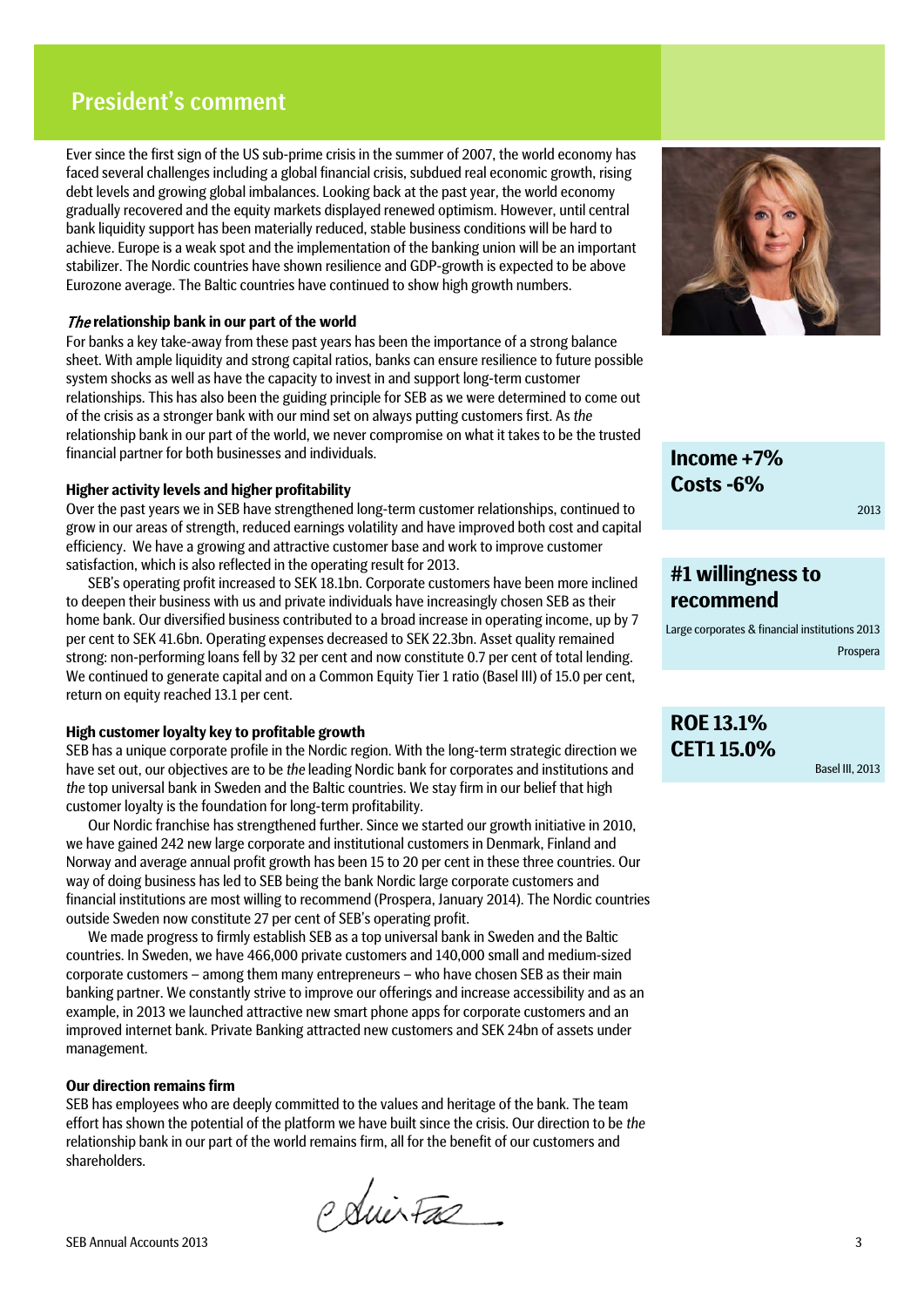## The Group

### Fourth quarter isolated

*Operating profit* amounted to SEK 5,009m (2,839). *Net profit from continuing operations* was SEK 4,216m (3,240). *Net profit (after tax),* including the net result from discontinued operations, amounted to SEK 4,222m (3,239).

### Operating income

*Total operating income* amounted to SEK 11,030m (9,637). *Net interest income* increased to SEK 4,932m (4,458).

|                           | Q <sub>4</sub> | Q3   | Q4   |
|---------------------------|----------------|------|------|
| <b>SEK m</b>              | 2013           | 2013 | 2012 |
| Customer-driven NII       | 4498           | 4286 | 4060 |
| NII from other activities | 434            | 473  | 398  |
| <b>Total</b>              | 4932           | 4759 | 4458 |

The customer-driven net interest income increased by SEK 438m, or 11 per cent, compared with the fourth quarter of 2012. Higher volumes offset the negative effect from lower short-term rates. Compared with the third quarter the customer-driven net interest income increased by SEK 212m, or 5 per cent. There were positive margin and volume effects.

Net interest income from other activities increased by SEK 36m compared with the corresponding quarter 2012 and was SEK 39m lower than the previous quarter. Negative effects from lower short-term rates were offset by higher net interest income in Markets.

*Net fee and commission income* amounted to SEK 3,871m (3,715). Compared to the fourth quarter 2012, and especially the third quarter 2013, corporate activity in the debt and syndication markets increased substantially. Base commissions were in line with the fourth quarter last year. Performance fees increased compared to the third quarter. Low stock market activity led to lower brokerage income in the fourth quarter.

*Net financial income* amounted to SEK 1,186m (982), an increase of 21 per cent year-on-year. Customer activity in debt and currencies picked up during the quarter and credit spreads narrowed further.

*Net life insurance income* increased by 7 per cent to SEK 890m (831). Asset values in the life business appreciated in line with the more positive market sentiment.

*Net other income* amounted to SEK 151m (-349). In the fourth quarter of 2012 there was a repurchase of covered bonds which had a negative effect on income in the amount of SEK 402m.

### Operating expenses

*Total operating expenses* amounted to SEK 5,661m, which was a decrease of 13 per cent year-on-year (6,524). There was a SEK 753m write-off of certain IT-infrastructure in the fourth quarter 2012. Compared with the previous quarter, costs rose by 4 per cent. Staff costs decreased while other expenses increased by SEK 323m. The latter was mainly due to IT development and customer-oriented activities.

### Credit losses and provisions

*Net credit losses* amounted to SEK 341m (276). The credit loss level was 10 basis points.

*Non-performing loans* decreased by SEK 694m in the fourth quarter. Write-offs of non-performing loans against reserves in Latvia and Lithuania increased compared with the fourth quarter 2012. Non-performing loans in the Baltic countries fell by 9 per cent in the quarter and by 44 per cent compared with one year ago.

*Individually assessed impaired loans* amounted to SEK 4.9bn and the *portfolio assessed loans past due >60 days* amounted to SEK 4.1bn.

### Income tax expense

Total *income tax expense* was SEK 793m (income of SEK 401m in 2012), which corresponded to an effective tax rate of 16 per cent.

In Finland, the corporate income tax rate was reduced to 20 per cent effective from 2014. As a result, SEB's deferred tax assets and deferred tax liabilities subject to Finnish income tax were revalued. At the end of 2013, this had a positive effect of SEK 266m.

### Development on a comparable basis

The 2012 result reflected financial effects of a one-time character: a positive effect from the lower Swedish corporate tax rate, a write-off of certain IT infrastructure and costs relating to buy-backs of covered bonds. The following table compares the fourth quarter result of 2013 with 2012 pro forma - excluding the one-time character effects.

|                                       | Q4      | Q <sub>4</sub> | <b>Change</b> |
|---------------------------------------|---------|----------------|---------------|
| SEK <sub>m</sub>                      | 2013    | 2012*          | %             |
| Total operating income                | 11030   | 10039          | 10            |
| Total operating expenses              | $-5661$ | $-5771$        | $-2$          |
| <b>Profit before credit losses</b>    | 5369    | 4268           | 26            |
| Net credit losses etc                 | $-360$  | $-274$         | 31            |
| <b>Operating profit</b>               | 5009    | 3994           | 25            |
| Income tax expense                    | $-793$  | $-985$         | -19           |
| Net profit from continuing operations | 4216    | 3009           | 40            |
| $*$ Due formed                        |         |                |               |

Pro forma

### Discontinued operations

The net result from *discontinued operations* was SEK 6m (-1).

### Other comprehensive income

*Other comprehensive income* increased to SEK 3,102m (-500). SEB's pension obligations, net, decreased by SEK 1,943m (-1,558). The main reason was an increase in asset values of SEK 1,692m.

*Comparative numbers - in parenthesis - for the income statement refer to the corresponding period 2012. Business volumes are compared to year-end 2012.*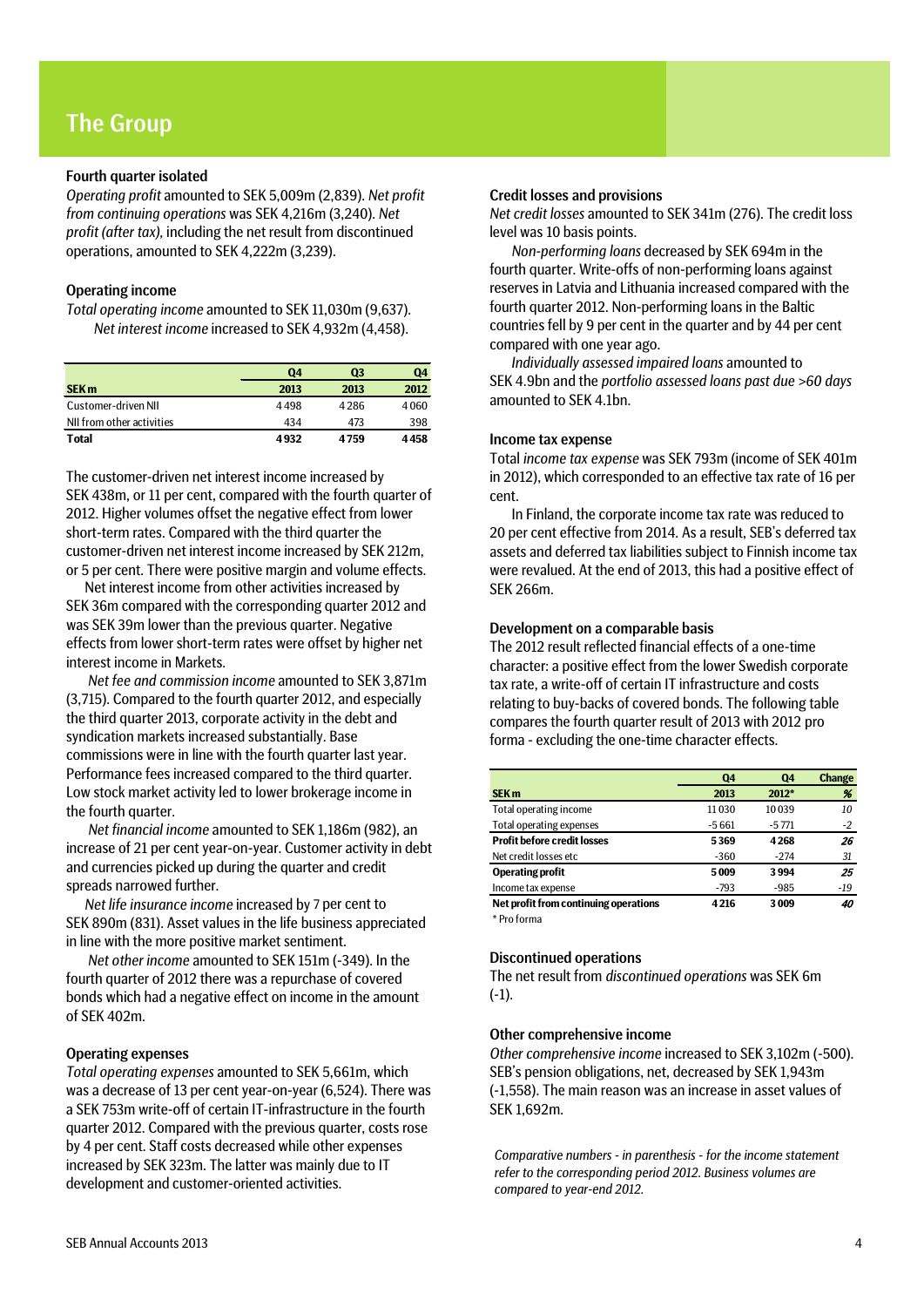### The full year 2013

*Operating profit* increased by 27 per cent to SEK 18,127m (14,235). *Net profit from continuing operations* was SEK 14,789m (12,142). *Net profit (after tax),* including the net result from discontinued operations, amounted to SEK 14,778m (11,654).

### Operating income

*Total operating income* amounted to SEK 41,553m (38,823). *Net interest income* increased to SEK 18,827m (17,635).

|                           |       | Jan - Dec |   |  |  |
|---------------------------|-------|-----------|---|--|--|
| <b>SEK m</b>              | 2013  | 2012      | % |  |  |
| Customer-driven NII       | 16978 | 15927     |   |  |  |
| NII from other activities | 1849  | 1708      |   |  |  |
| <b>Total</b>              | 18827 | 17635     |   |  |  |

The customer-driven net interest income increased by SEK 1,051m, or 7 per cent, compared to 2012. This was due to volume growth and stable net interest margins despite the lower short-term rates. Average volumes of loans to and deposits from the public for the year grew by 4 and 7 per cent, respectively.

Net interest income from other activities increased by SEK 141m year-on-year. The yield of the liquidity portfolio and on other interest-earning assets decreased due to lower shortterm rates, but to a lesser degree than funding costs.

*Net fee and commission income* was SEK 14,664m (13,620). Compared to 2012, the average value of assets under management and stock exchange turnover increased. In particular, higher corporate activity in the debt and syndication markets and increased investment banking activity led to higher lending and syndication fees by SEK 484m in the year. Performance and transaction fees were stable at SEK 267m (264).

*Net financial income* decreased to SEK 4,052m (4,579). There were unusually high valuation gains in the liquidity portfolio in 2012. There was a net positive effect of SEK 165m from valuation changes arising from counterparty risk and own credit standing in 2013.

*Net life insurance* income decreased by 5 per cent to SEK 3,255m (3,428). With increasing market values in the stock markets income from unit-linked insurance was up, while the higher long-term interest rates had a negative impact on traditional life insurance and SEB's own-account investment portfolios in Denmark.

*Net other income* amounted to SEK 755m (-439). There were realised losses from a repurchase of covered bonds in 2012 which had a negative effect on income in the amount of SEK 402m. In 2013, there was instead a gain in the amount of SEK 201m from the repurchase of subordinated debt as well as positive hedge accounting effects.

### Operating expenses

*Total operating expenses* decreased by 6 per cent compared to 2012, and amounted to SEK 22,287m (23,652). Staff costs were 4 per cent lower. The number of employees decreased

by 6 per cent. Other expenses fell by 2 per cent. There was a SEK 753m write-off of certain IT-infrastructure in 2012.

### Credit losses and provisions

*Net credit losses* amounted to SEK 1,155m (937). The credit loss level amounted to 9 basis points for the year. The net credit losses for the Group, excluding the Baltic region, equalled a credit loss level of 6 basis points for the year. The net credit losses in the Baltic region corresponded to a credit loss level of 40 basis points for the year.

*Non-performing loans* amounted to SEK 9.5bn, which was 32 per cent lower than one year ago, and which reflected a continued strong asset quality. Non-performing loans constituted 0.7 per cent of the Group's lending (1.0). The nonperforming loans coverage ratio was 72 per cent (66).

*Individually assessed impaired loans* decreased by SEK 3.1bn compared to one year ago while the *portfolio assessed loans past due >60 days* decreased by SEK 1.2bn.

#### Income tax expense

Total *income tax expense* was SEK 3,338m (2,093), which corresponded to an effective tax rate of 18 per cent. The Group tax rate for 2014 is estimated at 20 per cent.

### Development on a comparable basis

The 2012 result included financial effects of a one-time character: a positive effect from the lower Swedish corporate tax rate, a write-off of certain IT infrastructure and costs relating to buy-backs of covered bonds. The following table compares the 2013 income statement with 2012 pro forma excluding the one-time character effects.

|                                       | Jan - Dec | <b>Change</b> |      |
|---------------------------------------|-----------|---------------|------|
| SEK <sub>m</sub>                      | 2013      | $2012*$       | %    |
| Total operating income                | 41553     | 39225         | 6    |
| <b>Total operating expenses</b>       | $-222287$ | $-22899$      | -3   |
| <b>Profit before credit losses</b>    | 19 266    | 16326         | 18   |
| Net credit losses etc                 | $-1139$   | $-936$        | 22   |
| <b>Operating profit</b>               | 18127     | 15390         | 18   |
| Income tax expense                    | $-3338$   | $-3480$       | $-4$ |
| Net profit from continuing operations | 14789     | 11910         | 24   |
| $*$ D <sub>1</sub> = f =  = =         |           |               |      |

Pro forma

### Discontinued operations

The net result from *discontinued operations* was SEK -11m (-488).

#### Other comprehensive income

The net result from *other comprehensive income* was SEK 5,686m (-816). Pension plan assets in Sweden appreciated. At the same time, the market-derived discount rate for Swedish pension obligations increased to 3.8 per cent (2.8), which led to a positive effect of SEK 5,083m (-2,003) for the defined benefit pension plans.

The net effect from the valuation of balance sheet items that may subsequently be reclassified to the income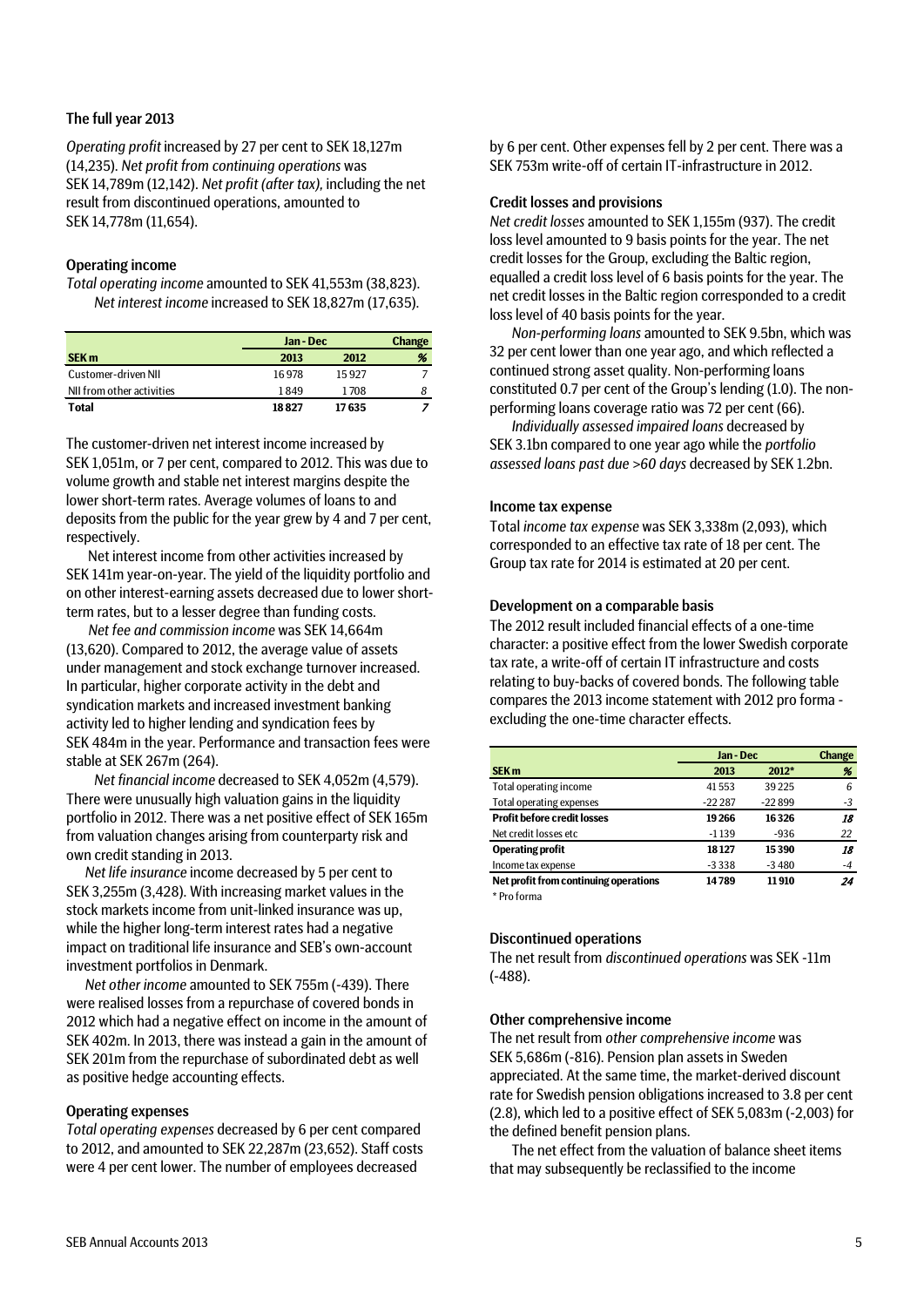statement, e.g. cash-flow hedges, available-for-sale financial assets and translation of foreign operations amounted to SEK 603m (1,187).

### Business volumes

Total assets at year-end 2013 were SEK 2,485bn (2,453). Loans to the public amounted to SEK 1,303bn, an increase of SEK 67bn during the year.

|                       | <b>Dec</b> | <b>Dec</b> |
|-----------------------|------------|------------|
| <b>SEK bn</b>         | 2013       | 2012       |
| Public administration | 52         | 55         |
| Private individuals   | 493        | 467        |
| Corporate             | 647        | 613        |
| Repos                 | 87         | 76         |
| Debt instruments      | 24         | 25         |
| Loans to the public   | 1303       | 1 2 3 6    |

SEB's total credit portfolio (which includes both on- and off-balance sheet volumes) amounted to SEK 1,862bn (1,777). Compared with 2012, household volumes increased by SEK 25bn. The combined corporate and property management portfolios increased by SEK 68bn.

Deposits from the public amounted to SEK 849bn, a decrease of SEK 13bn during the year.

|                                         | <b>Dec</b> | <b>Dec</b> |
|-----------------------------------------|------------|------------|
| <b>SEK bn</b>                           | 2013       | 2012       |
| Public administration                   | 71         | 74         |
| Private individuals                     | 223        | 209        |
| Corporate                               | 544        | 565        |
| Repos                                   | 11         | 14         |
| Deposits and borrowings from the public | 849        | 862        |

Deposits from households increased by SEK 14bn. Deposits from corporates decreased by SEK 21bn. There was a decrease in short-term deposits from international asset managers while deposits from other corporate customers increased by SEK 16bn.

At year-end 2013, assets under management amounted to SEK 1,475bn (1,328). The net inflow of assets during 2013 was SEK 21bn and the market value increased by SEK 126bn. Assets under custody amounted to SEK 5,958bn (5,191).

#### Market risk

The trading business is customer flow-driven. This is confirmed by the fact that there were only six loss-making days during the year. During 2013, Value-at-Risk (VaR) in the trading operations averaged SEK 141m (162). On average, the Group is not expected to lose more than this amount during a period of ten trading days, with 99 per cent probability.

#### Liquidity and long-term funding

SEB's loan-to-deposit ratio was 142 per cent (134), excluding repos and debt instruments. During 2013, SEK 61bn of longterm funding matured and SEK 120bn was issued. 62 per cent of the new issuance constituted covered bonds.

The core liquidity reserve at the end of 2013 amounted to SEK 346bn (373). The total liquid resources, including net trading assets and unutilised collateral in the cover pool, amounted to SEK 625bn (632). The Swedish Financial Supervisory Authority requires a Liquidity Coverage Ratio (LCR), according to rules adapted for Sweden, of at least 100 per cent in total and in EUR and USD, separately. At the end of the period, the LCR was 129 per cent (113). The USD and EUR LCRs were 208 and 207 per cent, respectively.

SEB's internal structural liquidity measure, the Core Gap which measures the proportion of stable funding in relation to illiquid assets, was 114 per cent, reflecting the Bank's commitment to a stable funding base. SEB's structural liquidity measure according to the Swedish Central Bank's Financial Stability Reports has been around 85 per cent in the last few years. The Basel Committee's Net Stable Funding Ratio (NSFR) is still not finalised. An update of the proposal was published by the Basel Committee in January 2014. It is currently subject to consultation.

### Capital position

During 2013, SEB continued to align the framework for capital allocation to the Basel III regulation. This was done by allocating more capital, in the amount of SEK 23bn, to the divisions from the central function in the first quarter 2013.

All capital ratios improved during the year. Risk-weighted assets decreased by SEK 22bn. The volume-related increase in credit risk-weighted assets was offset by a decrease in market risk and by process and regulatory related change. Trading activity was lower.

The Basel III Tier 1 leverage ratio was 4.2 per cent.

|                                                                 | <b>Dec</b> | <b>Dec</b> |
|-----------------------------------------------------------------|------------|------------|
|                                                                 | 2013       | 2012       |
| Basel III <sup>1)</sup>                                         |            |            |
| Common Equity Tier 1 capital ratio, %                           | 15.0       | 13.1       |
| Tier 1 capital ratio, %                                         | 17.1       | 15.3       |
| RWA, SEK bn                                                     | 598        | 632        |
| 1) Estimate based on SEB's interpretation of future regulation. |            |            |

| <b>Basel</b> $II^{2}$        |      |      |
|------------------------------|------|------|
| Core tier 1 capital ratio, % | 17.8 | 15.1 |
| Tier 1 capital ratio, %      | 19.2 | 17.5 |
| RWA. SEK bn                  | 564  | 586  |
|                              |      |      |

2) Without transitional floor.

In 2013, the Swedish Financial Supervisory Authority decided to implement a 15 per cent risk-weight floor on Swedish mortgages. The floor will be implemented as a socalled Pillar 2 charge and the capital ratios which are reported according to Pillar 1 (see table), will not be affected. SEB has already allocated additional capital to the residential mortgage business in line with the risk-weight floor. There is a proposal to increase the risk-weight floor to 25 per cent which remains to be decided.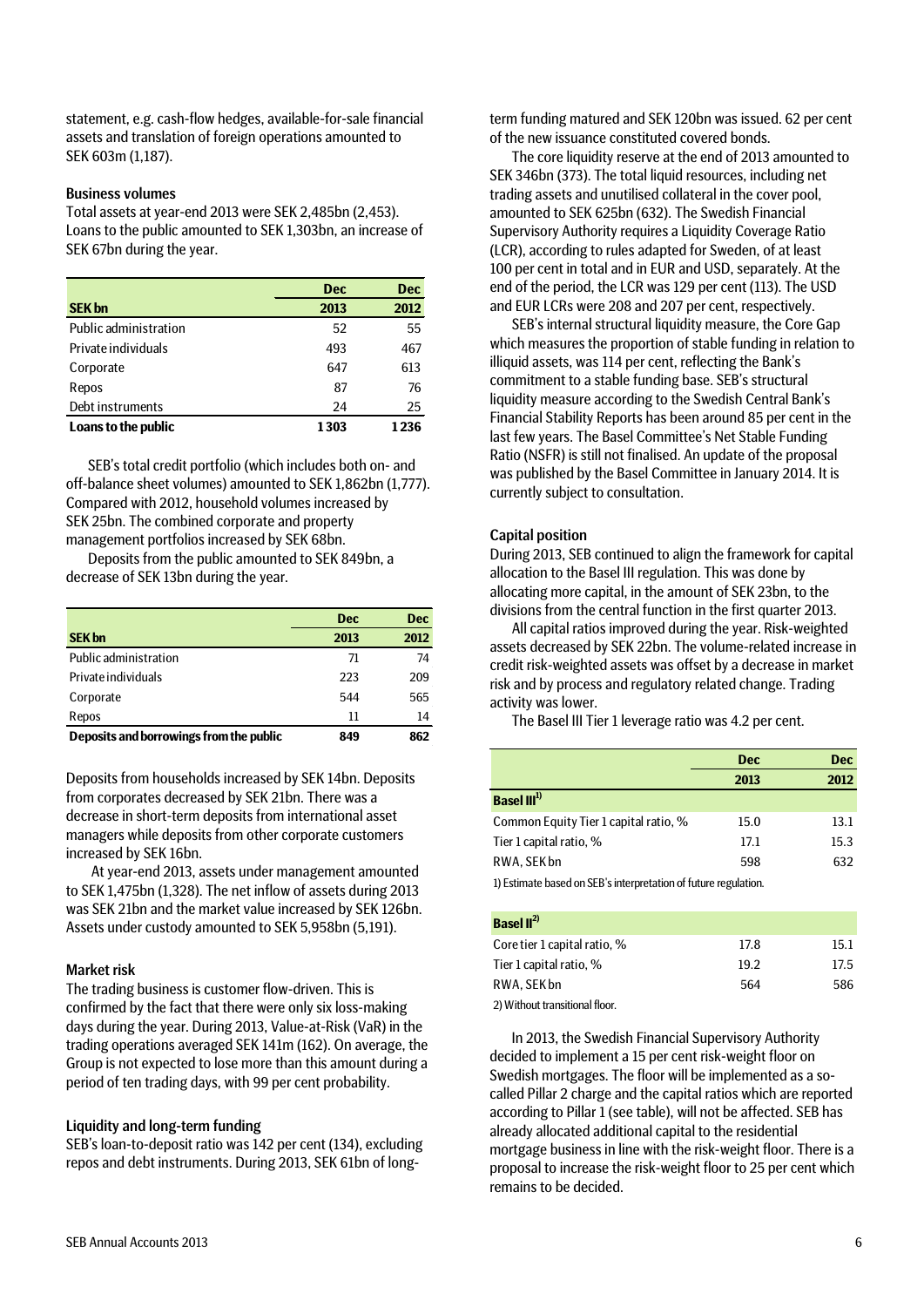Based on an average risk-weight of 7.7 per cent for the Swedish residential mortgage lending under Pillar 1 at yearend, the additional Pillar 2 risk-weighted assets would amount to SEK 28.9bn. The Swedish Common Equity Tier 1 requirement of 12 per cent (from 2015) indicates that SEB, at year-end, would be required to hold additional Common Equity Tier 1 capital in the amount of SEK 3.5bn, which would correspond to 61 basis points on the Common Equity Tier 1 capital ratio under Pillar 1.

### Dividend

The Board proposes to the AGM a dividend of SEK 4.00 per Class A and Class C share, which corresponds to a payout ratio of 59 per cent. The total dividend amounts to SEK 8,719m (6,028), calculated on the total number of issued shares as per 31 December 2013, excluding own shares held. The proposal shall be seen with reference to the dividend policy, the outlook for the economic environment, the Group's earnings generation and capital situation.

The SEB share will be traded ex-dividend on 26 March 2014. The proposed record date for the dividend is 28 March 2014 and dividend payments will be disbursed on 2 April 2014.

### Rating

SEB's long-term senior unsecured ratings are 'A1' (stable outlook) by Moody's and 'A+' (stable outlook) by Fitch. Standard & Poor's SEB rating of 'A+' has a negative outlook due to S&P's negative outlook on the macroeconomic situation in Sweden.

### Long-term financial targets

SEB's long-term financial targets communicated a year ago were to:

- pay a yearly dividend that is 40 per cent or above of the earnings per share,
- target a Common Equity Tier 1 capital ratio (Basel III) of 13 per cent, and

generate return on equity that is competitive with peers. This means that the Bank aspires to reach a return on equity of 15 per cent. The capital target may be revised as the Swedish implementation of capital requirements through CRD IV is clarified.

As of year-end 2013, the Common Equity Tier 1 capital ratio (Basel III) was 15.0 per cent and the return on equity for 2013 was 13.1 per cent.

### Risks and uncertainties

2013 was characterised by a gradual healing process in the financial markets and volatility decreased materially. Nevertheless, large global imbalances remain and the potential reduction of liquidity support to financial markets from central banks may create direct and indirect effects that are difficult to assess. As a consequence, stable business conditions will be hard to achieve. It once again underlines that the macroeconomic environment is the major driver of risk to the Group's earnings and financial stability. In particular, it affects the asset quality and thereby the credit risk of the Group.

SEB assumes credit, market, liquidity, IT and operational as well as life insurance risks. The risk composition of the Group, as well as the related risk management, is further described in SEB's Annual Report.

The international Basel III regulatory framework in relation to capital, liquidity and funding standards could have longterm effects on asset and liability management and profitability of the banking sector. These aspects remain to be decided and implemented in Sweden, while the EU has adopted the regulatory framework.

### Subsequent events

SEB Kort and Nets have signed an agreement that SEB will acquire Nets' Business Eurocard operations in Finland. The acquisition will strengthen SEB's card offering in the corporate segment. The operations will be transferred from Nets to SEB Kort on 1 April 2014. The financial impact on SEB is marginal.

The Board has decided to establish a level 1 sponsored American Depository Receipts programme in the United States. The programme is expected to be operational during the first quarter of 2014.

#### **Stockholm, 5 February 2014**

*The President declares that the Annual Accounts for 2013 provide a fair overview of the Parent Company's and the Group's operations, their financial position and results and describe material risks and uncertainties facing the Parent Company and the Group.*

**Annika Falkengren** President and Chief Executive Officer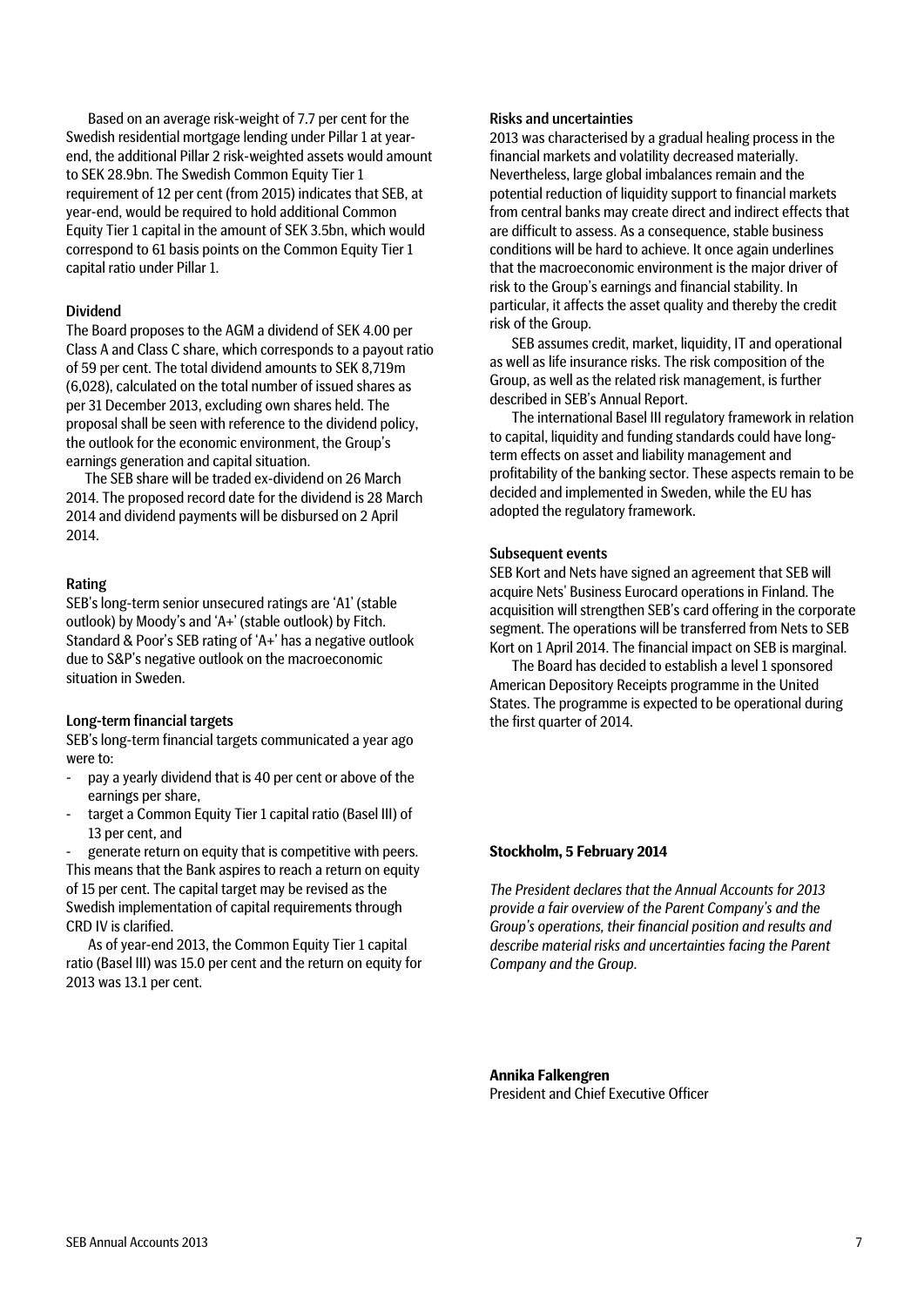### Press conference and webcasts

The press conference at 9.30 am (CET) on 5 February 2014, at Kungsträdgårdsgatan 8 with President and CEO Annika Falkengren can be followed live in Swedish on www.sebgroup.com/sv/ir. A simultaneous translation into English will be available on www.sebgroup.com/ir. A replay will also be available afterwards.

### Access to telephone conference

The telephone conference at 3 pm (CET) on 5 February 2014 with the President and CEO Annika Falkengren, the CFO Jan Erik Back and the Head of Investor Relations Ulf Grunnesjö, can be accessed by telephone, +44(0)20 7131 2799. Please quote conference id: 940846, not later than 10 minutes in advance. A replay of the conference call will be available on www.sebgroup.com/ir.

### Financial information calendar

| 4 March 2014    | Annual report 2013                    |
|-----------------|---------------------------------------|
| 25 March 2014   | Annual general meeting                |
| 25 April 2014   | Interim report January-March 2014     |
| 17 July 2014    | Interim report January-June 2014      |
| 16 October 2014 | Interim report January-September 2014 |

#### Further information is available from:

Jan Erik Back, Chief Financial Officer Tel: +46 8 22 19 00 Ulf Grunnesjö, Head of Investor Relations Tel: +46 8 763 85 01, +46 70 763 85 01 Viveka Hirdman-Ryrberg, Head of Corporate Communications Tel: +46 8 763 85 77, +46 70 550 35 00

Skandinaviska Enskilda Banken AB (publ) SE-106 40 Stockholm, Sweden Telephone: +46 771 62 10 00 www.sebgroup.com Corporate organisation number: 502032-9081

Additional financial information is available in SEB's Fact Book which is published quarterly on www.sebgroup.com/ir.

The Annual Accounts 2013 have not been reviewed by SEB's auditors. SEB's Annual Report for 2013, which includes the Auditor´s report, will be published on 4 March 2014.

### Accounting policies

This Interim Report is presented in accordance with IAS 34 Interim Financial Reporting. The Group's consolidated accounts have been prepared in accordance with the International Financial Reporting Standards (IFRS) and interpretations of these standards as adopted by the European Commission. The accounting follows the Annual Accounts Act for Credit Institutions and Securities Companies (1995:1559) and the regulation and general guidelines issued by the Swedish Financial Supervisory Authority: Annual reports in credit institutions and securities companies (FFFS 2008:25). In addition, the Supplementary accounting rules for groups (RFR 1) from the Swedish Financial Reporting Board have been applied. The Parent company has prepared its accounts in accordance with Swedish Annual Act for Credit Institutions and Securities Companies, the Swedish Financial Supervisory Authority's regulations and general guidelines (FFFS 2008:25) on annual reports in credit institutions and securities companies and the supplementary accounting rules for legal entities (RFR 2) issued by the Swedish Financial Reporting Board.

As of the 2013 financial year, IFRS 13 Fair Value Measurement comes into effect for application in the EU. The

standard contains joint principles for fair value measurement of most assets and liabilities at fair value, and for which information about fair value must be disclosed. The application of the new standard has not had a significant impact on the financial statements of the Group. In accordance with IAS 1 Presentation of Financial Statements the presentation of Comprehensive Income has been amended so that items that can be reclassified to profit or loss later are separated from the items that cannot. In addition to this, amendments in IFRS 7 Financial Instruments: Disclosures and the introduction of IFRS 13 require further disclosures about off-setting of financial instruments and financial instruments at fair value. In all other material aspects, the Group's and the Parent company's accounting policies, basis for calculations and presentations are unchanged in comparison with the 2012 Annual Report. In 2012, SEB opted for early adoption of the amendments in IAS 19 Employee Benefits for defined benefit plans. More information regarding the restatement of comparable figures can be found on page 33 in the Annual Accounts 2012 and in note 54 of the Annual Report 2012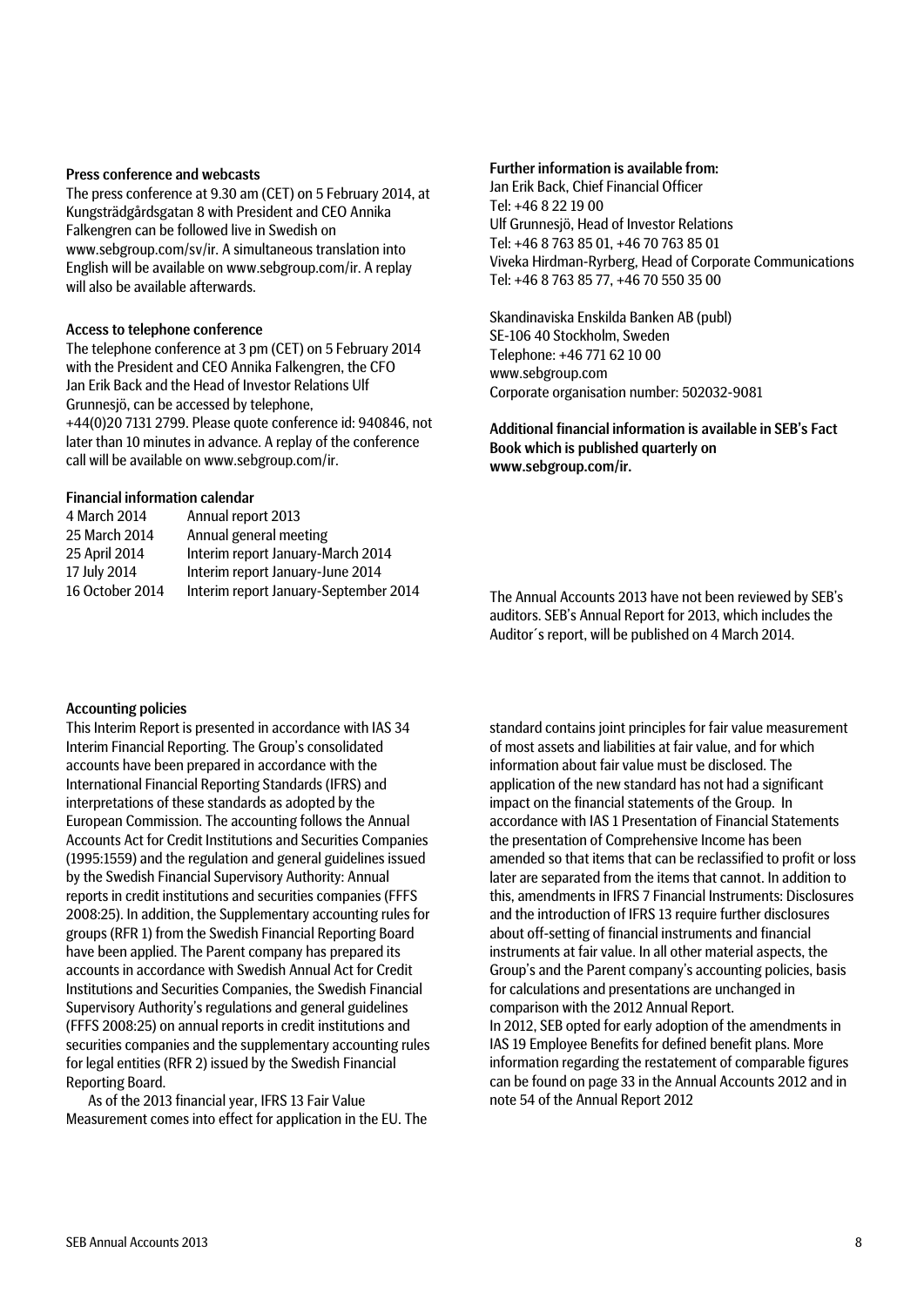## The SEB Group

## Income statement – SEB Group

|                                              | Q <sub>4</sub> | Q <sub>3</sub> |                  | Q <sub>4</sub>          |                |                | Jan - Dec    |                |
|----------------------------------------------|----------------|----------------|------------------|-------------------------|----------------|----------------|--------------|----------------|
| SEK <sub>m</sub>                             | 2013           | 2013           | %                | 2012                    | %              | 2013           | 2012         | $\%$           |
| Net interest income                          | 4932           | 4759           | $\overline{4}$   | 4458                    | 11             | 18827          | 17635        | $\overline{7}$ |
| Net fee and commission income                | 3 8 7 1        | 3735           | $\overline{4}$   | 3715                    | $\overline{4}$ | 14664          | 13620        | 8              |
| Net financial income                         | 1186           | 825            | 44               | 982                     | 21             | 4052           | 4579         | $-12$          |
| Net life insurance income                    | 890            | 794            | 12               | 831                     | $\overline{7}$ | 3 2 5 5        | 3428         | $-5$           |
| Net other income                             | 151            | 211            | $-28$            | $-349$                  |                | 755            | $-439$       |                |
| <b>Total operating income</b>                | 11030          | 10324          | $\overline{7}$   | 9637                    | 14             | 41553          | 38823        | $\overline{z}$ |
| Staff costs                                  | $-3386$        | $-3474$        | $-3$             | $-3672$                 | $-8$           | $-14029$       | $-14596$     | $-4$           |
| Other expenses                               | $-1780$        | $-1457$        | 22               | $-1628$                 | 9              | $-6299$        | $-6444$      | $-2$           |
| Depreciation, amortisation and impairment    |                |                |                  |                         |                |                |              |                |
| of tangible and intangible assets            | $-495$         | $-522$         | $-5$             | $-1224$                 | -60            | $-1959$        | $-2612$      | $-25$          |
| <b>Total operating expenses</b>              | $-5661$        | $-5453$        | $\boldsymbol{4}$ | $-6524$                 | $-13$          | $-22287$       | $-23652$     | -6             |
| <b>Profit before credit losses</b>           | 5369           | 4871           | 10               | 3 1 1 3                 | 72             | 19266          | 15171        | 27             |
| Gains less losses from disposals of tangible |                |                |                  |                         |                |                |              |                |
| and intangible assets                        | $-19$          | 14             |                  | $\overline{\mathbf{c}}$ |                | 16             | $\mathbf{1}$ |                |
| Net credit losses                            | $-341$         | $-267$         | 28               | $-276$                  | 24             | $-1155$        | $-937$       | 23             |
| <b>Operating profit</b>                      | 5009           | 4618           | 8                | 2839                    | 76             | 18127          | 14235        | 27             |
| Income tax expense                           | $-793$         | $-865$         | -8               | 401                     |                | $-3338$        | $-2093$      | 59             |
| Net profit from continuing operations        | 4216           | 3753           | $\overline{12}$  | 3 2 4 0                 | 30             | 14789          | 12142        | 22             |
| Discontinued operations                      | 6              |                |                  | $-1$                    |                | $-11$          | $-488$       | $-98$          |
| <b>Net profit</b>                            | 4222           | 3753           | 12               | 3239                    | 30             | 14778          | 11654        | 27             |
| Attributable to minority interests           | $\mathbf{1}$   | $\overline{2}$ | $-50$            | 7                       | $-86$          | $\overline{7}$ | 22           | $-68$          |
| Attributable to shareholders                 | 4221           | 3751           | 13               | 3232                    | 31             | 14771          | 11632        | 27             |
| Continuing operations                        |                |                |                  |                         |                |                |              |                |
| Basic earnings per share, SEK                | 1.93           | 1.71           |                  | 1.47                    |                | 6.74           | 5.53         |                |
| Diluted earnings per share, SEK              | 1.92           | 1.70           |                  | 1.47                    |                | 6.69           | 5.51         |                |
| <b>Total operations</b>                      |                |                |                  |                         |                |                |              |                |
| Basic earnings per share, SEK                | 1.93           | 1.71           |                  | 1.47                    |                | 6.74           | 5.31         |                |
| Diluted earnings per share, SEK              | 1.92           | 1.70           |                  | 1.47                    |                | 6.69           | 5.29         |                |

## Statement of comprehensive income – SEB Group

|                                                                      | Q4      | Q <sub>3</sub> |       | Q <sub>4</sub> |       |        | Jan - Dec |        |
|----------------------------------------------------------------------|---------|----------------|-------|----------------|-------|--------|-----------|--------|
| <b>SEK m</b>                                                         | 2013    | 2013           | %     | 2012           | %     | 2013   | 2012      | %      |
| Net profit                                                           | 4222    | 3753           | 12    | 3239           | 30    | 14778  | 11654     | 27     |
| Items that may subsequently be reclassified to the income statement: |         |                |       |                |       |        |           |        |
| Available-for-sale financial assets                                  | 445     | 248            | 79    | 541            | $-18$ | 1105   | 1276      | $-1.3$ |
| Cash flow hedges                                                     | 350     | - 57           |       | 152            | 130   | $-905$ | 581       |        |
| Translation of foreign operations                                    | 364     | $-290$         |       | 365            | 0     | 403    | $-670$    |        |
| Items that will not be reclassified to the income statement:         |         |                |       |                |       |        |           |        |
| Defined benefit plans                                                | 1943    | 2455           | $-21$ | $-1558$        |       | 5083   | $-2003$   |        |
| Other comprehensive income (net of tax)                              | 3 1 0 2 | 2356           | 32    | - 500          |       | 5686   | $-816$    |        |
| <b>Total comprehensive income</b>                                    | 7324    | 6109           | 20    | 2739           | 167   | 20464  | 10838     | 89     |
| Attributable to minority interests                                   | 4       | 1              |       | 9              | -56   | 6      | 22        | $-73$  |
| Attributable to shareholders                                         | 7320    | 6108           | 20    | 2730           | 168   | 20458  | 10816     | 89     |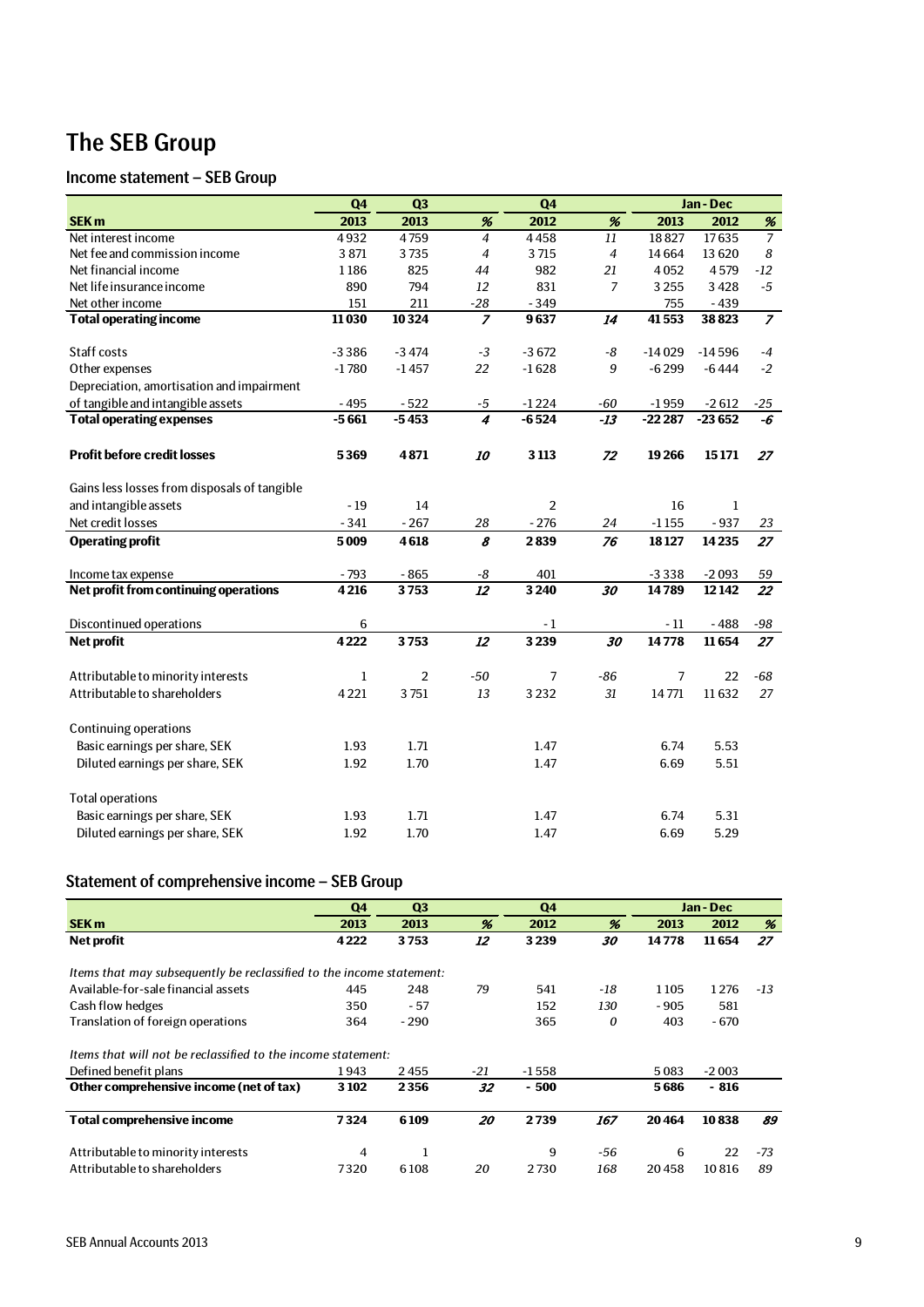## Balance sheet – SEB Group

|                                                                                                                    | <b>31 Dec</b> | <b>31 Dec</b> |
|--------------------------------------------------------------------------------------------------------------------|---------------|---------------|
| <b>SEK m</b>                                                                                                       | 2013          | 2012          |
| Cash and cash balances with central banks                                                                          | 173 950       | 191445        |
|                                                                                                                    |               |               |
| Other lending to central banks                                                                                     | 9661          | 17718         |
| Loans to other credit institutions <sup>1)</sup>                                                                   | 102623        | 126 023       |
| Loans to the public                                                                                                | 1302568       | 1236088       |
| Financial assets at fair value *                                                                                   | 776624        | 725938        |
| Available-for-sale financial assets *                                                                              | 48 903        | 50599         |
| Held-to-maturity investments *                                                                                     | 85            | 82            |
| Investments in associates                                                                                          | 1274          | 1252          |
| Tangible and intangible assets                                                                                     | 28924         | 28494         |
| Other assets                                                                                                       | 40 222        | 75817         |
| <b>Total assets</b>                                                                                                | 2484834       | 2453456       |
|                                                                                                                    |               |               |
| Deposits from central banks and credit institutions                                                                | 176 191       | 170 656       |
| Deposits and borrowing from the public                                                                             | 849475        | 862 260       |
| Liabilities to policyholders                                                                                       | 315512        | 285973        |
| Debt securities                                                                                                    | 713 990       | 661851        |
| Other financial liabilities at fair value                                                                          | 213 945       | 237001        |
| Other liabilities                                                                                                  | 68106         | 96349         |
| Provisions                                                                                                         | 1992          | 5572          |
| Subordinated liabilities                                                                                           | 22809         | 24281         |
| <b>Total equity</b>                                                                                                | 122814        | 109 513       |
| <b>Total liabilities and equity</b>                                                                                | 2484834       | 2453456       |
| * Of which bonds and other interest bearing securities.                                                            | 425 034       | 460423        |
| 1) Loans to credit institutions and liquidity placements with other direct participants in interbank fund transfer |               |               |
| systems.                                                                                                           |               |               |

A more detailed balance sheet is included in the Fact Book.

## Pledged assets, contingent liabilities and commitments – SEB Group

|                                                                | <b>31 Dec</b> | <b>31 Dec</b> |
|----------------------------------------------------------------|---------------|---------------|
| <b>SEK m</b>                                                   | 2013          | 2012          |
| Collateral pledged for own liabilities <sup>1)</sup>           | 363 946       | 352459        |
| Assets pledged for liabilities to insurance policyholders      | 325717        | 288721        |
| Collateral and comparable security pledged for own liabilities | 689 663       | 641180        |
|                                                                |               |               |
| Other pledged assets and comparable collateral <sup>2)</sup>   | 111914        | 135 372       |
| Contingent liabilities                                         | 103 399       | 94175         |
| Commitments                                                    | 486844        | 407423        |

1) Of which collateralised for covered bonds SEK 345,602m (320,859).

2) Securities lending SEK 58,046m (66,675) and pledged but unencumbered bonds SEK 50,367m (68,697).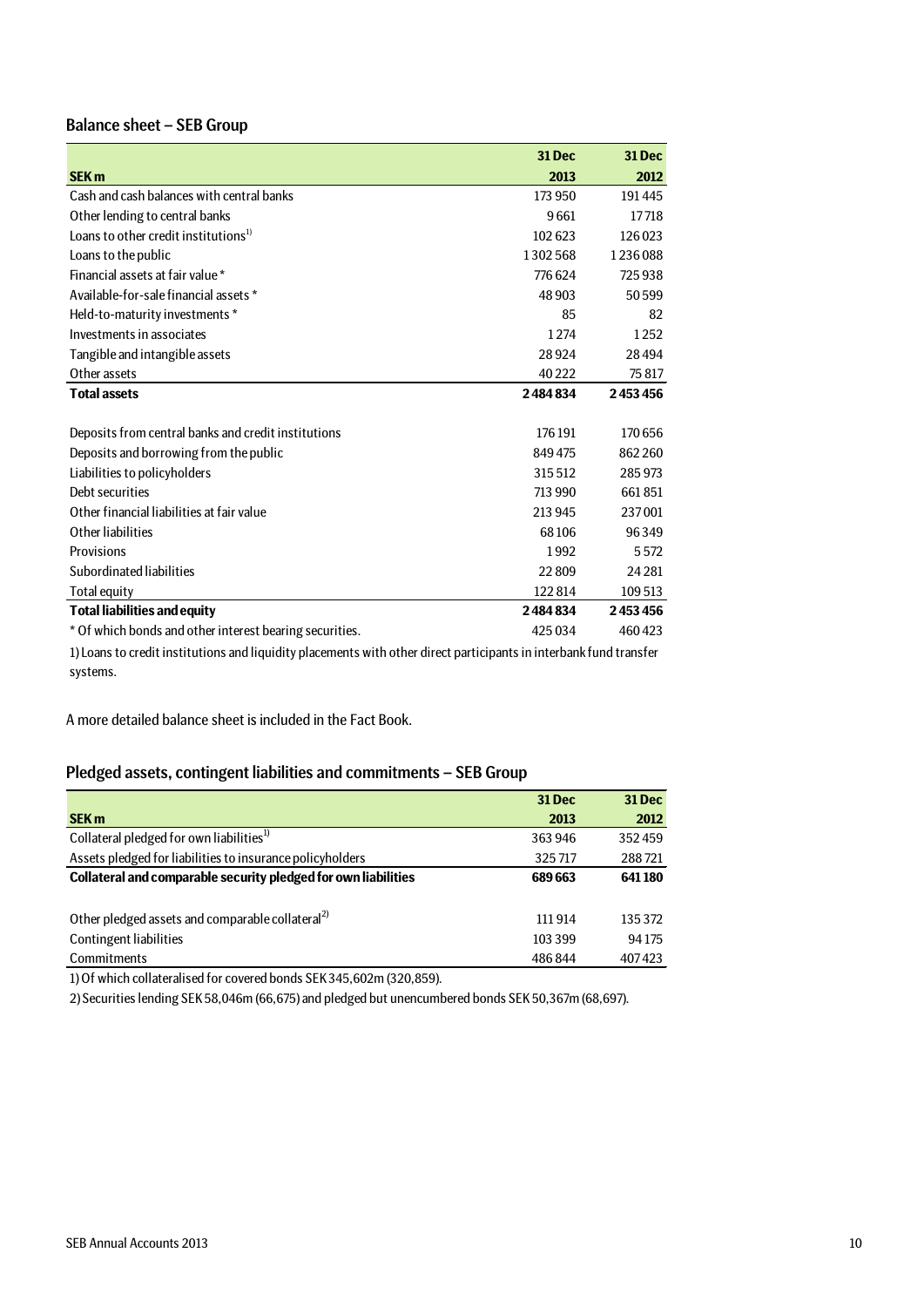### Key figures – SEB Group

|                                                                                            | Q <sub>4</sub> | Q3             | Q <sub>4</sub> | Jan-Dec |         |
|--------------------------------------------------------------------------------------------|----------------|----------------|----------------|---------|---------|
|                                                                                            | 2013           | 2013           | 2012           | 2013    | 2012    |
|                                                                                            |                |                |                |         |         |
| <b>Continuing operations</b>                                                               |                |                |                |         |         |
| Return on equity, continuing operations, %                                                 | 14.12          | 13.37          | 11.93          | 13.12   | 11.52   |
| Basic earnings per share, continuing operations, SEK                                       | 1.93           | 1.71           | 1.47           | 6.74    | 5.53    |
| Diluted earnings per share, continuing operations, SEK                                     | 1.92           | 1.70           | 1.47           | 6.69    | 5.51    |
| Cost/income ratio, continuing operations                                                   | 0.51           | 0.53           | 0.68           | 0.54    | 0.61    |
| Number of full time equivalents, continuing operations <sup>1)</sup>                       | 15693          | 15743          | 16295          | 15851   | 16578   |
| <b>Total operations</b>                                                                    |                |                |                |         |         |
| Return on equity, %                                                                        | 14.14          | 13.37          | 11.93          | 13.11   | 11.06   |
| Return on total assets, %                                                                  | 0.66           | 0.59           | 0.53           | 0.58    | 0.48    |
| Return on risk-weighted assets, %                                                          | 1.84           | 1.63           | 1.49           | 1.63    | 1.36    |
|                                                                                            | 1.93           | 1.71           | 1.47           | 6.74    | 5.31    |
| Basic earnings per share, SEK<br>Weighted average number of shares, millions <sup>2)</sup> | 2189           | 2192           | 2192           | 2191    | 2 1 9 1 |
|                                                                                            |                |                |                |         |         |
| Diluted earnings per share, SEK                                                            | 1.92           | 1.70           | 1.47           | 6.69    | 5.29    |
| Weighted average number of diluted shares, millions <sup>3)</sup>                          | 2 2 0 3        | 2206           | 2 2 0 2        | 2 2 0 7 | 2199    |
| Net worth per share, SEK                                                                   | 62.10          | 58.76          | 56.33          | 62.10   | 56.33   |
| Equity per share, SEK                                                                      | 56.33          | 52.72          | 49.92          | 56.33   | 49.92   |
|                                                                                            |                |                |                |         |         |
| Average shareholders' equity, SEK, billion                                                 | 119.4          | 112.2          | 108.5          | 112.6   | 105.2   |
| Credit loss level, %                                                                       | 0.10           | 0.08           | 0.08           | 0.09    | 0.08    |
| Liquidity Coverage Ratio (LCR) <sup>4)</sup> , %                                           | 129            | 114            | 113            | 129     | 113     |
| Capital adequacy Basel II <sup>5)</sup> :                                                  |                |                |                |         |         |
| Risk-weighted assets, SEK billion                                                          | 917            | 911            | 879            | 917     | 879     |
| Core Tier 1 capital ratio, %                                                               | 10.95          | 10.95          | 10.05          | 10.95   | 10.05   |
| Tier 1 capital ratio, %                                                                    | 11.79          | 11.77          | 11.65          | 11.79   | 11.65   |
| Total capital ratio, %                                                                     | 11.68          | 11.74          | 11.47          | 11.68   | 11.47   |
| Capital adequacy Basel III <sup>6)</sup> :                                                 |                |                |                |         |         |
| Risk-weighted assets, SEK billion                                                          | 598            | 610            | 632            | 598     | 632     |
|                                                                                            | 15.01          |                |                | 15.01   | 13.10   |
| Common Equity Tier 1 capital ratio, %                                                      |                | 15.00<br>17.07 | 13.10          |         |         |
| Tier 1 capital ratio, %                                                                    | 17.12          |                | 15.33          | 17.12   | 15.33   |
| Total capital ratio, %                                                                     | 18.09          | 18.00          | 16.73          | 18.09   | 16.73   |
| Number of full time equivalents <sup>1)</sup>                                              | 15712          | 15762          | 16357          | 15870   | 16925   |
| Assets under custody, SEK billion                                                          | 5958           | 5814           | 5 1 9 1        | 5958    | 5191    |
| Assets under management, SEK billion                                                       | 1475           | 1427           | 1328           | 1475    | 1328    |
| <b>Discontinued operations</b>                                                             |                |                |                |         |         |
| Basic earnings per share, discontinued operations, SEK                                     | 0.00           | 0.00           | 0.00           | 0.00    | $-0.22$ |
| Diluted earnings per share, discontinued operations, SEK                                   | 0.00           | 0.00           | 0.00           | 0.00    | $-0.22$ |
|                                                                                            |                |                |                |         |         |

1) Quarterly numbers are for last month of quarter. Accumulated numbers are average for the period.

2) The number of issued shares was 2,194,171,802. SEB owned 2,188,734 Class A shares for the equity based programmes at year end 2012. During 2013 SEB has repurchased 32,276,198 shares and 20,043,859 shares have been sold. Thus, as at 31 December 2013 SEB owned 14,421,073 Class A-shares with a market value of SEK 1,223m.

3) Calculated dilution based on the estimated economic value of the long-term incentive programmes.

4) According to Swedish FSA regulations for respective period.

5) Including transitional floor, 80 per cent of RWA in Basel I.

6) Estimate based on SEB's interpretation of future regulation.

In SEB's Fact Book, this table is available with nine quarters of history.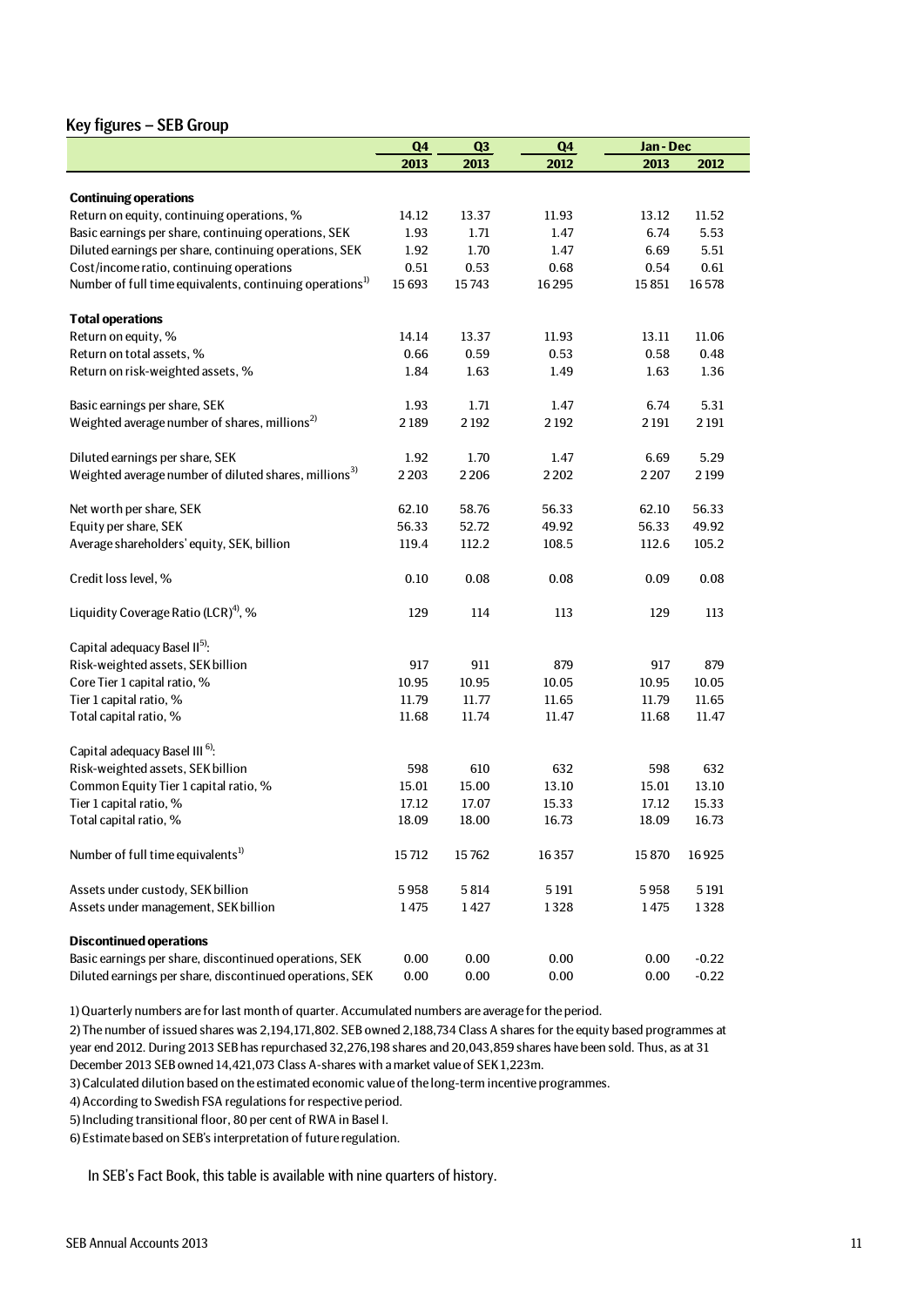### Income statement on quarterly basis - SEB Group

|                                                       | Q <sub>4</sub> | Q <sub>3</sub> | Q2           | Q1      | Q <sub>4</sub> |
|-------------------------------------------------------|----------------|----------------|--------------|---------|----------------|
| <b>SEK m</b>                                          | 2013           | 2013           | 2013         | 2013    | 2012           |
| Net interest income                                   | 4932           | 4759           | 4677         | 4459    | 4458           |
| Net fee and commission income                         | 3 8 7 1        | 3735           | 3811         | 3 2 4 7 | 3715           |
| Net financial income                                  | 1186           | 825            | 1087         | 954     | 982            |
| Net life insurance income                             | 890            | 794            | 689          | 882     | 831            |
| Net other income*                                     | 151            | 211            | 384          | 9       | $-349$         |
| <b>Total operating income</b>                         | 11030          | 10324          | 10648        | 9551    | 9637           |
|                                                       |                |                |              |         |                |
| Staff costs                                           | $-3386$        | $-3474$        | $-3613$      | $-3556$ | $-3672$        |
| Other expenses                                        | $-1780$        | $-1457$        | $-1481$      | $-1581$ | $-1628$        |
| Depreciation, amortisation and impairment of tangible |                |                |              |         |                |
| and intangible assets**                               | $-495$         | $-522$         | $-491$       | $-451$  | $-1224$        |
| <b>Total operating expenses</b>                       | $-5661$        | $-5453$        | $-5585$      | $-5588$ | $-6524$        |
| <b>Profit before credit losses</b>                    | 5369           | 4871           | 5063         | 3963    | 3 1 1 3        |
| Gains less losses from disposals of tangible and      |                |                |              |         |                |
| intangible assets                                     | $-19$          | 14             | 11           | 10      | 2              |
| Net credit losses                                     | $-341$         | $-267$         | $-291$       | $-256$  | $-276$         |
| <b>Operating profit</b>                               | 5009           | 4618           | 4783         | 3717    | 2839           |
| Income tax expense***                                 | $-793$         | $-865$         | $-975$       | $-705$  | 401            |
| Net profit from continuing operations                 | 4216           | 3753           | 3808         | 3012    | 3 2 4 0        |
| Discontinued operations                               | 6              |                | $-17$        |         | $-1$           |
| <b>Net profit</b>                                     | 4222           | 3753           | 3791         | 3012    | 3239           |
|                                                       |                |                |              |         |                |
| Attributable to minority interests                    | $1\,$          | $\overline{2}$ | $\mathbf{1}$ | 3       | 7              |
| Attributable to shareholders                          | 4221           | 3751           | 3790         | 3009    | 3 2 3 2        |
| <b>Continuing operations</b>                          |                |                |              |         |                |
| Basic earnings per share, SEK                         | 1.93           | 1.71           | 1.74         | 1.37    | 1.47           |
| Diluted earnings per share, SEK                       | 1.92           | 1.70           | 1.72         | 1.36    | 1.47           |
| <b>Total operations</b>                               |                |                |              |         |                |
| Basic earnings per share, SEK                         | 1.93           | 1.71           | 1.73         | 1.37    | 1.47           |
| Diluted earnings per share, SEK                       | 1.92           | 1.70           | 1.72         | 1.36    | 1.47           |

\* Repurchase of covered bonds has had a negative effect on Net other income of SEK 402m in Q4 2012. Repurchase of subordinated debt gave a net positive effect of SEK 201m in Q2 2013.

\*\* As a result of the strategic review of the IT development portfolio, non-used parts of the portfolio have been derecognised as intangible assets. The cost, SEK 753m, arising from this has been recognised in Q4 2012.

\*\*\* The positive income tax expense in Q4 2012 is a result of the reduction of the Swedish corporate tax rate, which has had a one-off effect of SEK 1.1bn from revaluation of deferred tax assets and liabilities.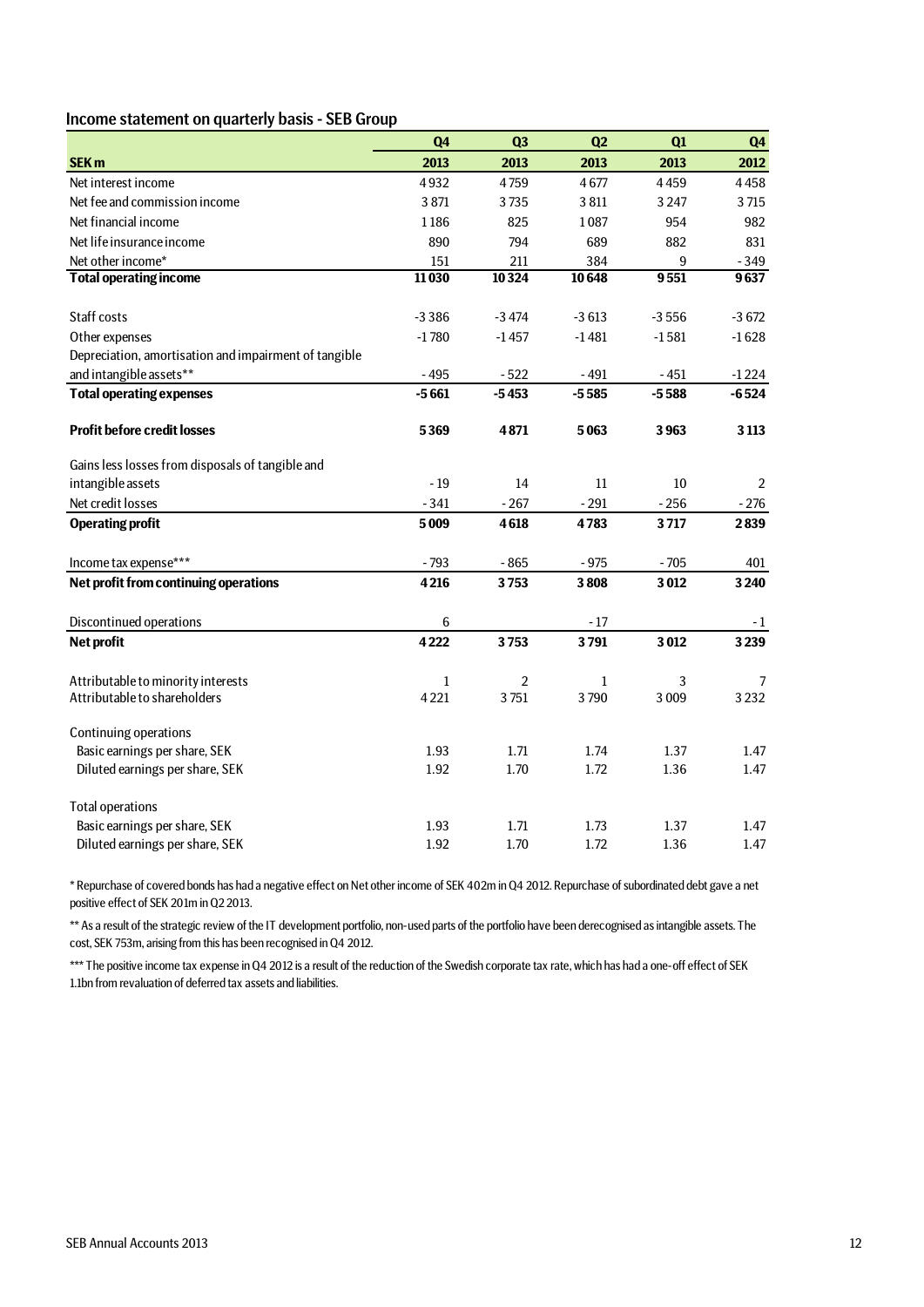## Income statement by Division – SEB Group

|                                              | <b>Merchant</b> | <b>Retail</b> | <b>Wealth</b>             |             |               |              |                     |                  |
|----------------------------------------------|-----------------|---------------|---------------------------|-------------|---------------|--------------|---------------------|------------------|
| Jan-Dec 2013, SEK m                          | <b>Banking</b>  |               | <b>Banking Management</b> | <b>Life</b> | <b>Baltic</b> | <b>Other</b> | <b>Eliminations</b> | <b>SEB Group</b> |
| Net interest income                          | 7356            | 7729          | 675                       | - 55        | 1992          | 1142         | $-12$               | 18827            |
| Net fee and commission income                | 5498            | 4045          | 3332                      |             | 984           | - 65         | 870                 | 14664            |
| Net financial income                         | 3601            | 384           | 154                       |             | 449           | $-536$       |                     | 4052             |
| Net life insurance income                    |                 |               |                           | 4645        |               |              | $-1397$             | 3255             |
| Net other income                             | 274             | 85            | 71                        |             | $-32$         | 394          | $-37$               | 755              |
| <b>Total operating income</b>                | 16729           | 12 2 43       | 4232                      | 4590        | 3393          | 942          | - 576               | 41553            |
| Staff costs                                  | $-3703$         | $-2903$       | $-1214$                   | $-1186$     | $-650$        | $-4422$      | 49                  | $-14029$         |
| Other expenses                               | $-4456$         | $-3034$       | $-1351$                   | $-577$      | $-992$        | 3584         | 527                 | $-6299$          |
| Depreciation, amortisation and impairment    |                 |               |                           |             |               |              |                     |                  |
| of tangible and intangible assets            | $-148$          | $-63$         | $-42$                     | $-935$      | $-106$        | $-665$       |                     | $-1959$          |
| <b>Total operating expenses</b>              | $-8307$         | $-6000$       | $-2607$                   | $-2698$     | $-1748$       | $-1503$      | 576                 | $-222287$        |
| <b>Profit before credit losses</b>           | 8422            | 6243          | 1625                      | 1892        | 1645          | - 561        |                     | 19 26 6          |
| Gains less losses from disposals of tangible |                 |               |                           |             |               |              |                     |                  |
| and intangible assets                        | $-18$           | 1             |                           |             | 40            | $-7$         |                     | 16               |
| Net credit losses                            | $-233$          | $-501$        | $-15$                     |             | $-405$        | $-1$         |                     | $-1155$          |
| <b>Operating profit</b>                      | 8171            | 5743          | 1610                      | 1892        | 1280          | - 569        |                     | 18127            |

Wealth Management and Life are held together in a new division, Life & Wealth Management but are still reported separately.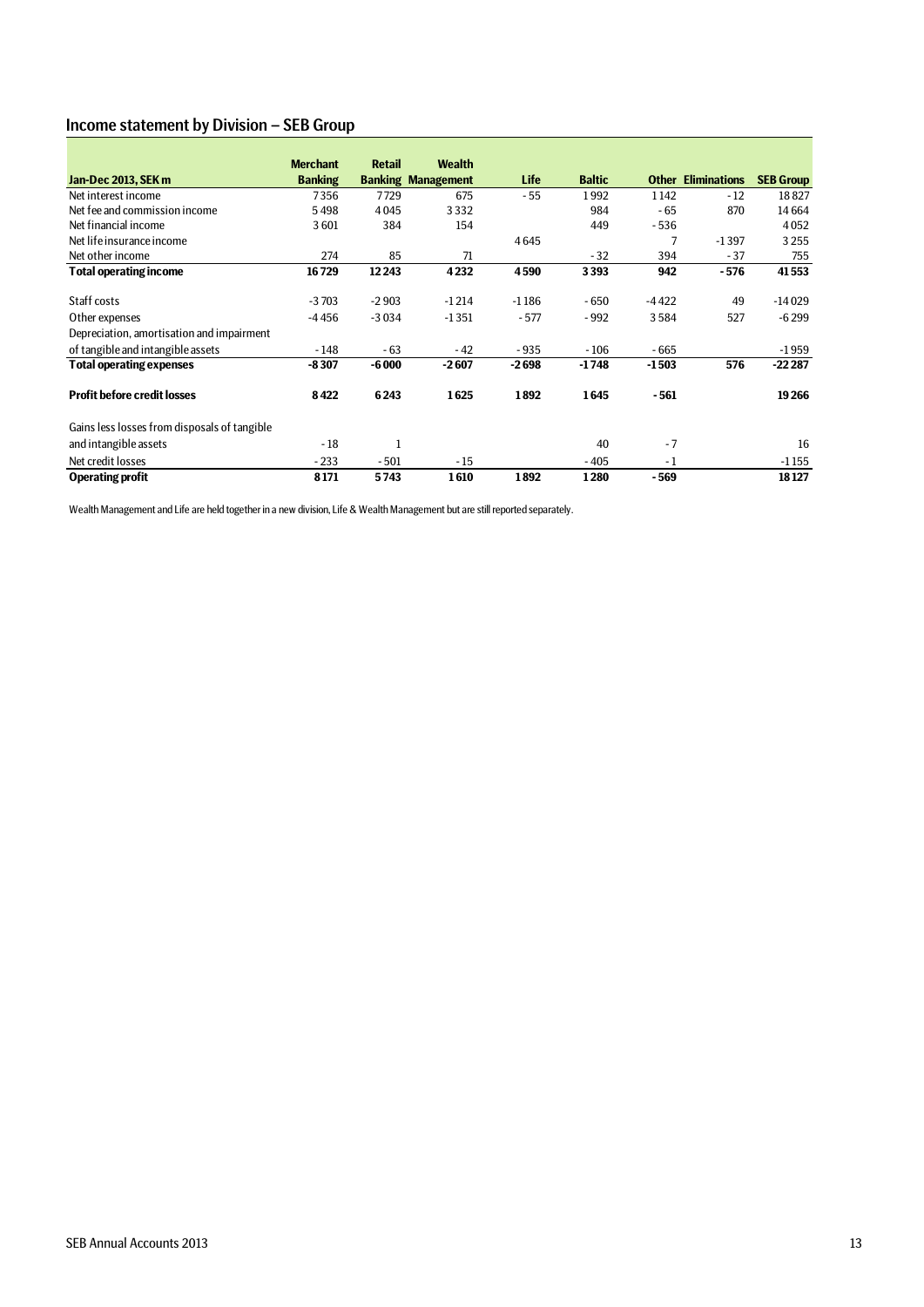## SEB's markets

SEB offers universal financial advice and services in Sweden and the Baltic countries. In Denmark, Finland, Norway and Germany, the bank's operations have a strong focus on corporate and investment banking based on a fullservice offering to corporate and institutional clients. In addition, SEB serves its corporate and institutional customers through its international network.

| <b>Profit per country</b>                |         |                               |      |                  |                                 |       |       |                         |     |       |                         |     |
|------------------------------------------|---------|-------------------------------|------|------------------|---------------------------------|-------|-------|-------------------------|-----|-------|-------------------------|-----|
| <b>Distribution by country Jan - Dec</b> |         |                               |      |                  |                                 |       |       |                         |     |       | <b>Operating profit</b> |     |
|                                          |         | <b>Total operating income</b> |      |                  | <b>Total operating expenses</b> |       |       | <b>Operating profit</b> |     |       | in local currency       |     |
| <b>SEK m</b>                             | 2013    | 2012                          | %    | 2013             | 2012                            | %     | 2013  | 2012                    | %   | 2013  | 2012                    | %   |
| Sweden                                   | 24 6 95 | 22 2 39                       | 11   | $-14259$         | $-15052$                        | - 5   | 10002 | 6777                    | 48  | 10002 | 6777                    | 48  |
| Norway                                   | 3 2 7 6 | 3 2 7 2                       | 0    | $-1210$          | $-1339$                         | $-10$ | 1973  | 1902                    | 4   | 1779  | 1633                    | 9   |
| Denmark                                  | 3 1 2 3 | 3046                          | 3    | $-1325$          | $-1387$                         | $-4$  | 1743  | 1599                    | 9   | 1502  | 1366                    | 10  |
| Finland                                  | 1656    | 1421                          | 17   | $-626$           | $-625$                          | 0     | 1024  | 789                     | 30  | 118   | 91                      | 30  |
| Germany*                                 | 2813    | 2875                          | $-2$ | $-1674$          | $-1752$                         | $-4$  | 1030  | 1074                    | - 4 | 119   | 123                     | - 3 |
| Estonia                                  | 1143    | 1163                          | $-2$ | $-537$           | $-546$                          | $-2$  | 639   | 636                     | 0   | 74    | 73                      |     |
| Latvia                                   | 1022    | 1028                          | - 1  | $-529$           | $-529$                          | 0     | 228   | 199                     | 15  | 19    | 16                      | 19  |
| Lithuania                                | 1472    | 1410                          | 4    | $-795$           | $-1081$                         | $-26$ | 543   | 269                     | 102 | 217   | 107                     | 103 |
| Other countries and eliminations         | 2353    | 2369                          | - 1  | $-1332$          | $-1341$                         | - 1   | 945   | 990                     | - 5 |       |                         |     |
| <b>Total</b>                             | 41553   | 38823                         |      | $-22287 - 23652$ |                                 | - 6   | 18127 | 14235                   | 27  |       |                         |     |

\*Excluding centralised Treasury operations

- Strengthened Nordic franchise
- Gradual recovery in the Baltic countries after many years of subdued economic activity
- Generally reduced operating expenses

#### **Comments on 2013**

In *Sweden*, operating profit increased by 48 per cent due to higher income from corporate activity and the retail segment in combination with a continued focus on costs. Increased lending and deposit volumes contributed to a stronger net interest income compared to last year. Fee income from custody, mutual funds and lending increased. Operating expenses, and the number of employees, decreased. Asset quality remained strong and the credit loss level was 5 basis points.

SEB's targeted *Nordic* expansion continued in 2013 and 75 new large corporates chose SEB as their bank. Prospera's customer surveys in both the Nordic large corporate customers and financial institutions segments confirmed SEB as the market leader for the Tier 1 segment and also showed that the ratings of both customer segments improved. Asset quality remained strong and the credit loss level was 6 basis points, unchanged from 2010, which confirmed the robust credit characteristics of the region. The credit portfolio for large corporate and institutional customers grew by 3 per cent in 2013.

In *Norway*, operating profit increased by 9 per cent in 2013. This was the strongest operating profit in SEB Norway to date. The net interest income and the credit portfolio grew

and several important transactions were closed during the year. Costs were lower.

In *Denmark*, operating profit increased by 10 per cent, driven by increased corporate customer activities across the divisions and strong results in Markets. Also the Life & Wealth division delivered stronger results. Total costs decreased.

In *Finland*, operating profit increased by 30 per cent. Corporate finance activity was high and Merchant Banking's performance was positive with a 39 per cent increase in operating profit.

In *Germany*, SEB continued to attract new corporate clients and the credit portfolio grew by 15 per cent. Asset quality remained strong and the credit loss level was 5 basis points, unchanged from 2010. The positive development was reflected in Merchant Banking's operating profit which grew by 4 per cent. The operating profit for SEB Germany overall decreased by 3 per cent, due to a gradual close-down of real estate funds (for instance ImmoInvest) and the low interest rate environment.

In *Lithuania,* operating profit doubled compared to 2012 and *Estonia* and *Latvia* also had positive development. See also the information on the Baltic division.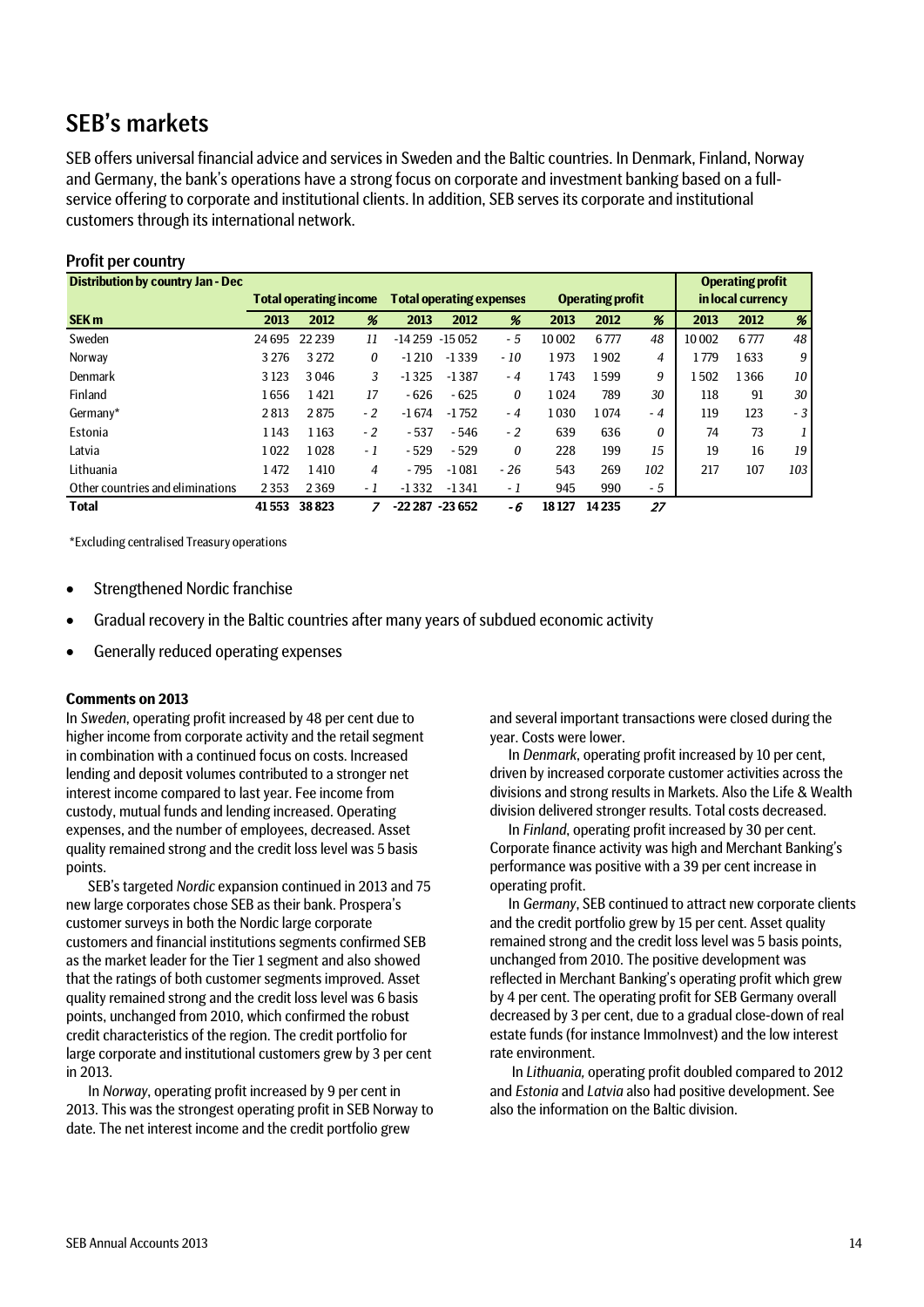## Merchant Banking

The Merchant Banking division offers commercial and investment banking services to large corporate and institutional clients, mainly in the Nordic region and Germany. Customers are also served through an extensive international presence.

### Income statement

|                                                  | Q <sub>4</sub> | Q3      |                | Q <sub>4</sub> |       |         | Jan-Dec |       |
|--------------------------------------------------|----------------|---------|----------------|----------------|-------|---------|---------|-------|
| SEK <sub>m</sub>                                 | 2013           | 2013    | %              | 2012           | %     | 2013    | 2012    | %     |
| Net interest income                              | 1962           | 1862    | 5              | 1697           | 16    | 7356    | 6966    | 6     |
| Net fee and commission income                    | 1369           | 1535    | $-11$          | 1361           | 1     | 5498    | 4896    | 12    |
| Net financial income                             | 1034           | 712     | 45             | 837            | 24    | 3601    | 3683    | $-2$  |
| Net other income                                 | 86             | 169     | - 49           | $-16$          |       | 274     | 292     | - 6   |
| <b>Total operating income</b>                    | 4451           | 4 2 7 8 | 4              | 3879           | 15    | 16729   | 15837   | 6     |
| Staff costs                                      | $-934$         | $-919$  | $\overline{c}$ | $-997$         | $-6$  | $-3703$ | $-3945$ | - 6   |
| Other expenses                                   | $-1127$        | $-1112$ | 1              | $-1117$        | 1     | $-4456$ | $-4465$ | 0     |
| Depreciation, amortisation and impairment of     |                |         |                |                |       |         |         |       |
| tangible and intangible assets                   | $-36$          | $-36$   | 0              | $-58$          | $-38$ | - 148   | $-182$  | $-19$ |
| <b>Total operating expenses</b>                  | $-2097$        | $-2067$ | 1              | $-2172$        | - 3   | $-8307$ | $-8592$ | $-3$  |
| <b>Profit before credit losses</b>               | 2 3 5 4        | 2 2 1 1 | 6              | 1707           | 38    | 8422    | 7245    | 16    |
| Gains less losses from disposals of tangible and |                |         |                |                |       |         |         |       |
| intangible assets                                | $-17$          | $-1$    |                |                |       | $-18$   | $-6$    | 200   |
| Net credit losses                                | $-50$          | $-99$   | $-49$          | - 1            |       | $-233$  | $-130$  | 79    |
| <b>Operating profit</b>                          | 2 2 8 7        | 2 1 1 1 | 8              | 1706           | 34    | 8 1 7 1 | 7109    | 15    |
|                                                  |                |         |                |                |       |         |         |       |
| Cost/Income ratio                                | 0.47           | 0.48    |                | 0.56           |       | 0.50    | 0.54    |       |
| <b>Business equity, SEK bn</b>                   | 47.5           | 50.2    |                | 36.3           |       | 48.8    | 36.7    |       |
| Return on business equity, %                     | 14.8           | 13.0    |                | 13.9           |       | 12.9    | 14.3    |       |
| Number of full time equivalents                  | 2198           | 2 2 16  |                | 2392           |       | 2245    | 2418    |       |

Nota bene: The higher capital allocation in 2013 reflects the alignment to the future 12 per cent Common Equity Tier 1 requirement in the Basel III framework.

- Customer franchise continued to strengthen in all markets
- SEB ranked as the bank Nordic corporate customers and financial institutions are most willing to recommend
- 15 per cent increase in operating profit and maintained high asset quality

### **Comments on 2013**

2013 was characterised by continued market uncertainty. A number of supportive measures were taken by central banks in the first quarter, after which the market sentiment slowly improved throughout the year. The Nordic region continued to be perceived as a safe haven for investments.

Corporate investment levels including M&A activities started to improve, although from low levels. SEB acted as Joint Global Coordinator in the initial public offering (IPO) of BW LPG on Oslo Börs, the largest IPO in the Nordic market during 2013. This transaction highlights the value of SEB's business model, being one of a large number of major transactions where SEB has been a key arranger.

Operating income, which amounted to SEK 16,729m, increased by 6 per cent year-on-year (15,837). This was driven by higher customer activity, from a low level, in most business areas. Operating expenses which amounted to SEK 8,307m, decreased by 3 per cent compared with 2012 (8,592). Asset quality remained high and net credit losses at SEK 233m

consequently low (130). Operating profit amounted to SEK 8,171m, an increase of 15 per cent year-on-year (7,109). Customer activity in capital markets overall was lower in 2013 and the result in *Markets* therefore slightly lower.

*Transaction Banking* broadened the customer base and could thereby offset most of the negative effects from lower interest rates and lower export and import volumes. Assets under custody amounted to SEK 5,958bn (5,191).

*Corporate & Investment Banking* continued to improve its performance in 2013 and delivered a solid result across all areas in spite of the still rather low M&A activities.

Prospera's customer surveys in both the Nordic large corporates and financial institutions segments confirmed SEB as the market leader for the Tier 1 segments and also showed that SEB's rating, by both customer segments, improved. Large corporate customers and financial institutions also rank SEB as the Nordic bank they are most willing to recommend.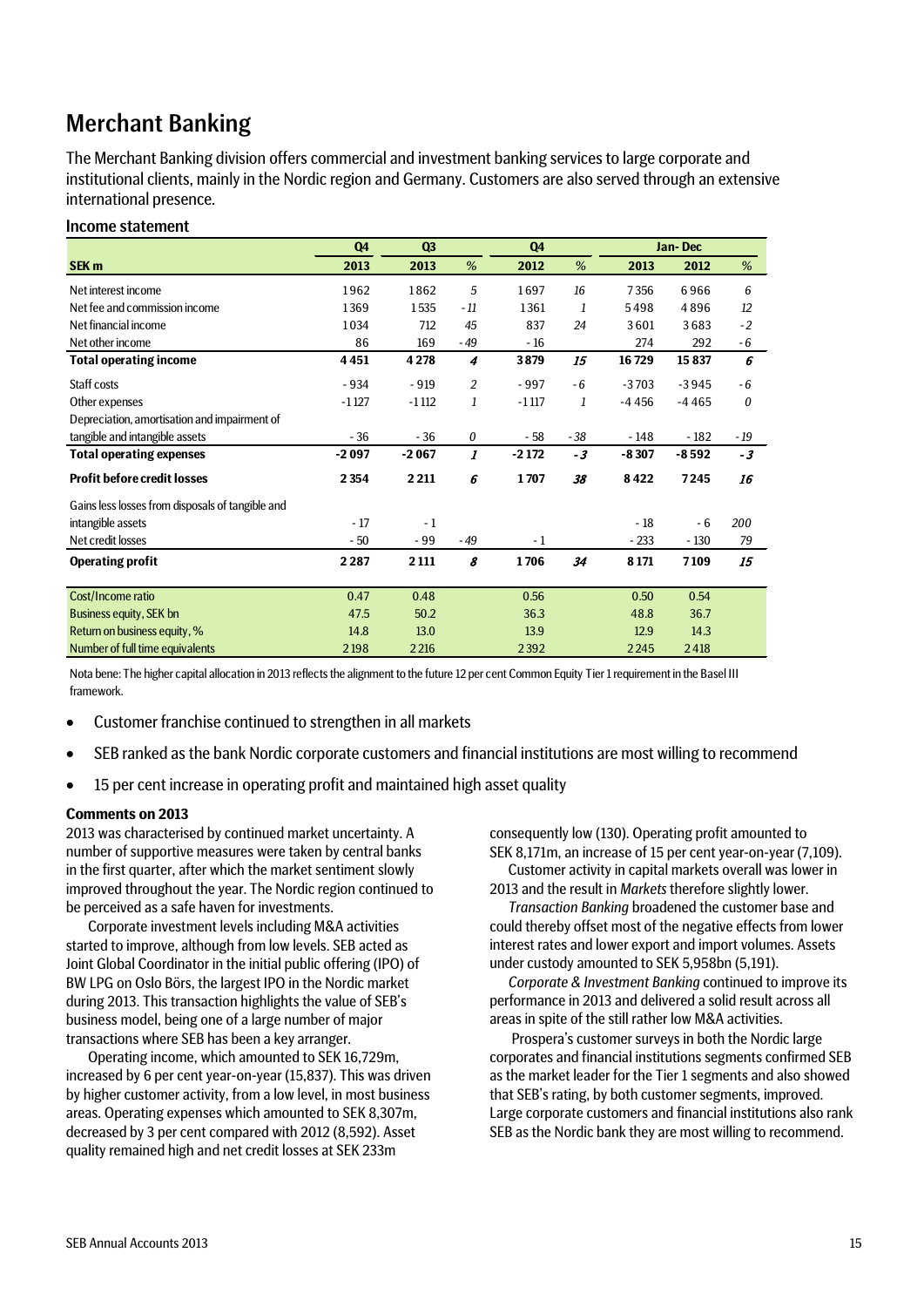## Retail Banking

The Retail Banking division offers full banking and advisory services to private individuals and small and medium-sized corporate customers in Sweden, as well as card services in all four Nordic countries.

### Income statement

|                                                  | Q4      | Q <sub>3</sub> |      | Q <sub>4</sub> |       | Jan-Dec |         |       |
|--------------------------------------------------|---------|----------------|------|----------------|-------|---------|---------|-------|
| SEK <sub>m</sub>                                 | 2013    | 2013           | %    | 2012           | %     | 2013    | 2012    | %     |
| Net interest income                              | 2020    | 1956           | 3    | 1821           | 11    | 7729    | 7 1 17  | 9     |
| Net fee and commission income                    | 1066    | 1003           | 6    | 957            | 11    | 4045    | 3648    | 11    |
| Net financial income                             | 106     | 84             | 26   | 86             | 23    | 384     | 339     | 13    |
| Net other income                                 | 26      | 20             | 30   | 24             | 8     | 85      | 76      | 12    |
| <b>Total operating income</b>                    | 3218    | 3063           | 5    | 2888           | 11    | 12 2 43 | 11180   | 10    |
| Staff costs                                      | $-665$  | $-725$         | $-8$ | $-731$         | $-9$  | $-2903$ | $-3024$ | $-4$  |
| Other expenses                                   | $-807$  | $-729$         | 11   | - 845          | $-4$  | $-3034$ | $-3266$ | $-7$  |
| Depreciation, amortisation and impairment of     |         |                |      |                |       |         |         |       |
| tangible and intangible assets                   | $-13$   | $-14$          | $-7$ | $-20$          | $-35$ | - 63    | $-85$   | $-26$ |
| <b>Total operating expenses</b>                  | $-1485$ | $-1468$        | 1    | $-1596$        | $-7$  | $-6000$ | $-6375$ | - 6   |
| <b>Profit before credit losses</b>               | 1733    | 1595           | 9    | 1292           | 34    | 6243    | 4805    | 30    |
| Gains less losses from disposals of tangible and |         |                |      |                |       |         |         |       |
| intangible assets                                | 1       |                |      |                |       | 1       |         |       |
| Net credit losses                                | $-119$  | $-97$          | 23   | $-119$         | 0     | $-501$  | $-452$  | 11    |
| <b>Operating profit</b>                          | 1615    | 1498           | 8    | 1 1 7 3        | 38    | 5743    | 4 3 5 3 | 32    |
|                                                  |         |                |      |                |       |         |         |       |
| Cost/Income ratio                                | 0.46    | 0.48           |      | 0.55           |       | 0.49    | 0.57    |       |
| <b>Business equity, SEK bn</b>                   | 20.1    | 20.1           |      | 14.2           |       | 20.2    | 14.4    |       |
| Return on business equity, %                     | 24.7    | 23.0           |      | 24.5           |       | 21.9    | 22.3    |       |
| Number of full time equivalents                  | 3378    | 3342           |      | 3649           |       | 3452    | 3708    |       |

Nota bene: The higher capital allocation in 2013 reflects the alignment to the future 12 per cent Common Equity Tier 1 requirement in the Basel III framework.

- Strengthened offering through digital and mobile channels
- Operating profit grew by 32 per cent
- In the card business, cost efficiency contributed to a strong result

### **Comments on 2013**

2013 was characterised by continued market uncertainty but market sentiment slowly improved throughout the year. In Sweden, disposable income for Swedish households increased and activity in the housing market was high but decelerated towards year-end. In 2013, SEB increased the number of full service customers; to 466,000 private customers and to 139,700 small and medium-sized corporate customers. Attractive customer offerings such as new smart phone app for corporate customers and an improved internet bank were launched. During the year, the number of visits to SEB's mobile banking apps doubled to six million per month and mobile apps became the main channel in terms of number of customer interactions.

Operating income increased by 10 per cent compared with 2012. Operating expenses decreased by 6 per cent and the operating profit increased from SEK 4,353m to SEK 5,743m.

The mortgage portfolio amounted to SEK 375bn and portfolio margins increased slightly (SEB's total mortgage

portfolio in Sweden grew by SEK 25bn to reach SEK 383bn). SEB introduced an amortisation requirement on all new mortgages with a loan to value above 70 per cent. Household deposits increased by SEK 11bn to SEK 227bn.

Corporate lending amounted to SEK 169bn. SEB was awarded as the Corporate Bank of the Year for small corporates for the fourth time by Privata Affärer.

The operating profit of the card business grew by 12 per cent during 2013, mainly as a result of efficiency improvements. Total income was down by 1 per cent. Issuing volumes increased mainly driven by growing co-brand volumes. Business activity was continuously high. In order to improve the customer interface a smart phone app for Eurocard and an upgrade of the website for Diners club were released. The number of cards increased by 2 per cent and amounted to 3.6 million.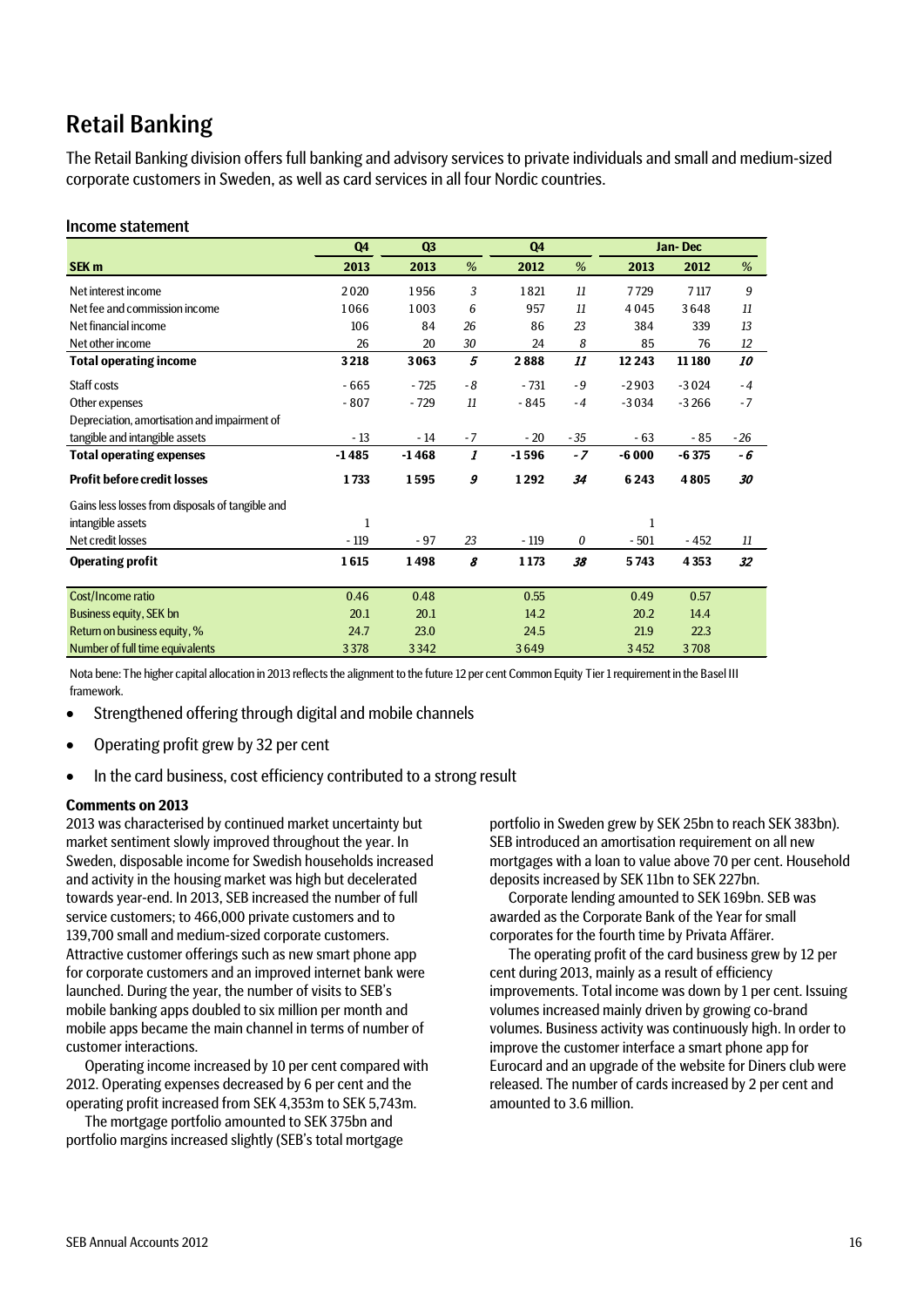## Wealth Management

The Wealth Management operations offer a full spectrum of asset management and advisory services to institutions and high net-worth individuals, including *the* leading Nordic private banking offering.

### Income statement

|                                                  | Q <sub>4</sub> | Q3     |      | Q4      |       |         | Jan-Dec |      |
|--------------------------------------------------|----------------|--------|------|---------|-------|---------|---------|------|
| SEK <sub>m</sub>                                 | 2013           | 2013   | %    | 2012    | %     | 2013    | 2012    | %    |
| Net interest income                              | 164            | 174    | - 6  | 158     | 4     | 675     | 667     | 1    |
| Net fee and commission income                    | 927            | 752    | 23   | 926     | 0     | 3332    | 3244    | 3    |
| Net financial income                             | 50             | 14     |      | 31      | 61    | 154     | 97      | 59   |
| Net other income                                 | 8              | 1      |      | 3       | 167   | 71      | 30      | 137  |
| <b>Total operating income</b>                    | 1149           | 941    | 22   | 1 1 1 8 | 3     | 4 2 3 2 | 4038    | 5    |
| Staff costs                                      | $-299$         | $-301$ | $-1$ | $-331$  | $-10$ | $-1214$ | $-1322$ | - 8  |
| Other expenses                                   | $-397$         | $-304$ | 31   | $-328$  | 21    | $-1351$ | $-1379$ | $-2$ |
| Depreciation, amortisation and impairment of     |                |        |      |         |       |         |         |      |
| tangible and intangible assets                   | $-14$          | - 9    | 56   | $-11$   | 27    | $-42$   | - 43    | $-2$ |
| <b>Total operating expenses</b>                  | $-710$         | $-614$ | 16   | $-670$  | 6     | $-2607$ | $-2744$ | $-5$ |
| <b>Profit before credit losses</b>               | 439            | 327    | 34   | 448     | $-2$  | 1625    | 1294    | 26   |
| Gains less losses from disposals of tangible and |                |        |      |         |       |         |         |      |
| intangible assets                                |                |        |      |         |       |         |         |      |
| Net credit losses                                | $-9$           | - 6    | 50   | - 6     | 50    | $-15$   | - 5     | 200  |
| <b>Operating profit</b>                          | 430            | 321    | 34   | 442     | $-3$  | 1610    | 1289    | 25   |
|                                                  |                |        |      |         |       |         |         |      |
| Cost/Income ratio                                | 0.62           | 0.65   |      | 0.60    |       | 0.62    | 0.68    |      |
| Business equity, SEK bn                          | 8.2            | 8.4    |      | 5.8     |       | 8.3     | 6.0     |      |
| Return on business equity, %                     | 16.2           | 11.8   |      | 22.5    |       | 14.9    | 16.0    |      |
| Number of full time equivalents                  | 872            | 876    |      | 919     |       | 891     | 940     |      |

Nota bene: The higher capital allocation in 2013 reflects the alignment to the future 12 per cent Common Equity Tier 1 requirement in the Basel III framework.

- Continued high customer satisfaction in Private Banking and SEK 24bn in inflow of new volumes
- Growing institutional clients' portfolios due to strong market development and good performance
- Operating profit improved by 25 per cent and assets under management increased by 15 per cent

### **Comments on 2013**

Market activity picked-up after a slow start of the year as distress and volatility in the financial markets decreased dramatically. Increased confidence among investors in general led to positive stock market development and higher values of asset under management compared to last year. Margins were slightly lower.

The operating profit of SEK 1,610m increased by 25 per cent compared with last year. The base commissions for the year amounted to SEK 2,716m (2,665). During the fourth quarter, performance fees on discretionary mandates increased. Compared to 2012, performance and transaction fees for the year were stable at SEK 267m (264), while brokerage income increased by 11 per cent due to higher market activity. Operating expenses decreased by 5 per cent compared with last year. The fourth quarter operating expense increased due to increased activities in projects and with customers.

There was a continued strong inflow of new customers within Private Banking and SEK 24bn in new volumes were received during the year. For the fourth consecutive year SEB was awarded as Best Private Bank in the Nordics and in Sweden by The Banker and PWM (Financial Times Group). Client satisfaction as measured by Net Promoter Score showed that customer satisfaction remained high.

The institutional clients' portfolios grew during 2013 and the interest from clients to use the possibility to combine both SEB products and external funds has increased. In the fourth quarter, SEB's closed-end funds that were recently launched, continued to capture the institutional clients' interest. As customers also increasingly chose SEB's niche alternative products such as the micro loan fund, income increased.

SEB continued to improve the customer offering for mutual funds, where funds managed by SEB represented an increasing share of customers' new investments. They are complemented by carefully selected external funds, in which the inflow to high-yield products continued.

Total assets under management amounted to SEK 1,408bn (1,228). This was an increase of 15 per cent from 2012.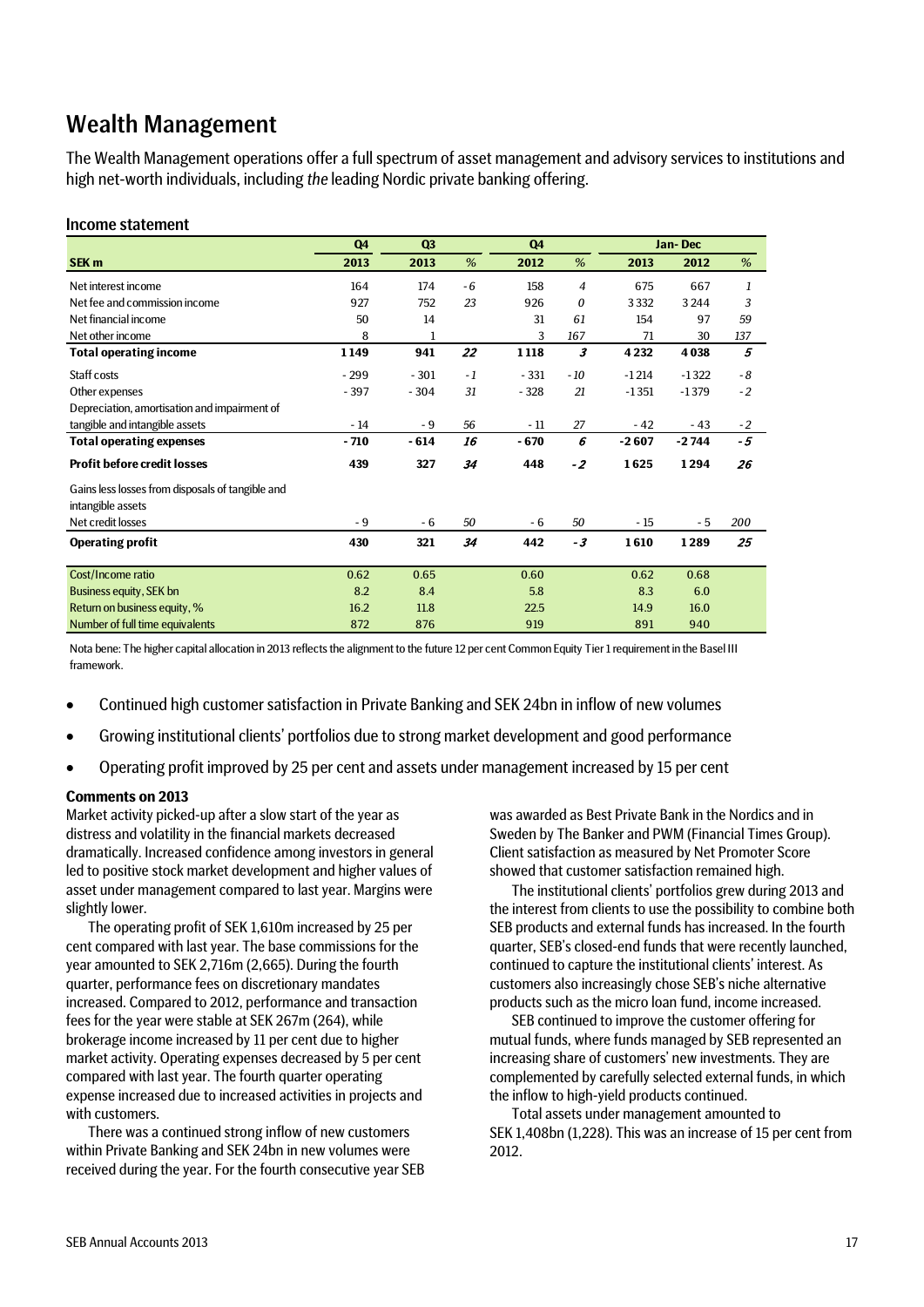## Life

Life offers life insurance products with a focus on unit-linked insurance for private individuals and corporate customers, mainly in Sweden, Denmark and the Baltic countries.

### Income statement

|                                              | Q <sub>4</sub> | Q <sub>3</sub> |                | Q <sub>4</sub> |                |         | Jan-Dec |                |
|----------------------------------------------|----------------|----------------|----------------|----------------|----------------|---------|---------|----------------|
| SEK <sub>m</sub>                             | 2013           | 2013           | %              | 2012           | %              | 2013    | 2012    | %              |
| Net interest income                          | $-9$           | $-10$          | $-10$          | $-18$          | - 50           | $-55$   | - 86    | $-36$          |
| Net life insurance income                    | 1248           | 1155           | 8              | 1149           | 9              | 4645    | 4707    | - 1            |
| <b>Total operating income</b>                | 1239           | 1145           | 8              | 1 1 3 1        | <i>10</i>      | 4590    | 4621    | $-1$           |
| Staff costs                                  | $-300$         | $-297$         | 1              | $-305$         | $-2$           | $-1186$ | $-1214$ | $-2$           |
| Other expenses                               | $-149$         | $-131$         | 14             | $-128$         | 16             | $-577$  | $-537$  | 7              |
| Depreciation, amortisation and impairment of |                |                |                |                |                |         |         |                |
| tangible and intangible assets               | $-239$         | $-229$         | $\overline{4}$ | $-209$         | 14             | $-935$  | $-890$  | 5              |
| <b>Total operating expenses</b>              | $-688$         | $-657$         | 5              | $-642$         | $\overline{z}$ | $-2698$ | $-2641$ | $\overline{2}$ |
| <b>Profit before credit losses</b>           | 551            | 488            | 13             | 489            | 13             | 1892    | 1980    | $-4$           |
| <b>Operating profit</b>                      | 551            | 488            | 13             | 489            | 13             | 1892    | 1980    | - 4            |
| Cost/Income ratio                            | 0.56           | 0.57           |                | 0.57           |                | 0.59    | 0.57    |                |
| Business equity, SEK bn                      | 8.2            | 8.2            |                | 6.5            |                | 8.2     | 6.5     |                |
| Return on business equity, %                 | 23.3           | 20.7           |                | 26.2           |                | 20.0    | 26.5    |                |
| Number of full time equivalents              | 1336           | 1358           |                | 1338           |                | 1343    | 1320    |                |

Nota bene: The higher capital allocation in 2013 reflects the alignment to the future 12 per cent Common Equity Tier 1 requirement in the Basel III framework.

- Strengthened position in the collective pension market
- Continued growth in premiums
- Operating profit decreased 4 per cent due to lower income in traditional and risk products

### **Comments on 2013**

The life insurance market in both Sweden and Denmark is pressured by numerous factors, for instance regulatory costs. The subdued macroeconomic development also means that the underlying market growth was limited. The result is industry-wide narrowing margins.

Operating profit for the year amounted to SEK 1,892m (1,980). The income from the unit-linked business increased by 5 per cent during the year to SEK 2,857m. The increase was primarily an effect of higher fund values, but also of increasing premium volumes in the unit-linked business. Compared to last year, total income decreased by 1 per cent, due to lower income in traditional and risk insurance. Increasing market interest rates has decreased the result from the own-account investment portfolio in Denmark. The unit-linked business continued to represent a major part of the total income. Expenses increased with 2 per cent compared to last year primarily due to higher sales expenses. Expenses before commissions to sales channels decreased by 3 per cent.

<span id="page-17-0"></span>Total premium income relating to new and existing policies continued to increase. The premium income during the year amounted to SEK 30bn, which was 12 per cent higher. The improvement was primarily a result of growth in the Irish operations. Premiums also increased in Denmark and in the Baltics, but decreased in Sweden.

The weighted sales volume of new policies was virtually unchanged and amounted to SEK 38bn. Unit-linked business represented 88 per cent of sales (83) and the share of corporate paid policies was 72 per cent (76).

For Life, the total fund value in unit-linked amounted to SEK 234bn which is SEK 31bn higher than a year ago. During the year, net inflow was SEK 5bn and the appreciation in value was SEK 26bn or 13 per cent. Total assets under management amounted to SEK 481bn.

In the fourth quarter, it was announced that SEB was selected as one of the suppliers in the collective pension insurance for SAF-LO<sup>[1](#page-17-0)</sup>, for 1.2 million pension savers. SEB is now a supplier to the entire collective pension insurance market. During the same period, SEB Pension in Denmark was awarded as the best pension fund by IPE – the leading publication among European institutional investors. SEB Pension was also awarded as the pension company with the highest customer satisfaction for the second year in a row. Two prizes, for best product offering and best new product, were given to SEB Life International by International Adviser in their ranking - International Life Award.

 $\frac{1}{1}$  $1$  Agreement between the Swedish Trade Union Confederation and the Confederation of Swedish Enterprise.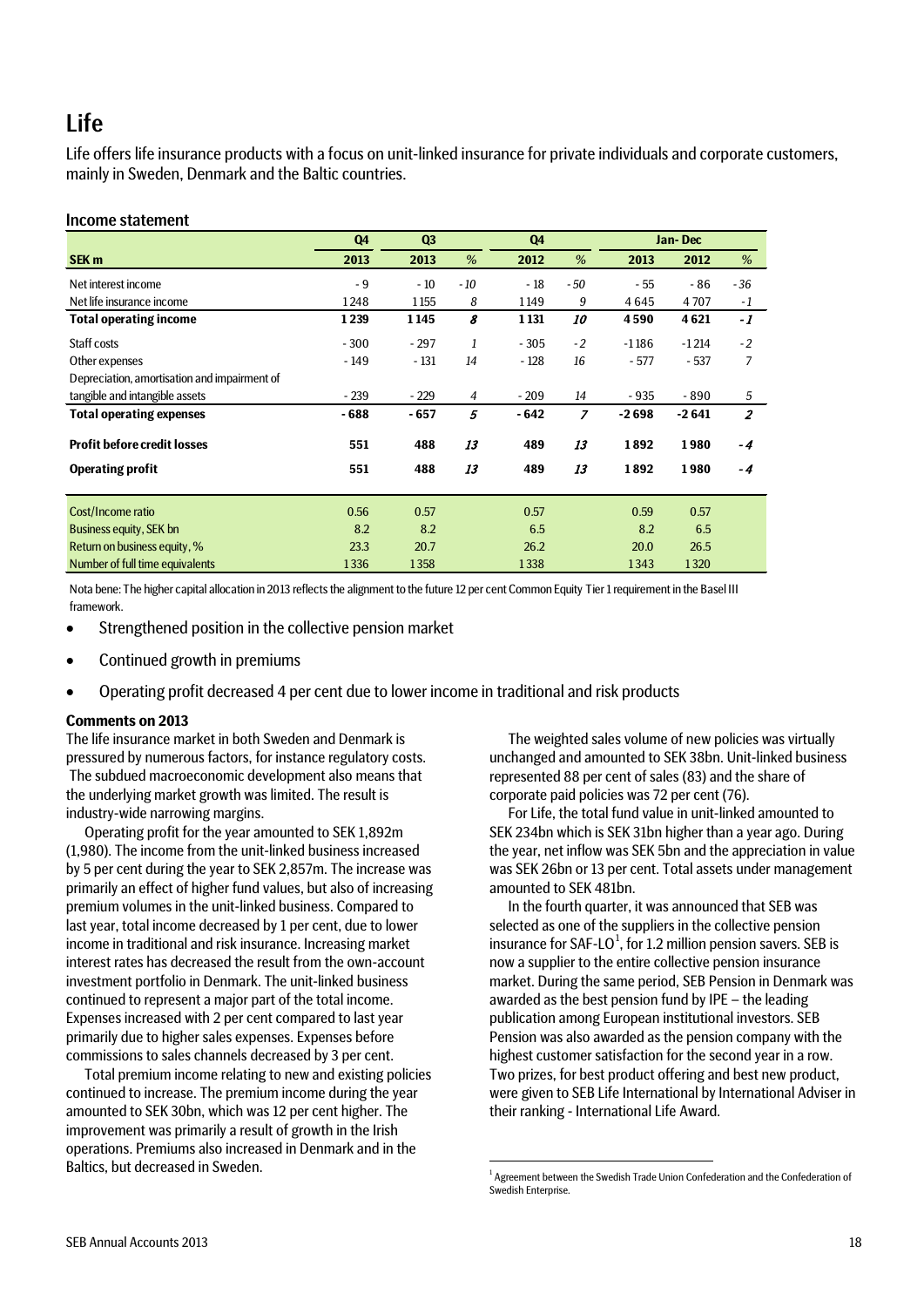## **Baltic**

The Baltic division provides full banking and advisory services to private individuals and small and medium-sized corporate customers in Estonia, Latvia and Lithuania. The Baltic real estate holding companies (RHC) are part of the division. The full Baltic geographical segmentation, including other activities in the region, is reported in SEB's Fact Book.

### Income statement

|                                                  | Q4     | Q3     |                  | Q4       |                | Jan-Dec |         |                      |
|--------------------------------------------------|--------|--------|------------------|----------|----------------|---------|---------|----------------------|
| SEK <sub>m</sub>                                 | 2013   | 2013   | %                | 2012     | %              | 2013    | 2012    | %                    |
| Net interest income                              | 529    | 526    | 1                | 461      | 15             | 1992    | 1970    | 1                    |
| Net fee and commission income                    | 262    | 248    | 6                | 246      | $\overline{7}$ | 984     | 919     | 7                    |
| Net financial income                             | 161    | 98     | 64               | 99       | 63             | 449     | 423     | 6                    |
| Net other income                                 | $-12$  | - 5    | 140              | $-3$     |                | $-32$   | $-11$   | 191                  |
| <b>Total operating income</b>                    | 940    | 867    | 8                | 803      | 17             | 3393    | 3301    | $\boldsymbol{\beta}$ |
| Staff costs                                      | $-176$ | $-161$ | 9                | $-172$   | $\overline{2}$ | $-650$  | $-681$  | $-5$                 |
| Other expenses                                   | $-271$ | $-241$ | 12               | $-319$   | $-15$          | $-992$  | $-1080$ | $-8$                 |
| Depreciation, amortisation and impairment of     |        |        |                  |          |                |         |         |                      |
| tangible and intangible assets                   | $-40$  | $-22$  | 82               | $-183$   | $-78$          | $-106$  | $-280$  | $-62$                |
| <b>Total operating expenses</b>                  | $-487$ | $-424$ | 15               | $-674$   | $-28$          | $-1748$ | $-2041$ | $-14$                |
| <b>Profit before credit losses</b>               | 453    | 443    | $\boldsymbol{z}$ | 129      |                | 1645    | 1260    | 31                   |
| Gains less losses from disposals of tangible and |        |        |                  |          |                |         |         |                      |
| intangible assets                                | 4      | 15     | $-73$            | 1        |                | 40      | 9       |                      |
| Net credit losses                                | $-163$ | $-66$  | 147              | $-149$   | 9              | $-405$  | $-351$  | 15                   |
| <b>Operating profit</b>                          | 294    | 392    | $-25$            | $-19$    |                | 1280    | 918     | 39                   |
| Cost/Income ratio                                | 0.52   | 0.49   |                  | 0.84     |                | 0.52    | 0.62    |                      |
| <b>Business equity, SEK bn</b>                   | 8.5    | 8.5    |                  | 8.9      |                | 8.8     | 8.8     |                      |
| Return on business equity, %                     | 12.3   | 16.4   |                  | negative |                | 12.9    | 9.7     |                      |
| Number of full time equivalents                  | 2807   | 2794   |                  | 2857     |                | 2799    | 2960    |                      |
|                                                  |        |        |                  |          |                |         |         |                      |
| <b>Baltic Banking (excl RHC)</b>                 |        |        |                  |          |                |         |         |                      |
| <b>Operating profit</b>                          | 321    | 404    | $-21$            | 12       |                | 1348    | 1016    | 33                   |
| Cost/Income ratio                                | 0.50   | 0.47   |                  | 0.80     |                | 0.49    | 0.59    |                      |
| <b>Business equity, SEK bn</b>                   | 8.1    | 8.1    |                  | 8.7      |                | 8.4     | 8.7     |                      |
| Return on business equity %                      | 142    | 177    |                  | 0.5      |                | 142     | 109     |                      |

Nota bene: The higher capital allocation in 2013 reflects the alignment to the future 12 per cent Common Equity Tier 1 requirement in the Basel III framework.

- Deposit volumes increased by 10 per cent in 2013 and loan volumes grew 1 per cent in local currency
- Return on business equity improved
- Latvia became the 18th member of the euro-zone in January 2014

#### **Comments on 2013**

Return on business equity, %

The GDP growth remained robust throughout the year in Latvia and Lithuania driven by a pick-up in private consumption and exports. The GDP growth in Estonia was somewhat muted but rose from the third quarter. Latvia became the 18th member of the eurozone in January 2014.

SEB continued its efforts to increase customer satisfaction. In Estonia and Lithuania, improved mobile banking services for smartphones and tablets were launched, which further strengthened the customer relationship with SEB.

Operating profit increased to SEK 1,280m (918), mainly driven by lower expenses as one-off cost items in relation to IT impacted 2012.

The SEB Baltic loan volumes of SEK 101bn grew by 1 per cent in local currency terms during the year, with corporate loans growing by 5 per cent across the division. Baltic mortgage loans decreased by 2 per cent in local currency

terms. Lending margins were relatively stable across the portfolio with somewhat higher margins on new loans.

SEB's Baltic deposit volumes, of SEK 77bn, were 10 per cent higher in local currency terms. There was a notable rise in deposit volumes in Latvia during the fourth quarter in relation to the euro conversion. Conversion costs in Latvia amounted to approximately SEK 50m. In spite of the low deposit margins, net interest income increased by 2 per cent in local currencies.

Non-performing loans declined by 44 per cent during the year. Credit losses for the year increased by 15 per cent and included an adjustment made in Lithuania to reflect a less liquid real estate market.

Euromoney awarded SEB as the Best Real Estate Bank in Lithuania and Latvia. In Estonia, the Tallinn City government named SEB as one of the most Socially Responsible Companies of the year. In Lithuania, deposit ATMs were installed in all branch offices.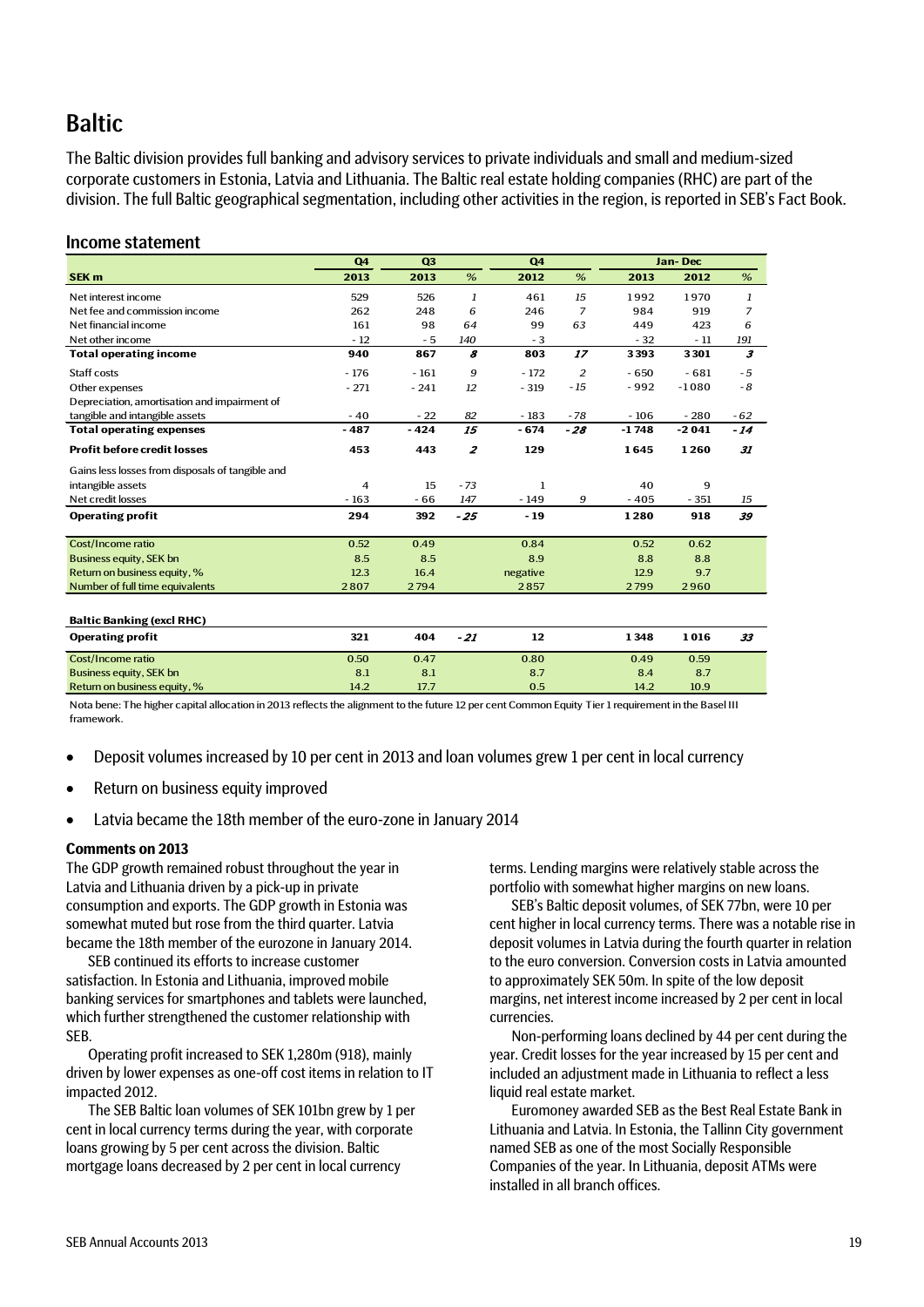## The SEB Group

## Net interest income – SEB Group

|                     | Q4    | Q3     |   | Q4    |     | Jan-Dec |        |      |
|---------------------|-------|--------|---|-------|-----|---------|--------|------|
| <b>SEK m</b>        | 2013  | 2013   | % | 2012  | %   | 2013    | 2012   | %    |
| Interest income     | 12688 | 12 147 | 4 | 12788 | - 1 | 49723   | 53794  | - 8  |
| Interest expense    | -7756 | -7388  | 5 | -8330 | - 7 | -30 896 | -36159 | - 15 |
| Net interest income | 4932  | 4759   | 4 | 4458  | 11  | 18827   | 17 635 |      |

## Net fee and commission income – SEB Group

|                                     | Q4     | Q3<br>Q4 |                |         |              | Jan-Dec |         |     |
|-------------------------------------|--------|----------|----------------|---------|--------------|---------|---------|-----|
| <b>SEK m</b>                        | 2013   | 2013     | %              | 2012    | %            | 2013    | 2012    | %   |
| Issue of securities and advisory    | 336    | 154      | 118            | 241     | 39           | 716     | 646     | 11  |
| Secondary market and derivatives    | 377    | 482      | $-22$          | 480     | $-21$        | 2001    | 1940    | 3   |
| Custody and mutual funds            | 1835   | 1631     | 13             | 1838    | 0            | 6825    | 6691    | 2   |
| Payments, cards, lending, deposits, |        |          |                |         |              |         |         |     |
| guarantees and other                | 2315   | 2587     | $-11$          | 2401    | - 4          | 9591    | 9059    | 6   |
| Whereof payments and card fees      | 1494   | 1463     | $\overline{2}$ | 1492    | $\mathbf{0}$ | 5894    | 5.952   | - 1 |
| Whereof lending                     | 574    | 828      | $-31$          | 608     | $-6$         | 2531    | 2047    | 24  |
| Fee and commission income           | 4863   | 4854     | 0              | 4960    | -2           | 19133   | 18336   | 4   |
| Fee and commission expense          | $-992$ | $-1119$  | - 11           | $-1245$ | $-20$        | -4469   | $-4716$ | -5  |
| Net fee and commission income       | 3871   | 3735     | 4              | 3715    | 4            | 14664   | 13620   | 8   |

### Net financial income – SEB Group

|                                            | Q3<br>04 |       |      | Q4    |       | Jan - Dec |         |       |
|--------------------------------------------|----------|-------|------|-------|-------|-----------|---------|-------|
| <b>SEK m</b>                               | 2013     | 2013  | %    | 2012  | %     | 2013      | 2012    | %     |
| Equity instruments and related derivatives | 541      | 727   | -26  | $-12$ |       | 1235      | 518     | 138   |
| Debt instruments and related derivatives   | $-93$    | - 654 | -86  | 137   | - 168 | - 8       | 972     | -101  |
| Currency and related derivatives           | 761      | 659   | 15   | 885   | - 14  | 2791      | 3 1 6 3 | $-12$ |
| Other                                      | $-23$    | 93    | -125 | $-28$ | - 18  | 34        | - 74    | -146  |
| Net financial income                       | 1 1 8 6  | 825   | 44   | 982   | 21    | 4052      | 4579    | -12   |

The result within Net financial income is presented on different rows based on type of underlying financial instrument. Changes in the Treasury result are due to changes in interest rates and credit spreads. The net effect from trading operations is fairly stable over time, although affected by seasonality, but shows volatility between lines.

For full year the positive effect from structured products offered to the public was approximately SEK 1,070m (320) in Equity related instruments and a corresponding negative effect in Debt related instruments.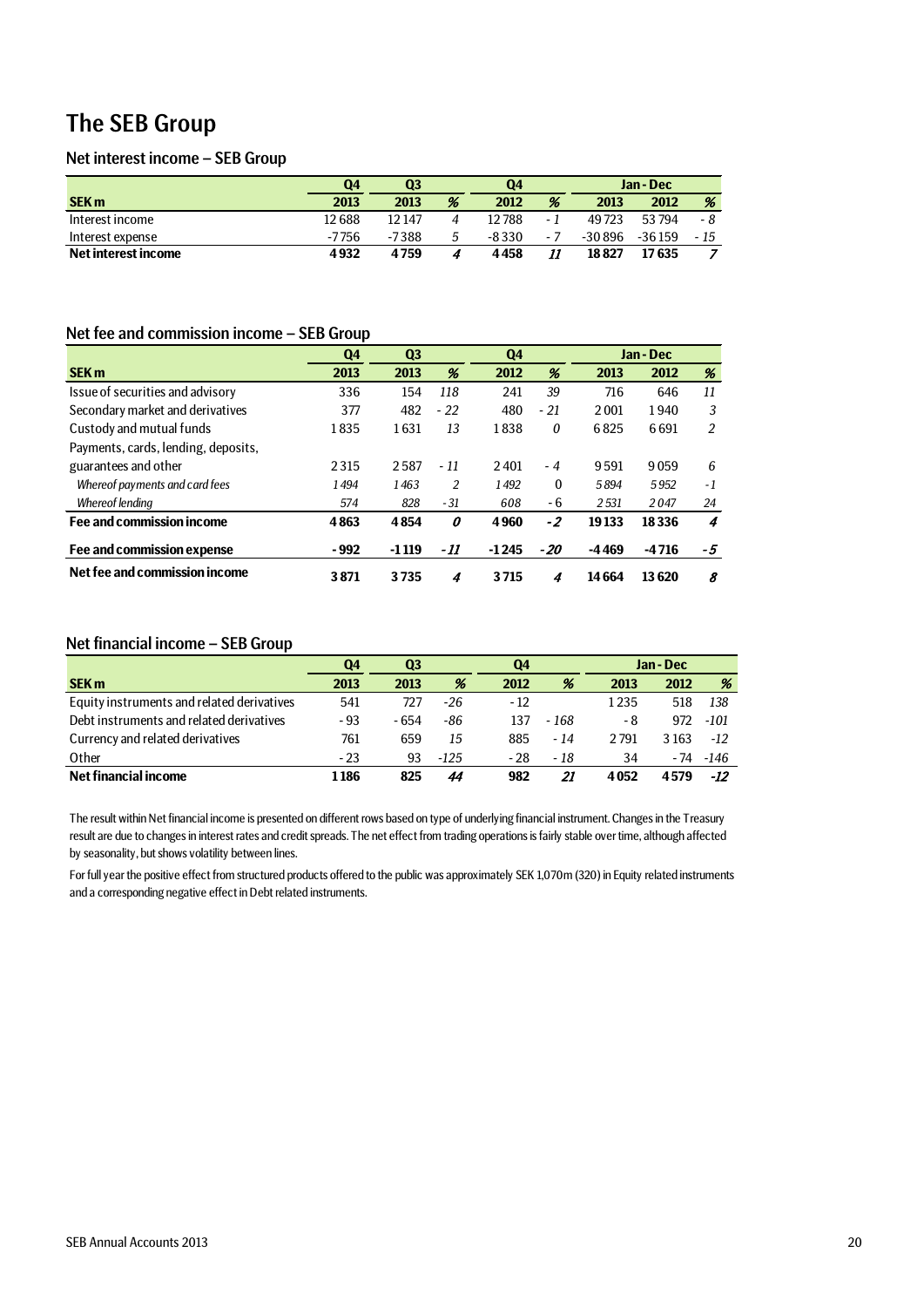## Staff costs

|                                               |          | Jan - Dec |       |  |
|-----------------------------------------------|----------|-----------|-------|--|
| <b>SEK m</b>                                  | 2013     | 2012      | %     |  |
| Salaries*                                     | $-10123$ | $-10531$  | $-4$  |  |
| Short-term incentive*                         | $-933$   | $-1072$   | -13   |  |
| Long-term incentive*                          | $-638$   | $-580$    | 10    |  |
| Pension costs                                 | $-1450$  | $-1421$   | 2     |  |
| Redundancy costs*                             | $-323$   | $-413$    | $-22$ |  |
| Other staff costs                             | $-562$   | $-579$    | -3    |  |
| <b>Staff costs</b>                            | $-14029$ | $-14596$  | $-4$  |  |
| Activities the company of the later services. |          |           |       |  |

\* including social charges

|                                     | Jan - Dec |          |     |
|-------------------------------------|-----------|----------|-----|
| <b>SEK m</b>                        | 2013      | 2012     | %   |
| Short-term incentive (STI) to staff | - 761     | -884 -14 |     |
| Social benefit charges on STI       | - 172     | - 188    | - 4 |
| Short-term incentive remuneration   | - 933     | -1 072   | -13 |

|                                    | Jan - Dec |        |           |
|------------------------------------|-----------|--------|-----------|
| <b>SEK m</b>                       | 2013      | 2012   | %         |
| Long-term incentive (LTI) to staff | $-329$    | $-317$ |           |
| Social benefit charges on LTI      | $-309$    | $-263$ | -17       |
| Long-term incentive remuneration   | - 638     | - 580  | <i>10</i> |

### Net credit losses – SEB Group

|                                                    | Q <sub>4</sub> | Q <sub>3</sub> |       | Q <sub>4</sub> |       |         | Jan - Dec |       |
|----------------------------------------------------|----------------|----------------|-------|----------------|-------|---------|-----------|-------|
| <b>SEK m</b>                                       | 2013           | 2013           | %     | 2012           | %     | 2013    | 2012      | %     |
| Provisions:                                        |                |                |       |                |       |         |           |       |
| Net collective provisions for individually         |                |                |       |                |       |         |           |       |
| assessed loans                                     | $-19$          | $-51$          | $-63$ | 124            |       | 59      | 104       | $-43$ |
| Net collective provisions for portfolio            |                |                |       |                |       |         |           |       |
| assessed loans                                     | 165            | 230            | $-28$ | $-37$          |       | 715     | $-148$    |       |
| Specific provisions                                | $-264$         | 81             |       | $-90$          | 193   | $-756$  | $-532$    | 42    |
| Reversal of specific provisions no longer required | 128            | 95             | 35    | 85             | 51    | 381     | 557       | $-32$ |
| Net provisions for off-balance sheet items         | 5              | - 1            |       |                |       | 11      | 23        | -52   |
| <b>Net provisions</b>                              | 15             | 354            | $-96$ | 82             | $-82$ | 410     | 4         |       |
|                                                    |                |                |       |                |       |         |           |       |
| Write-offs:                                        |                |                |       |                |       |         |           |       |
| Total write-offs                                   | - 678          | $-1607$        | -58   | $-1007$        | $-33$ | $-3755$ | $-2892$   | 30    |
| Reversal of specific provisions utilized           |                |                |       |                |       |         |           |       |
| for write-offs                                     | 295            | 954            | -69   | 594            | -50   | 2067    | 1814      | 14    |
| Write-offs not previously provided for             | $-383$         | - 653          | $-41$ | $-413$         | $-7$  | $-1688$ | $-1078$   | 57    |
| Recovered from previous write-offs                 | 27             | 32             | -16   | 55             | -51   | 123     | 137       | -10   |
| <b>Net write-offs</b>                              | $-356$         | $-621$         | $-43$ | $-358$         | -1    | $-1565$ | $-941$    | 66    |
| <b>Net credit losses</b>                           | - 341          | $-267$         | 28    | $-276$         | 24    | $-1155$ | - 937     | 23    |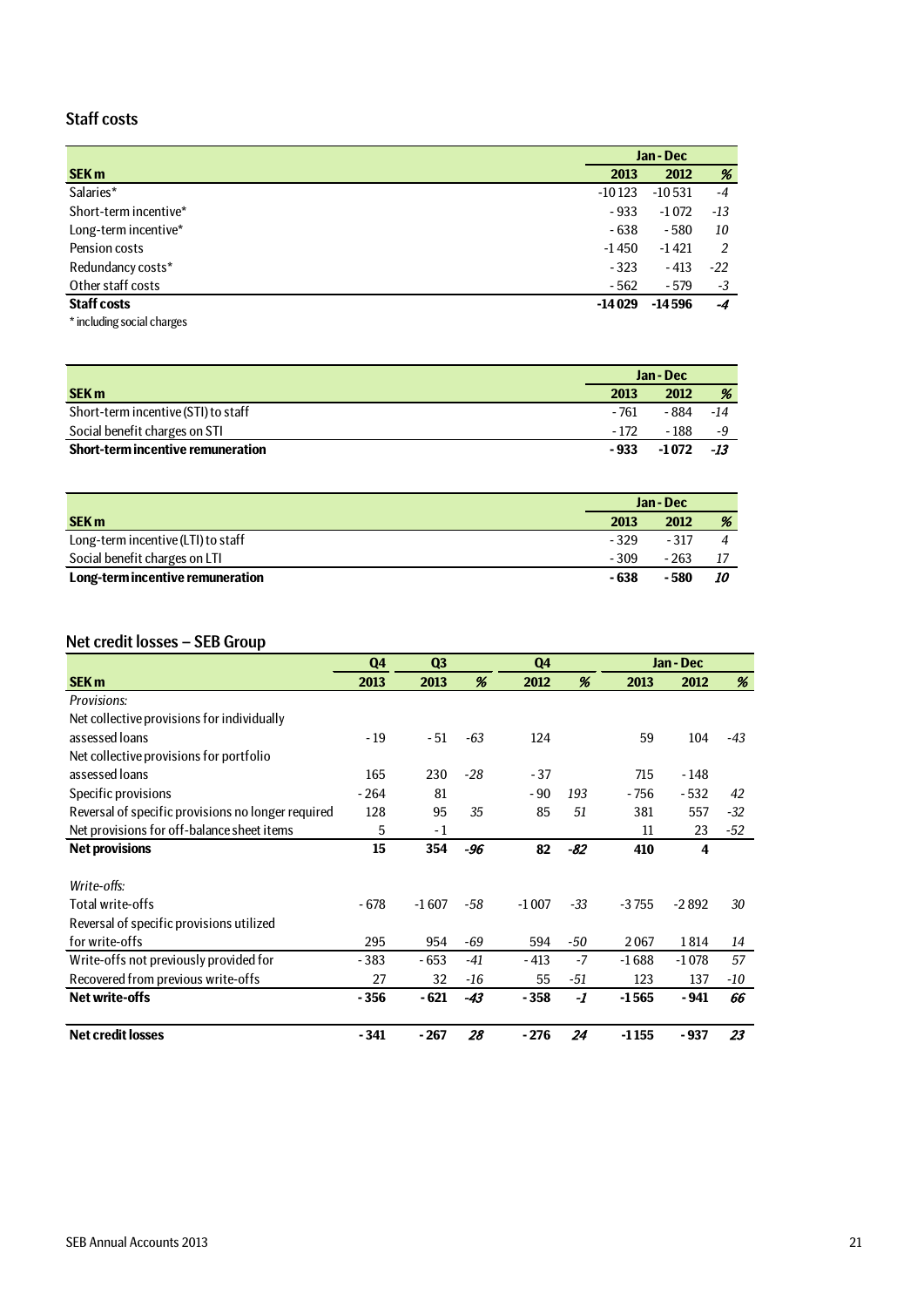### Statement of changes in equity – SEB Group

|                                         |                         |                 |                                                      |                  | <b>Other reserves</b>            |              |                                         |                                     |               |
|-----------------------------------------|-------------------------|-----------------|------------------------------------------------------|------------------|----------------------------------|--------------|-----------------------------------------|-------------------------------------|---------------|
| SEK <sub>m</sub>                        | <b>Share</b><br>capital | <b>Retained</b> | <b>Available-</b><br>for-sale<br>financial<br>assets | <b>Cash flow</b> | <b>Translation</b><br>of foreign | benefit      | <b>Defined Total Share-</b><br>holders' | <b>Minority</b><br><b>interests</b> | <b>Total</b>  |
|                                         |                         | earnings        |                                                      | hedges           | operations                       | <b>plans</b> | equity                                  |                                     | <b>Equity</b> |
| Jan-Dec 2013                            |                         |                 |                                                      |                  |                                  |              |                                         |                                     |               |
| Opening balance                         | 21942                   | 90033           | 273                                                  | 1688             | $-2422$                          | $-2091$      | 109423                                  | 90                                  | 109513        |
| Net profit                              |                         | 14771           |                                                      |                  |                                  |              | 14771                                   | $\overline{7}$                      | 14778         |
| Other comprehensive income (net of tax) |                         |                 | 1105                                                 | $-905$           | 404                              | 5083         | 5687                                    | $-1$                                | 5686          |
| <b>Total comprehensive income</b>       |                         | 14771           | 1105                                                 | $-905$           | 404                              | 5083         | 20458                                   | 6                                   | 20464         |
| Dividend to shareholders                |                         | $-6004$         |                                                      |                  |                                  |              | $-6004$                                 | $-63$                               | $-6067$       |
| Equity-based programmes <sup>1)</sup>   |                         | $-1127$         |                                                      |                  |                                  |              | $-1127$                                 |                                     | $-1127$       |
| Change in holdings of own shares        |                         | 31              |                                                      |                  |                                  |              | 31                                      |                                     | 31            |
| <b>Closing balance</b>                  | 21942                   | 97704           | 1378                                                 | 783              | $-2018$                          | 2992         | 122781                                  | 33                                  | 122814        |
|                                         |                         |                 |                                                      |                  |                                  |              |                                         |                                     |               |
| Jan-Dec 2012                            |                         |                 |                                                      |                  |                                  |              |                                         |                                     |               |
| Opening balance                         | 21942                   | 82 272          | $-1003$                                              | 1107             | $-1752$                          | -88          | 102478                                  | 261                                 | 102739        |
| Net profit                              |                         | 11632           |                                                      |                  |                                  |              | 11632                                   | 22                                  | 11654         |
| $\bigcap_{i=1}^{n}$                     |                         |                 | 1.27c                                                | F01              | 070                              | 2002         | 01C                                     |                                     | 010           |

| <b>Closing balance</b>                  | 21942 | 90033   | 273   | 1688 | $-2422$ | $-2091$ | 109423  | 90     | 109513  |
|-----------------------------------------|-------|---------|-------|------|---------|---------|---------|--------|---------|
| Change in holdings of own shares        |       | 37      |       |      |         |         | 37      |        | 37      |
| Minority interests                      |       |         |       |      |         |         |         | $-193$ | $-193$  |
| Equity-based programmes <sup>1)</sup>   |       | $-113$  |       |      |         |         | $-113$  |        | $-113$  |
| Dividend to shareholders                |       | $-3795$ |       |      |         |         | $-3795$ |        | $-3795$ |
| <b>Total comprehensive income</b>       |       | 11632   | 1276  | 581  | $-670$  | $-2003$ | 10816   | 22     | 10838   |
| Other comprehensive income (net of tax) |       |         | 1 276 | 581  | $-670$  | $-2003$ | $-816$  |        | $-816$  |
| Net profit                              |       | 11 632  |       |      |         |         | 11 632  | 22     | 11 654  |

Amounts under Other reserves may be reclassified in the future to the income statement under certain circumstances, e.g. if they are related to the sale of Available for sale financial assets, dissolved Cash flow hedges or Translation of foreign operations when SEB ceases to consolidate a foreign operation. Amounts related to Defined benefit plans will not be reclassified to the income statement.

1) The acquisition cost for the purchase of own shares is deducted from shareholders' equity. The item includes changes in nominal amounts of equity swaps used for hedging of equity-based programmes.

| Jan-Dec | Jan-Dec |
|---------|---------|
| 2013    | 2012    |
| 2.2     | 2.3     |
| 32.2    | 12.0    |
| $-20.0$ | $-12.1$ |
| 14.4    | 2.2     |
|         |         |

Market value of shares owned by SEB, SEK m 1223 121

In accordance with the decision by the Annual General Meeting, SEB holds own shares of Class A for the long-term equity-based programmes. The transactions may take place at one or serveral occasions during the year.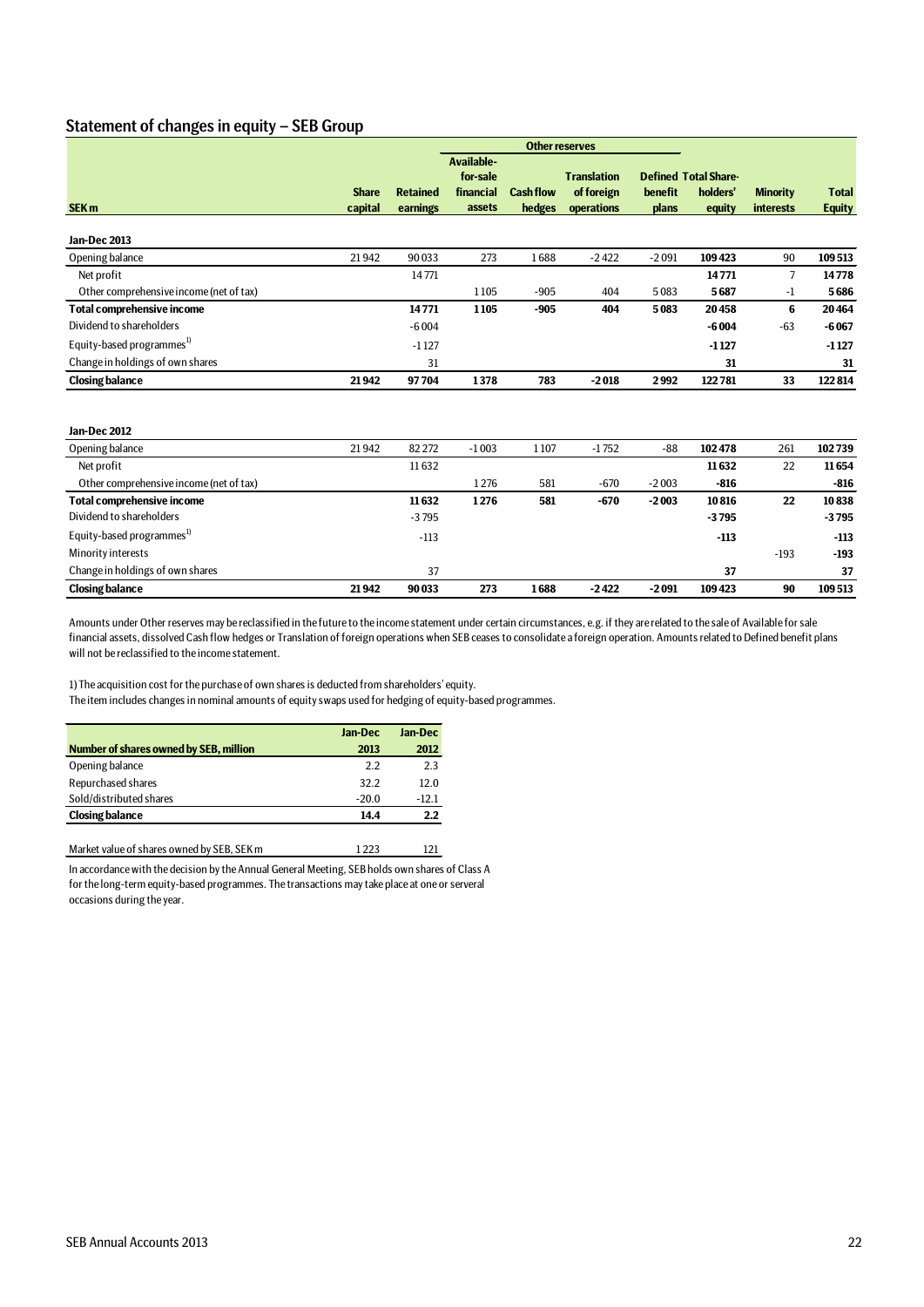### Cash flow statement – SEB Group

|                                                              | Jan - Dec |          |      |  |
|--------------------------------------------------------------|-----------|----------|------|--|
| <b>SEK m</b>                                                 | 2013      | 2012     | %    |  |
| Cash flow from operating activities                          | $-33172$  | $-6653$  |      |  |
| Cash flow from investment activities                         | $-1835$   | $-1278$  | 44   |  |
| Cash flow from financing activities                          | -7842     | -4682    | 67   |  |
| Net increase in cash and cash equivalents                    | - 42 849  | $-12613$ |      |  |
| Cash and cash equivalents at the beginning of year           | 257292    | 276853   | - 7  |  |
| Exchange rate differences on cash and cash equivalents       | $-1055$   | $-6948$  | - 85 |  |
| Net increase in cash and cash equivalents                    | $-42849$  | $-12613$ |      |  |
| Cash and cash equivalents at the end of period <sup>1)</sup> | 213 388   | 257292   | - 17 |  |

1) Cash and cash equivalents at the end of period is defined as Cash and cash balances with central banks, Other lending to central banks and Loans to other credit institutions payable on demand.

### Financial assets and liabilities – SEB Group

|                                                     | 31 Dec 2013     |                   | 31 Dec 2012     |                   |  |
|-----------------------------------------------------|-----------------|-------------------|-----------------|-------------------|--|
|                                                     | <b>Carrying</b> |                   | <b>Carrying</b> |                   |  |
| <b>SEK m</b>                                        | amount          | <b>Fair value</b> | amount          | <b>Fair value</b> |  |
| Loans                                               | 1551591         | 1557769           | 1519759         | 1539032           |  |
| Equity instruments                                  | 157728          | 157728            | 110409          | 110409            |  |
| Debt instruments                                    | 325730          | 325750            | 340894          | 340326            |  |
| Derivative instruments                              | 142 377         | 142 377           | 169679          | 169679            |  |
| Financial assets - policyholders bearing the risk   | 234062          | 234062            | 203 333         | 203 333           |  |
| Other                                               | 23 102          | 23 10 2           | 58712           | 58712             |  |
| <b>Financial assets</b>                             | 2434590         | 2440788           | 2402786         | 2421491           |  |
|                                                     |                 |                   |                 |                   |  |
| Deposits                                            | 1025666         | 1032553           | 1032916         | 1043939           |  |
| Equity instruments                                  | 44 2 31         | 44 2 31           | 34161           | 34161             |  |
| Debt instruments                                    | 768354          | 773 747           | 729 192         | 739195            |  |
| Derivative instruments                              | 136707          | 136707            | 157861          | 157861            |  |
| Liabilities to policyholders - investment contracts | 223 494         | 223 494           | 195 620         | 195 620           |  |
| Other                                               | 32 205          | 32 2 66           | 56580           | 56685             |  |
| <b>Financial liabilities</b>                        | 2230657         | 2242998           | 2206330         | 2227461           |  |

SEB has aggregated its financial instruments by class taking into account the characteristics of the instruments. The fair value of each class of financial assets and liabilities are compared with its carrying amount. A description of the characteristics of the classes can be found in note 41 in the Annual Report 2012.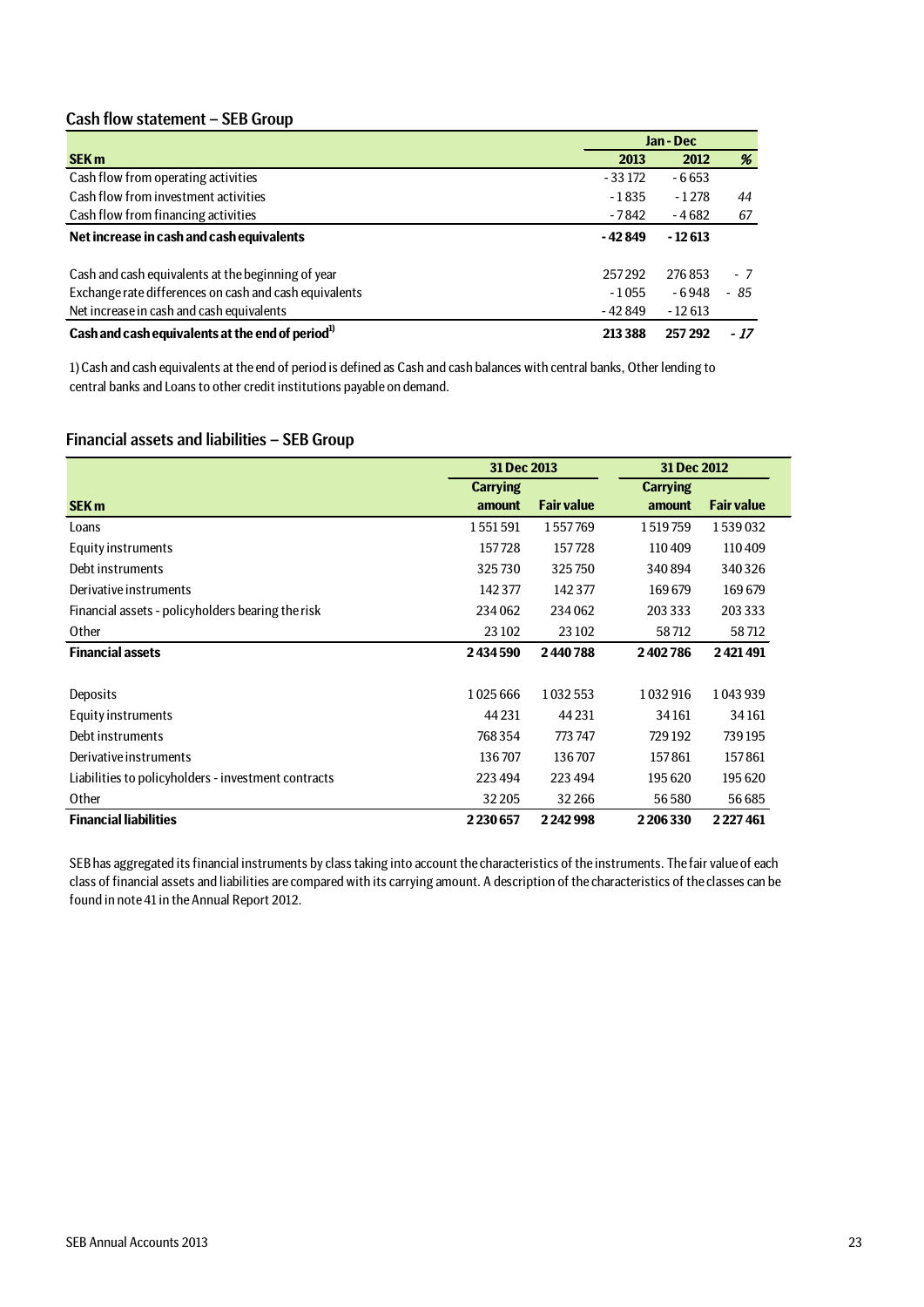### Assets and liabilities measured at fair value – SEB Group

| SEK <sub>m</sub>                       |                                                           | 31 Dec 2013                                                          |                                                                           |              |                                                           | 31 Dec 2012                                                          |                                                                           |              |  |  |
|----------------------------------------|-----------------------------------------------------------|----------------------------------------------------------------------|---------------------------------------------------------------------------|--------------|-----------------------------------------------------------|----------------------------------------------------------------------|---------------------------------------------------------------------------|--------------|--|--|
| <b>Assets</b>                          | <b>Quoted prices</b><br>in active<br>markets<br>(Level 1) | Valuation<br>technique<br>using<br>observable<br>inputs<br>(Level 2) | Valuation<br>technique<br>using non-<br>observable<br>inputs<br>(Level 3) | <b>Total</b> | <b>Quoted prices</b><br>in active<br>markets<br>(Level 1) | Valuation<br>technique<br>using<br>observable<br>inputs<br>(Level 2) | Valuation<br>technique<br>using non-<br>observable<br>inputs<br>(Level 3) | <b>Total</b> |  |  |
| <b>Financial assets</b>                |                                                           |                                                                      |                                                                           |              |                                                           |                                                                      |                                                                           |              |  |  |
| - policyholders bearing the risk       | 228772                                                    | 3365                                                                 | 1925                                                                      | 234 062      | 189480                                                    | 12 2 9 4                                                             | 1559                                                                      | 203 333      |  |  |
| Equity instruments                     | 118182                                                    | 29160                                                                | 9958                                                                      | 157300       | 79970                                                     | 21563                                                                | 8667                                                                      | 110 200      |  |  |
| Debt instruments                       | 121766                                                    | 167766                                                               | 1429                                                                      | 290961       | 131674                                                    | 158 654                                                              | 1867                                                                      | 292195       |  |  |
| Derivative instruments                 | 2619                                                      | 136039                                                               | 3719                                                                      | 142377       | 110                                                       | 167741                                                               | 1828                                                                      | 169679       |  |  |
| Investment in associates <sup>1)</sup> |                                                           |                                                                      | 1101                                                                      | 1101         |                                                           |                                                                      | 1073                                                                      | 1073         |  |  |
| Investment properties                  |                                                           |                                                                      | 7623                                                                      | 7623         |                                                           |                                                                      | 7488                                                                      | 7488         |  |  |
| <b>Total</b>                           | 471339                                                    | 336330                                                               | 25755                                                                     | 833 424      | 401234                                                    | 360 252                                                              | 22482                                                                     | 783968       |  |  |
| <b>Liabilities</b>                     |                                                           |                                                                      |                                                                           |              |                                                           |                                                                      |                                                                           |              |  |  |
| Liabilities to policyholders           |                                                           |                                                                      |                                                                           |              |                                                           |                                                                      |                                                                           |              |  |  |
| - investment contracts                 | 218914                                                    | 3 1 1 9                                                              | 1461                                                                      | 223 494      | 182 293                                                   | 11827                                                                | 1500                                                                      | 195620       |  |  |
| <b>Equity instruments</b>              | 43 678                                                    | 64                                                                   | 489                                                                       | 44 2 31      | 32532                                                     | 1629                                                                 |                                                                           | 34161        |  |  |
| Debt instruments                       | 23 4 66                                                   | 8089                                                                 |                                                                           | 31555        | 35403                                                     | 7657                                                                 |                                                                           | 43 060       |  |  |
| Derivative instruments                 | 5437                                                      | 127532                                                               | 3738                                                                      | 136707       | 501                                                       | 154716                                                               | 2644                                                                      | 157861       |  |  |
| Other issued securities <sup>2)</sup>  |                                                           | 29997                                                                |                                                                           | 29997        |                                                           | 26323                                                                |                                                                           | 26323        |  |  |
| <b>Total</b>                           | 291495                                                    | 168801                                                               | 5688                                                                      | 465984       | 250729                                                    | 202152                                                               | 4144                                                                      | 457025       |  |  |

1) Venture capital activities designated at fair value through profit and loss.

2) Equity index-linked bonds designated at fair value through profit and loss.

Financial assets - policyholders bearing the risk, Investment properties and Liabilities to policyholders - investment contracts are included in the table which is a change compared to the Annual Report 2012.

Fair value gains and losses recognised in the income statement are included in the Net financial income, Net life insurance income and Net other income.

Risk Control has the overall responsibility for classifying assets and liabilities as being in level 1, 2 or 3. The valuation process is the same for financial instruments in all levels. Risk Control is responsible for validating the prices used for valuation of financial instruments. In case of disagreement, there is an escalation process in place, whereby the product area head or equivalent can submit an escalation to the relevant pricing / valuation committees. The Valuation Committees covers topics such as valuation of illiquid instruments, model validation findings, analysis of changes in fair value measurements and shocks on level 3 assets. The chairman of the Valuation Committees is appointed by Risk Control and the committees has permanent members from Divisional Risk Management, Group Finance and Risk Control.

Financial assets and liabilities carried at fair value are classified in a fair value hierarchy according to the level of observability of prices or inputs used in a valuation technique. For some of the Group's financial assets and liabilities, especially derivatives, quoted prices are not available, and valuation models are used to estimate fair value. To reflect counterparty risk and own credit risk in OTC derivatives, adjustments are made based on the net exposure towards each counterpart. The methodoligies for estimating valuation adjustments are continously revised as a result of changing market practices in response to regulatory and accounting policy changes, as well as general market developments. When valuing financial liabilities at fair value own credit standing is reflected.

Transfers between levels may occur when there are indications that market conditions have changed, e.g. a change in liquidity. There have been no significant transfers between level 1 and level 2 during the period however there has been a reclassification of assets and liabilities from level 2 to level 1 in the amount of SEK 13bn and from level 2 to level 3 in the amount of SEK 1.3bn as a result of enhanced classification. There were minor changes in Level 3 financial instruments mainly due to valuation effects and from purchases and sales of Equity, Debt and Derivative instruments.

#### **Sensitivity of Level 3 assets and liabilities to unobservable inputs**

The table below illustrates the potential Profit or Loss impact of the relative uncertainty in the fair value of assets and liabilities measured at fair value that for their valuation are dependent on unobservable inputs. The sensitivity to unobservable inputs is assessed by altering the assumptions to the valuation techniques, illustrated below by changes in index-linked swap spreads, implied volatilities, credit spreads or comparator multiples. It is unlikely that all unobservable inputs would be simultaneously at the extremes of their ranges of reasonably possible alternatives.

The largest open market risk within Level 3 assets and liabilities is found within the insurance business.There have been no significant changes of sensitivity during Q4 2013.

|                                                                                                                                     | 31 Dec 2013 |                    |            |             | 31 Dec 2012 |             |            |             |
|-------------------------------------------------------------------------------------------------------------------------------------|-------------|--------------------|------------|-------------|-------------|-------------|------------|-------------|
| SEK <sub>m</sub>                                                                                                                    | Assets      | <b>Liabilities</b> | <b>Net</b> | Sensitivity | Assets      | Liabilities | <b>Net</b> | Sensitivity |
| Structured Derivatives - interest rate <sup>1</sup>                                                                                 | 489         | $-684$             | $-195$     | 59          | 951         | $-1504$     | $-553$     | 58          |
| Capital Markets <sup>2)</sup>                                                                                                       | 397         | $-45$              | 352        | 16          | 351         | $-52$       | 299        | 20          |
| CPM Portfolio <sup>3)</sup>                                                                                                         | 48          |                    | 48         | q           | 139         |             | 139        | 15          |
| Venture Capital holding and similar holdings <sup>4)</sup>                                                                          | 1803        | $-490$             | 1313       | 277         | 1183        |             | 1183       | 224         |
| Insurance holdings - Financial instruments <sup>5)</sup>                                                                            | 10752       | $-263$             | 10489      | 1498        | 9867        | $-105$      | 9762       | 1501        |
| Insurance holdings - Investment properties <sup>6)</sup>                                                                            | 7623        |                    | 7623       | 762         | 7488        |             | 7488       | 749         |
| 1) Sensitivity from a shift of index-linked swap spreads by 5 basis points (5) and implied volatilities by 5 percentage points (5). |             |                    |            |             |             |             |            |             |

2) Sensitivity from a shift of swap spreads by 5 basis points (5) .

3) Sensitivity from a shift of credit spreads by 100 basis points (100).

4) Valuation is estimated in a range of reasonable outcomes. Sensitivity analysis is based on 20 per cent shift in market values.

5) Sensitivity analysis is based on a shift in private equity of 20 per cent (20), structured credits 10 per cent (10) and derivative market values of 10 per cent (10).

6) Sensitivity from a shift of investment properties fair values of 10 per cent (10).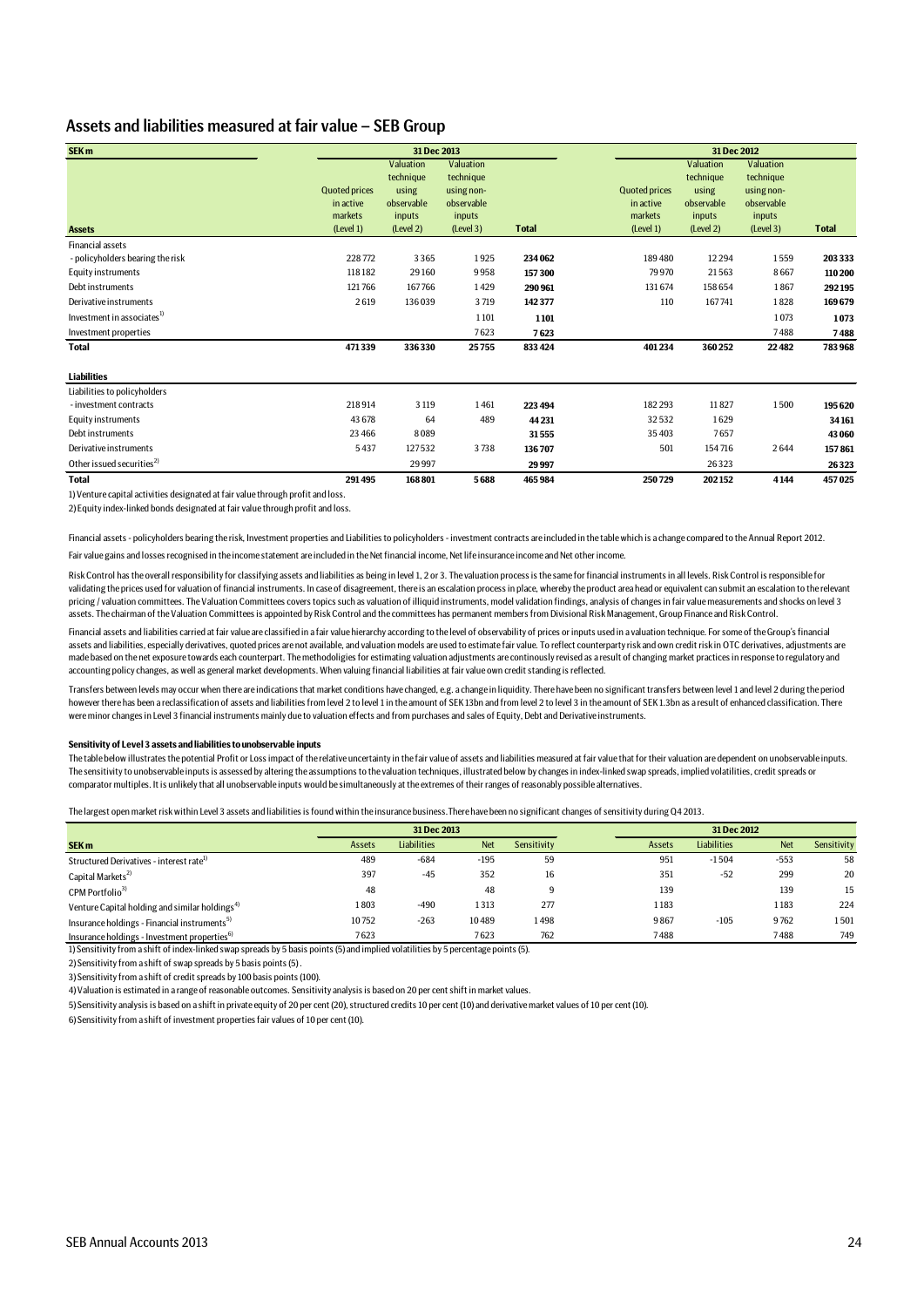|                           |                      |          |                                                         | Financial assets and liabilities subject to offsetting or netting arrangements |                                            |                    | Other                                     |                                  |
|---------------------------|----------------------|----------|---------------------------------------------------------|--------------------------------------------------------------------------------|--------------------------------------------|--------------------|-------------------------------------------|----------------------------------|
|                           |                      |          |                                                         | <b>Related arrangements</b>                                                    |                                            |                    | instruments in<br>balance sheet           |                                  |
| <b>SEK m</b>              | <b>Gross amounts</b> |          | <b>Net amounts</b><br>Offset balance sheet arrangements | in Master netting                                                              | <b>Collaterals</b><br>received/<br>pledged | <b>Net amounts</b> | not subject to<br>netting<br>arrangements | <b>Total in</b><br>balance sheet |
| 31 Dec 2013               |                      |          |                                                         |                                                                                |                                            |                    |                                           |                                  |
| Derivatives               | 133 062              | $-6598$  | 126464                                                  | $-92576$                                                                       | $-23349$                                   | 10539              | 15913                                     | 142377                           |
| Reversed repo receivables | 97138                | $-4148$  | 92990                                                   | $-9364$                                                                        | $-80707$                                   | 2919               | 17483                                     | 110473                           |
| Securities borrowing      | 42728                | $-5334$  | 37394                                                   | $-6801$                                                                        | $-27782$                                   | 2811               | 2393                                      | 39787                            |
| Client receivables        | 8060                 | $-8060$  |                                                         |                                                                                |                                            |                    | 5601                                      | 5601                             |
| <b>Assets</b>             | 280988               | $-24140$ | 256848                                                  | $-108741$                                                                      | $-131838$                                  | 16 26 9            | 41390                                     | 298 238                          |
|                           |                      |          |                                                         |                                                                                |                                            |                    |                                           |                                  |
| Derivatives               | 138065               | $-6598$  | 131467                                                  | $-92576$                                                                       | $-25612$                                   | 13279              | 5239                                      | 136706                           |
| Repo payables             | 14678                | $-4148$  | 10530                                                   | $-9364$                                                                        | $-1166$                                    |                    | 11317                                     | 21847                            |
| Securities lending        | 19709                | $-5334$  | 14375                                                   | $-6801$                                                                        | $-7574$                                    |                    | 13 6 8 6                                  | 28 061                           |
| Client payables           | 8060                 | $-8060$  |                                                         |                                                                                |                                            |                    | 13 140                                    | 13 140                           |
| <b>Liabilities</b>        | 180512               | $-24140$ | 156372                                                  | $-108741$                                                                      | $-34352$                                   | 13 279             | 43 3 8 2                                  | 199754                           |
| 31 Dec 2012               |                      |          |                                                         |                                                                                |                                            |                    |                                           |                                  |
| Derivatives               | 167184               | $-12459$ | 154725                                                  | $-103738$                                                                      | $-43882$                                   | 7105               | 14954                                     | 169679                           |
| Reversed repo receivables | 91422                | $-5926$  | 85496                                                   | $-9370$                                                                        | $-75682$                                   | 444                | 21028                                     | 106524                           |
| Securities borrowing      | 39637                | $-3905$  | 35732                                                   | $-834$                                                                         | $-32018$                                   | 2880               | 9426                                      | 45158                            |
| Client receivables        | 7576                 | $-7576$  |                                                         |                                                                                |                                            |                    | 34889                                     | 34889                            |
| <b>Assets</b>             | 305819               | $-29866$ | 275953                                                  | $-113942$                                                                      | $-151582$                                  | 10429              | 80297                                     | 356 250                          |
|                           |                      |          |                                                         |                                                                                |                                            |                    |                                           |                                  |
| Derivatives               | 159697               | $-12459$ | 147238                                                  | $-103738$                                                                      | $-20652$                                   | 22848              | 10623                                     | 157861                           |
| Repo payables             | 19060                | $-5926$  | 13134                                                   | $-9370$                                                                        | $-3764$                                    |                    | 15701                                     | 28835                            |
| Securities lending        | 28362                | $-3905$  | 24457                                                   | $-834$                                                                         | $-22221$                                   | 1352               | 8937                                      | 33 3 94                          |
| Client payables           | 7576                 | $-7576$  |                                                         |                                                                                |                                            |                    | 31012                                     | 31012                            |
| <b>Liabilities</b>        | 214695               | $-29866$ | 184829                                                  | $-113942$                                                                      | $-46687$                                   | 24 200             | 66273                                     | 251102                           |

### Financial assets and liabilities subject to offsetting or netting arrangements – SEB Group

The table shows financial assets and liabilities that are presented net in the statement of financial position or with potential rights to off-set associated with enforceable master netting arrangements or similar arrangements, together with related collateral. The Net amounts show the exposure in the case of normal business as well as in the events of default or bankruptcy.

Financial assets and liabilities are presented net in the statement of financial position when SEB has legally enforceable rights to set-off, in the ordinary cause of business and in the case of bankruptcy, and intends to settle on a net basis or to realize the assets and settle the liabilities simultaneously. Repos with central counterparty clearing houses that SEB has agreements with and client receivables and client payables are examples of instruments that are presented net in the statement of financial position.

Financial assets and liabilities subject to enforceable master netting arrangements or similar arrangements that are not presented net in the statement of financial position are arrangements that are usually enforceable in the case of bankruptcy or default but not in the ordinary course of business or arrangements where SEB does not have the intention to settle the instruments simultaneously.

Assets and liabilities that are not subject to offsetting or netting arrangements, i.e those that are only subject to collateral agreements, are presented as Other instruments in balance sheet.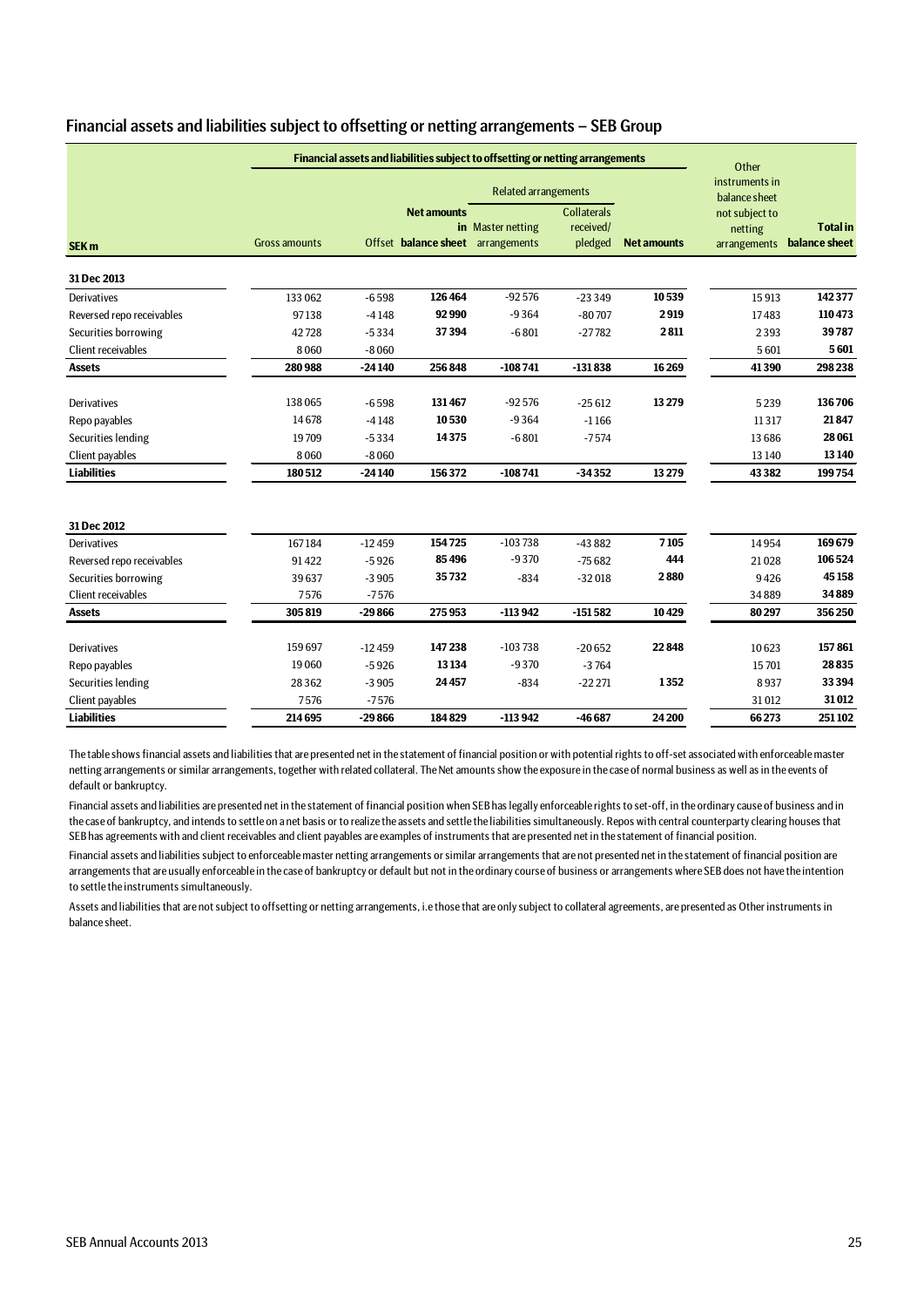### Reclassified portfolios – SEB Group

|                                            | Q4      | Q <sub>3</sub> |       | Q4      |        |         | Jan - Dec |        |
|--------------------------------------------|---------|----------------|-------|---------|--------|---------|-----------|--------|
| <b>SEK m</b>                               | 2013    | 2013           | %     | 2012    | %      | 2013    | 2012      | %      |
|                                            |         |                |       |         |        |         |           |        |
| <b>Reclassified</b>                        |         |                |       |         |        |         |           |        |
| Opening balance                            | 20585   | 23 148         | -11   | 30813   | -33    | 29342   | 42169     | -30    |
| Amortisations                              | $-2063$ | $-1120$        | 84    | $-828$  | 149    | $-6076$ | $-2862$   | 112    |
| Securities sold                            | $-127$  | $-1051$        | -88   | $-1611$ | $-92$  | -4993   | $-8656$   | $-42$  |
| Accrued coupon                             | $-38$   | 7              |       | $-32$   | 19     | - 8     | 9         | $-189$ |
| Exchange rate differences                  | 488     | $-399$         |       | 1000    | -51    | 580     | $-1318$   | -144   |
| <b>Closing balance*</b>                    | 18845   | 20585          | -8    | 29342   | -36    | 18845   | 29342     | -36    |
| * Market value                             | 18668   | 20189          | -8    | 28423   | -34    | 18668   | 28423     | -34    |
|                                            |         |                |       |         |        |         |           |        |
| Fair value impact - if not reclassified    |         |                |       |         |        |         |           |        |
| In Other Comprehensive Income (AFS origin) | 163     | $-15$          |       | 242     | -33    | 535     | 1 1 1 7   | -52    |
| In Income Statement (HFT origin)           | $-20$   | 2              |       | 98      | $-120$ | 10      | 217       | -95    |
| Total                                      | 143     | $-13$          |       | 340     | $-58$  | 545     | 1334      | -59    |
|                                            |         |                |       |         |        |         |           |        |
| <b>Effect in Income Statements**</b>       |         |                |       |         |        |         |           |        |
| Net interest income                        | 62      | 80             | $-23$ | 103     | -40    | 305     | 602       | -49    |
| Net financial income                       | 236     | $-286$         |       | 697     | -66    | 274     | - 639     | $-143$ |
| Other income                               | - 8     | - 18           | -56   | - 1     |        | - 34    | $-391$    | -91    |
| Total                                      | 290     | - 224          |       | 799     | -64    | 545     | - 428     |        |

\*\* The effect in the Income Statement is the profit or loss transactions from the reclassified portfolio reported gross. Net interest income is the interest income from the portfolio without taking into account the funding costs. Net financial income is the foreign currency effect related to the reclassified portfolio but does not include the off-setting foreign currency effects from financing activities. Other income is the realised gains or losses from sales in the portfolio.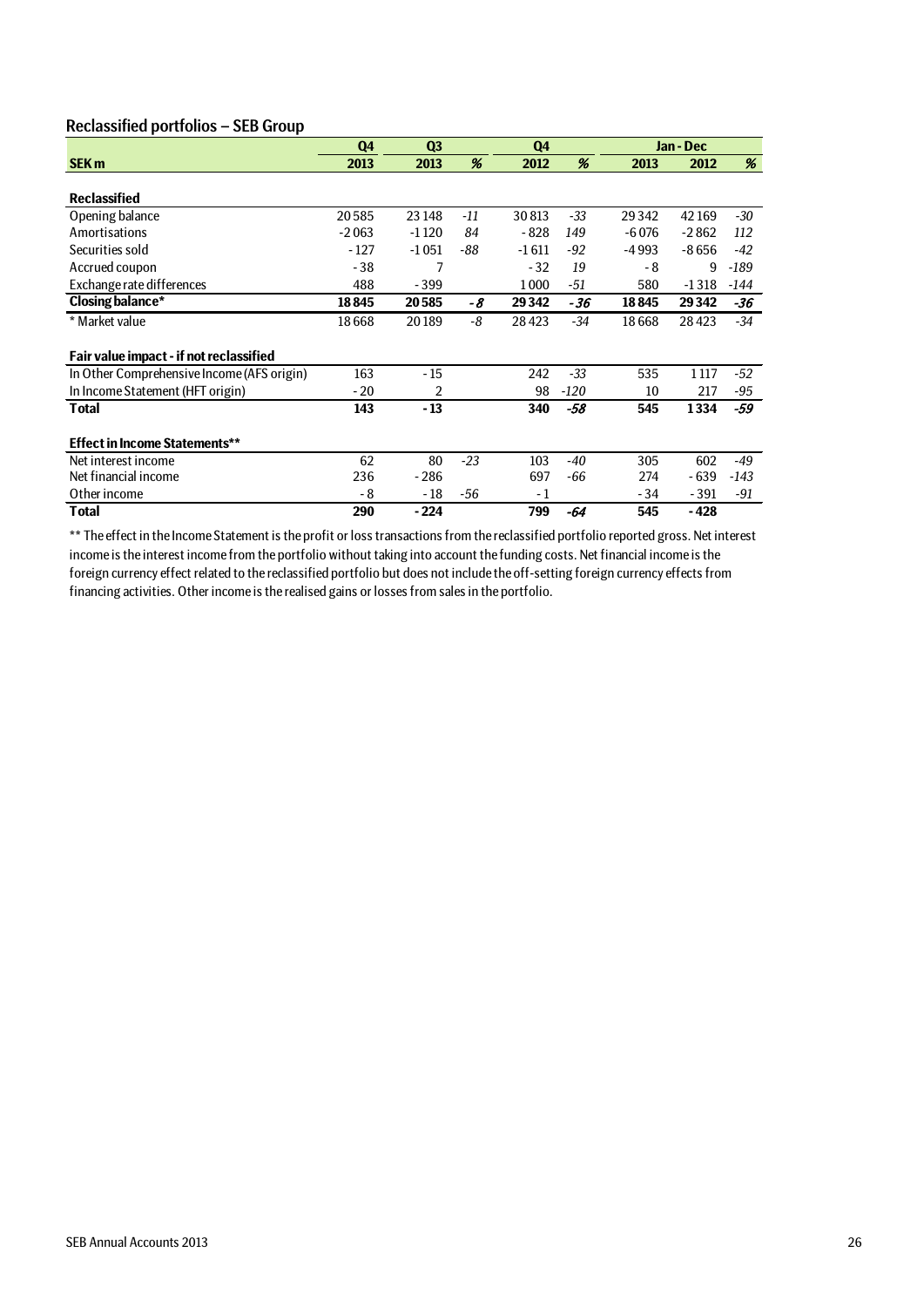## Non-performing loans – SEB Group

|                                                                                                        | 31 Dec   | <b>31 Dec</b> |
|--------------------------------------------------------------------------------------------------------|----------|---------------|
| <b>SEK m</b>                                                                                           | 2013     | 2012          |
|                                                                                                        |          |               |
| Individually assessed impaired loans                                                                   |          |               |
| Impaired loans, past due > 60 days                                                                     | 4609     | 7234          |
| Impaired loans, performing or past due < 60 days                                                       | 322      | 767           |
| <b>Total individually assessed impaired loans</b>                                                      | 4931     | 8001          |
| Specific reserves                                                                                      | $-2521$  | $-4165$       |
| for impaired loans, past due > 60 days                                                                 | $-2.352$ | $-3783$       |
| for impaired loans, performing or past due < 60 days                                                   | - 169    | $-382$        |
| Collective reserves                                                                                    | $-1762$  | $-1790$       |
| <b>Impaired loans net</b>                                                                              | 648      | 2046          |
| Specific reserve ratio for individually assessed impaired loans                                        | 51.1%    | 52.1%         |
| Total reserve ratio for individually assessed impaired loans                                           | 86.9%    | 74.4%         |
|                                                                                                        |          |               |
| Net level of impaired loans                                                                            | 0.17%    | 0.28%         |
| Gross level of impaired loans                                                                          | 0.35%    | 0.58%         |
| <b>Portfolio assessed loans</b>                                                                        |          |               |
| Portfolio assessed loans past due > 60 days                                                            | 4146     | 5389          |
| <b>Restructured loans</b>                                                                              | 381      | 450           |
| Collective reserves for portfolio assessed loans                                                       | $-2252$  | - 2914        |
| Reserve ratio for portfolio assessed loans                                                             | 49.7%    | 49.9%         |
| <b>Reserves</b>                                                                                        |          |               |
| Specific reserves                                                                                      | $-2521$  | - 4165        |
| Collective reserves                                                                                    | $-4014$  | $-4704$       |
| Reserves for off-balance sheet items                                                                   | $-275$   | $-299$        |
| <b>Total reserves</b>                                                                                  | $-6810$  | $-9168$       |
| <b>Non-performing loans</b>                                                                            |          |               |
| Non-performing loans*                                                                                  | 9458     | 13 840        |
| NPL coverage ratio                                                                                     | 72.0%    | 66.2%         |
| NPL% of lending                                                                                        | 0.67%    | 1.01%         |
| * Impaired loans + portfolio assessed loans past due > 60 days + restructured portfolio assessed loans |          |               |

### Seized assets – SEB Group

|                                    | <b>31 Dec</b> | 31 Dec  |
|------------------------------------|---------------|---------|
| <b>SEK m</b>                       | 2013          | 2012    |
| Properties, vehicles and equipment | 2895          | 2 2 5 1 |
| <b>Shares</b>                      | 45            | 49      |
| <b>Total seized assets</b>         | 2940          | 2300    |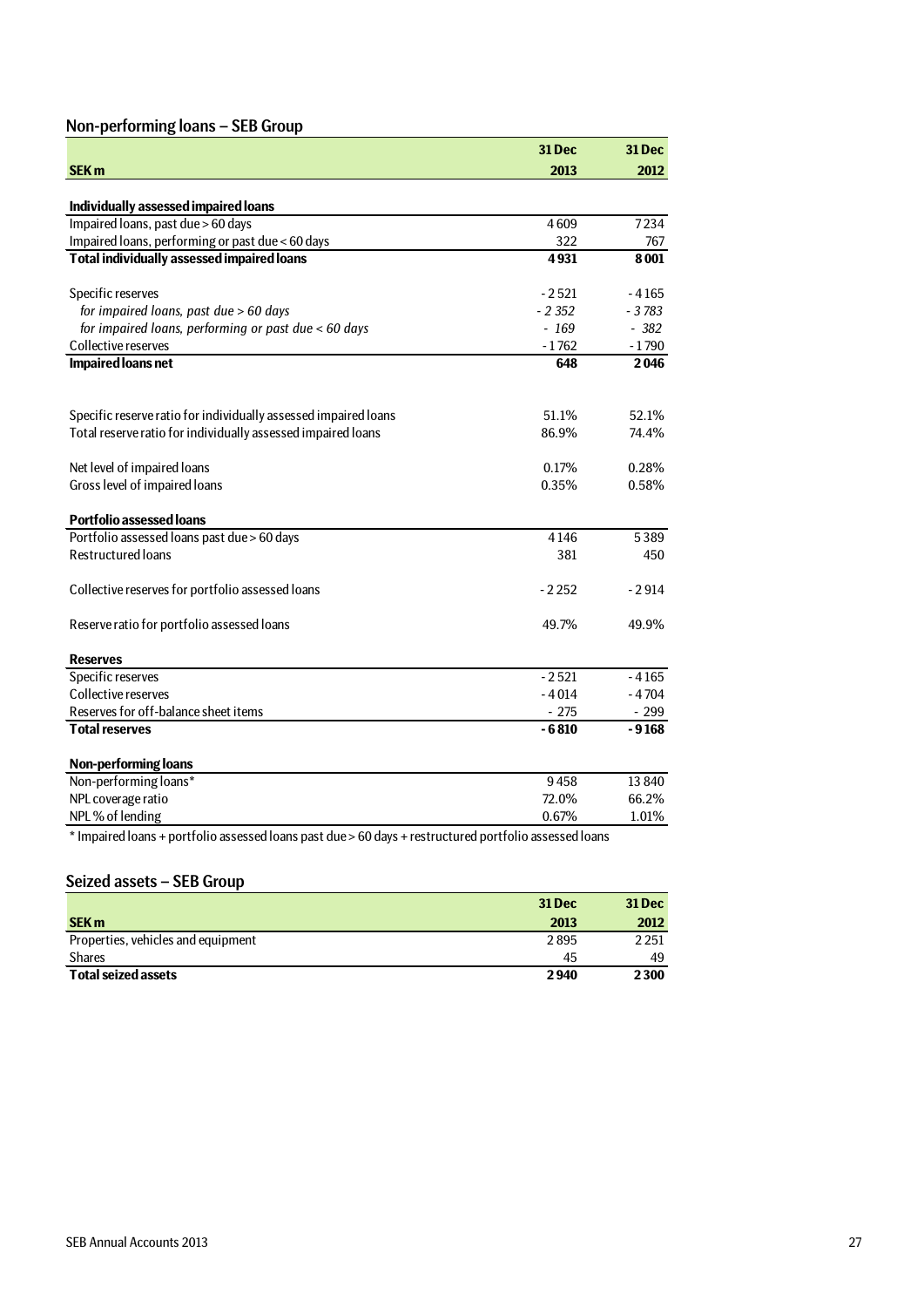## Discontinued operations – SEB Group

## Income statement

|                                         | Q <sub>4</sub> | Q <sub>3</sub> |       | Q <sub>4</sub> |       |        | Jan - Dec |     |
|-----------------------------------------|----------------|----------------|-------|----------------|-------|--------|-----------|-----|
| <b>SEK m</b>                            | 2013           | 2013           | %     | 2012           | %     | 2013   | 2012      | %   |
| Total operating income                  |                | 3              | $-33$ | 78             | $-97$ | 42     | 305       | -86 |
| Total operating expenses                | $-41$          | - 14           | 193   | - 89           | -54   | $-118$ | - 645     | -82 |
| <b>Profit before credit losses</b>      | - 39           | - 11           | 0     | - 11           | 0     | - 76   | $-340$    | -78 |
|                                         |                |                |       |                |       |        |           |     |
| Net credit losses                       |                |                | 0     |                | 0     | $-20$  | $-181$    | -89 |
| <b>Operating profit</b>                 | - 39           | - 11           | 0     | - 11           | 0     | - 96   | - 521     | -82 |
|                                         |                |                |       |                |       |        |           |     |
| Income tax expense                      | 45             | 11             | 0     | 10             | 0     | 85     | 33        | 158 |
| Net profit from discontinued operations | 6              | $\bf{0}$       | 0     | - 1            | 0     | - 11   | - 488     | -98 |

### Assets and liabilities held for sale

|                                        | 31 Dec | 31 Dec |
|----------------------------------------|--------|--------|
| <b>SEK m</b>                           | 2013   | 2012   |
| Loans to the public                    |        |        |
| Other assets                           |        |        |
| <b>Total assets held for sale</b>      | 0      | 0      |
|                                        |        |        |
| Deposits from credit institutions      |        |        |
| Deposits and borrowing from the public |        |        |
| Other liabilities                      |        |        |
| <b>Total liabilities held for sale</b> | 0      | 0      |

## Cash flow statement

|                                           | Q4     |      | Q <sub>3</sub><br>Q4 |      |   | Jan - Dec |      |       |
|-------------------------------------------|--------|------|----------------------|------|---|-----------|------|-------|
| <b>SEK m</b>                              | 2013   | 2013 | %                    | 2012 | % | 2013      | 2012 | %     |
| Cash flow from operating activities       | $-139$ | - 61 | - 128                | 52   |   | $-268$    | 65   |       |
| Cash flow from investment activities      |        |      |                      |      |   |           | 38   | -100  |
| Cash flow from financing activities       | 139    | 61   | 128                  | - 53 |   | 268       | 87   |       |
| Net increase in cash and cash equivalents |        |      |                      |      |   |           |      |       |
| from discontinued operations              |        | 0    |                      | - 1  |   | 0         | 190  | - 100 |

Discontinued operations includes the work to finalise the operational separation of the divested retail operations in Germany and Ukraine.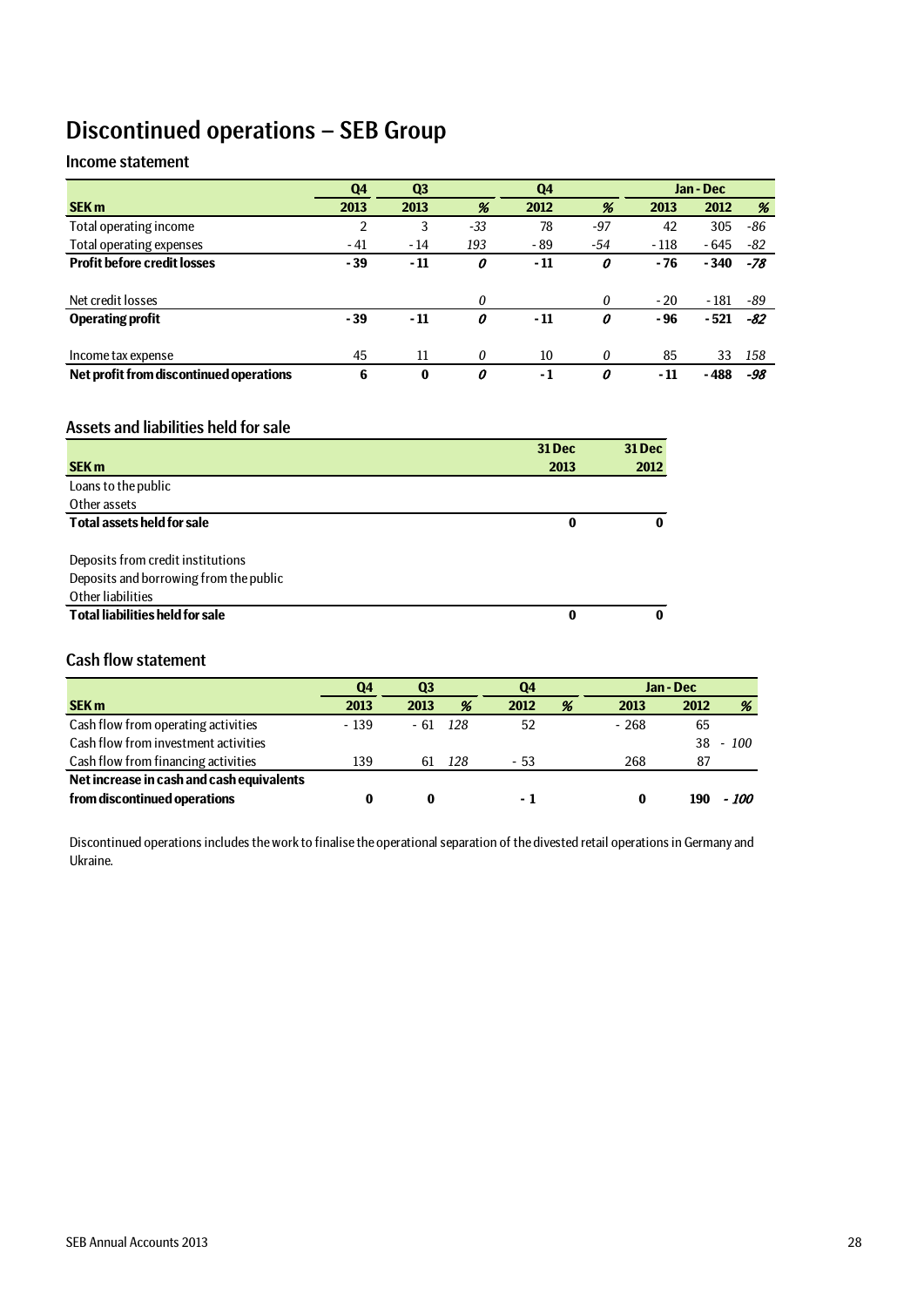## SEB financial group of undertakings

### Capital base of the SEB financial group of undertakings (Basel II)

|                                                                 | 31 Dec      | 31 Dec       |
|-----------------------------------------------------------------|-------------|--------------|
| <b>SEK m</b>                                                    | 2013        | 2012         |
| Total equity according to balance sheet                         | 122 814     | 109 513      |
| Dividend (excl repurchased shares)                              | $-8719$     | $-6028$      |
| Investments outside the financial group of undertakings         | $-67$       | $-64$        |
| Other deductions outside the financial group of undertakings    | $-2710$     | $-4451$      |
| = Total equity in the capital adequacy                          | 111 318     | 98 970       |
| Adjustment for hedge contracts                                  | $-40$       | $-473$       |
| Net provisioning amount for IRB-reported credit exposures       | $-345$      | $\mathbf{0}$ |
| Unrealised value changes on available-for-sale financial assets | $-1734$     | $-597$       |
| Exposures where RWA is not calculated                           | $-647$      | $-802$       |
| Goodwill                                                        | $-4085$     | $-4147$      |
| Other intangible assets                                         | $-2443$     | $-2559$      |
| Deferred tax assets                                             | $-1576$     | $-2003$      |
| = Core Tier 1 capital                                           | 100 448     | 88 389       |
|                                                                 |             |              |
| Tier 1 capital contribution (non-innovative)                    | 4448        | 4 3 0 0      |
| Tier 1 capital contribution (innovative)                        | 9 8 0 1     | 9704         |
| Investments in insurance companies                              | $-6538$     |              |
| = Tier 1 capital                                                | 108 159     | 102 393      |
| Dated subordinated debt                                         | 6739        | 6 5 15       |
| Deduction for remaining maturity                                | $-54$       | $-39$        |
| Perpetual subordinated debt                                     | 613         | 1890         |
| Net provisioning amount for IRB-reported credit exposures       | $-345$      | 485          |
| Unrealised gains on available-for-sale financial assets         | 1515        | 990          |
| Exposures where RWA is not calculated                           | $-647$      | $-802$       |
| Investments outside the financial group of undertakings         | $-67$       | $-64$        |
| Investments in insurance companies                              | $-6538$     |              |
| = Tier 2 capital                                                | 1216        | 8975         |
| Investments in insurance companies                              | $\mathbf 0$ | $-10501$     |
| Pension assets in excess of related liabilities                 | $-2298$     | $\bf{0}$     |
| = Capital base                                                  | 107 077     | 100 867      |

The deduction for investments in insurance companies, which was earlier made from the total capital base, was changed in 2013 so that half is deducted from Tier 1 capital and the remaining half from Tier 2 capital.

The valuation of the Swedish defined pension plan resulted in an equity increase, which strengthened the core Tier 1 and Tier 1 capital ratios. The total capital ratio was not affected since the pension surplus, less tax and the amount of pension assets that are unrestricted for Bank use, is deducted from the total capital base. Under the Basel III framework, this surplus is deducted from the Common Equity Tier 1 capital.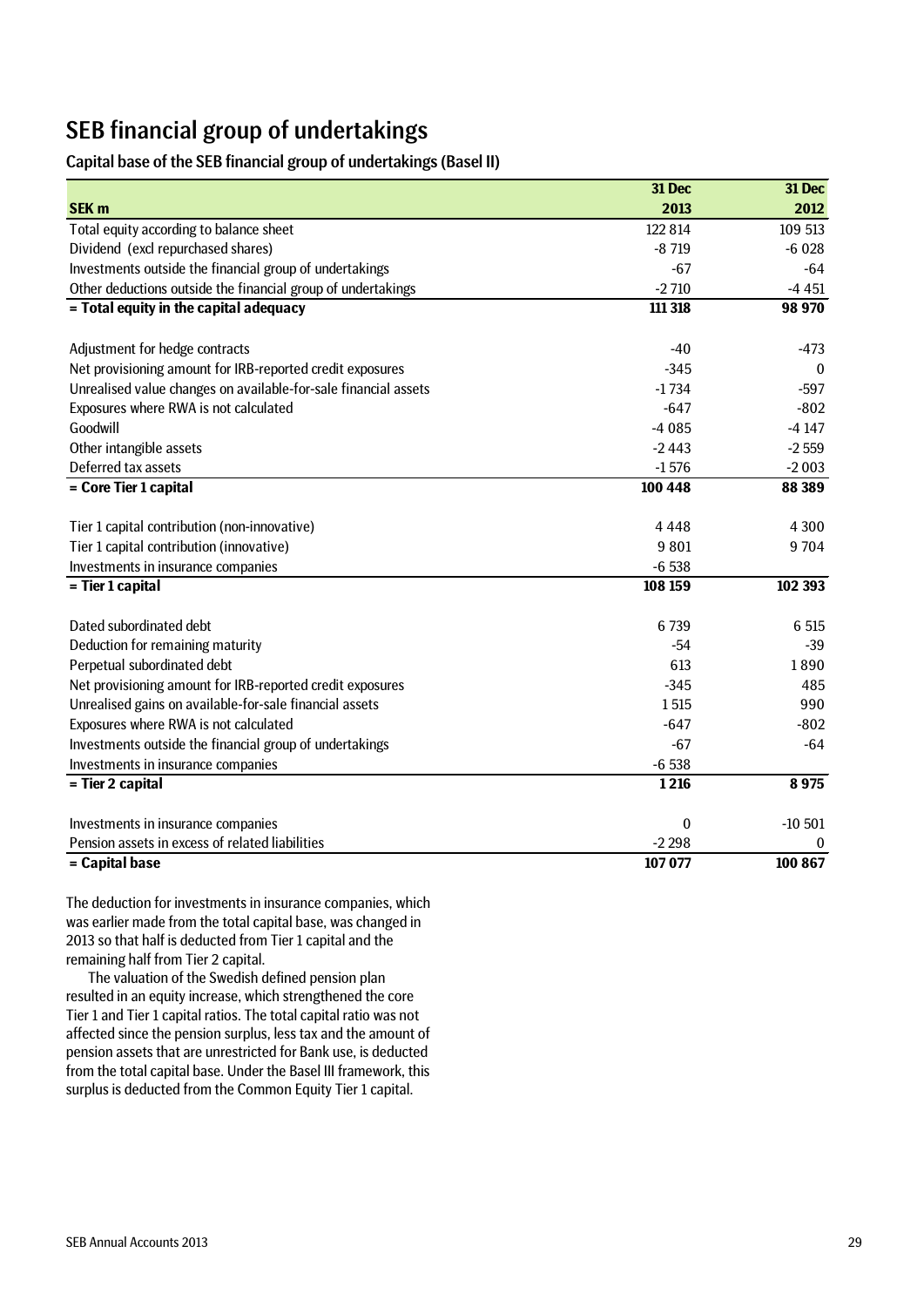### Risk-weighted assets for the SEB financial group of undertakings

| <b>Risk-weighted assets</b>                     | 31 Dec   | 31 Dec  |
|-------------------------------------------------|----------|---------|
| <b>SEK m</b>                                    | 2013     | 2012    |
|                                                 |          |         |
| Credit risk IRB approach                        |          |         |
| Institutions                                    | 22 4 5 4 | 23879   |
| Corporates                                      | 328 739  | 326 666 |
| Securitisation positions                        | 4 8 2 7  | 5 1 7 7 |
| Retail mortgages                                | 41433    | 42896   |
| Other retail exposures                          | 10 6 19  | 9 3 6 5 |
| Other exposure classes                          | 1418     | 1461    |
| Total credit risk IRB approach                  | 409 490  | 409 444 |
| <b>Further risk-weighted assets</b>             |          |         |
| Credit risk, Standardised approach              | 59 167   | 68 125  |
| Operational risk, Advanced Measurement approach | 38 313   | 40 219  |
| Foreign exchange rate risk                      | 6485     | 14 042  |
| Trading book risks                              | 50 104   | 54 009  |
| <b>Total risk-weighted assets</b>               | 563559   | 585 839 |
| <b>Summary</b>                                  |          |         |
| Credit risk                                     | 468 657  | 477 569 |
| Operational risk                                | 38 313   | 40 219  |
| Market risk                                     | 56 589   | 68 051  |
| <b>Total</b>                                    | 563559   | 585 839 |
| <b>Adjustment for flooring rules</b>            |          |         |
| Addition according to transitional flooring     | 353 481  | 293 398 |
| <b>Total reported</b>                           | 917040   | 879 237 |

### RWA developmen**t**

The Swedish Financial Supervisory Authority announced that the so-called transitional floor will continue to apply also under the new capital regimes. It is calculated as 80 per cent of the capital requirement in accordance with Basel I regulation.

Un-floored Basel II RWA was 51 per cent lower than Basel I. SEB targets IRB reporting for all credit exposures except those to central governments, central banks and local governments and authorities and a small number of insignificant portfolios.

Overall Basel II RWA before the effect of transitional flooring decreased by 4 per cent, or SEK 22bn, since year-end 2012.

| <b>Risk-weighted assets</b>        | <b>SEK bn</b> |
|------------------------------------|---------------|
| Balance 31 December 2012           | 586           |
| Volumes changes                    | 15            |
| Currency effect                    | 4             |
| RWA processes / regulatory changes | -14           |
| Risk class migration               | -5            |
| Risk-weight changes                | -8            |
| Market risk changes                | $-11$         |
| Other                              | -3            |
| <b>Balance 31 December 2013</b>    |               |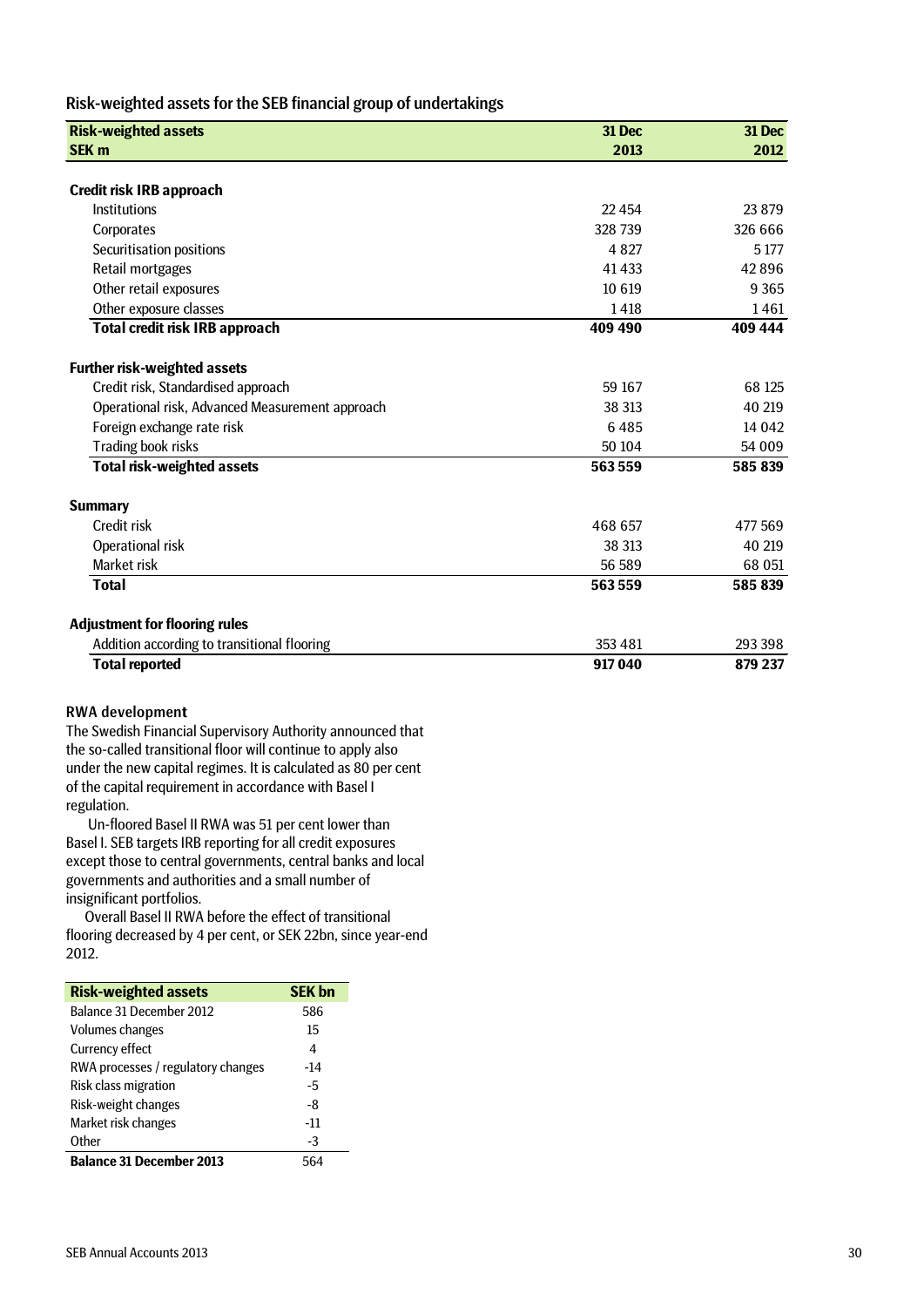### Average risk-weight

The following table summarises average risk weights (Risk-Weighted Assets, RWA, divided by Exposure At Default, EAD) for exposures where RWA is calculated following the internal ratings based (IRB) approach. Repos and securities

lending transactions are excluded from the analysis since they carry low risk-weight and can vary considerably in volume, thus making numbers less comparable.

| <b>IRB reported credit exposures (less repos and securities lending)</b> | <b>31 Dec</b> | <b>31 Dec</b> |
|--------------------------------------------------------------------------|---------------|---------------|
| <b>Average risk-weight</b>                                               | 2013          | 2012          |
|                                                                          |               |               |
| <b>Institutions</b>                                                      | 18.1%         | 15.9%         |
| Corporates                                                               | 38.3%         | 40.8%         |
| Securitisation positions                                                 | 39.0%         | 34.7%         |
| Retail mortgages                                                         | 9.5%          | 10.4%         |
| Other retail exposures                                                   | 39.0%         | 37.4%         |

The increase in risk weight for institutions is due to a relative shift of exposures towards lower risk classes. The decrease in risk weight for corporates is due to process changes as regards treatment of maturity for overdrafts and update of collateral market values. The increase in risk weight for securitisation is due to higher amortization rates on the higher rated part of the portfolio. The decrease of risk weight for retail mortgages is due to positive effects from market values

of properties. Finally, the increase in risk weight for other retail exposure is due to a relative increase in unsecured lending.

On 21 May 2013 the Swedish Financial Supervisory Authority decided to implement a 15 per cent floor for Swedish mortgage risk weights on portfolio level. The risk weight floor will be handled under Pillar 2 and does not affect the risk weights under Pillar 1.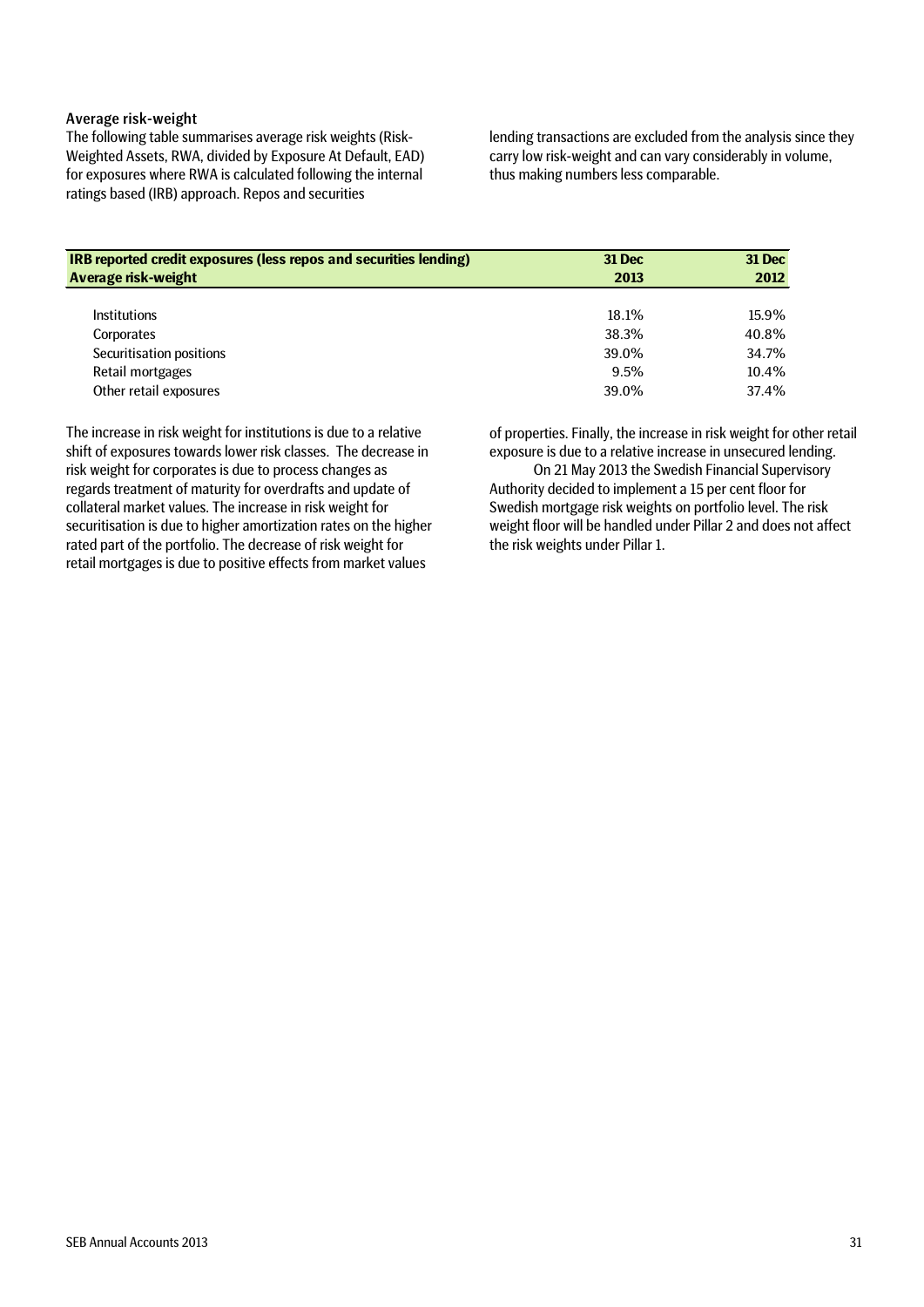## Capital adequacy analysis for the SEB financial group of undertakings

| <b>Capital adequacy</b>                                       | 31 Dec      | 31 Dec  |
|---------------------------------------------------------------|-------------|---------|
| <b>SEK m</b>                                                  | 2013        | 2012    |
|                                                               |             |         |
| <b>Capital resources</b>                                      |             |         |
| Core Tier 1 capital                                           | 100 448     | 88 389  |
| Tier 1 capital                                                | 108 159     | 102 393 |
| Capital base                                                  | 107 077     | 100 867 |
| <b>Capital adequacy without transitional floor (Basel II)</b> |             |         |
| Risk-weighted assets                                          | 563 559     | 585839  |
| Expressed as capital requirement                              | 45085       | 46 867  |
| Core Tier 1 capital ratio                                     | 17.8%       | 15.1%   |
| Tier 1 capital ratio                                          | 19.2%       | 17.5%   |
| Total capital ratio                                           | 19.0%       | 17.2%   |
| Capital base in relation to capital requirement               | 2.38        | 2.15    |
| Capital adequacy including transitional floor                 |             |         |
| <b>Transitional floor applied</b>                             | 80%         | 80%     |
| Risk-weighted assets                                          | 917040      | 879 237 |
| Expressed as capital requirement                              | 73 363      | 70 339  |
| Core Tier 1 capital ratio                                     | 11.0%       | 10.1%   |
| Tier 1 capital ratio                                          | 11.8%       | 11.6%   |
| Total capital ratio                                           | 11.7%       | 11.5%   |
| Capital base in relation to capital requirement               | 1.46        | 1.43    |
| Capital adequacy with risk-weighting according to Basel I     |             |         |
| Risk-weighted assets                                          | 1 1 57 0 95 | 1091468 |
| Expressed as capital requirement                              | 92568       | 87 317  |
| Core Tier 1 capital ratio                                     | 8.7%        | 8.1%    |
| Tier 1 capital ratio                                          | 9.3%        | 9.4%    |
| Total capital ratio                                           | 9.3%        | 9.2%    |
| Capital base in relation to capital requirement               | 1.16        | 1.16    |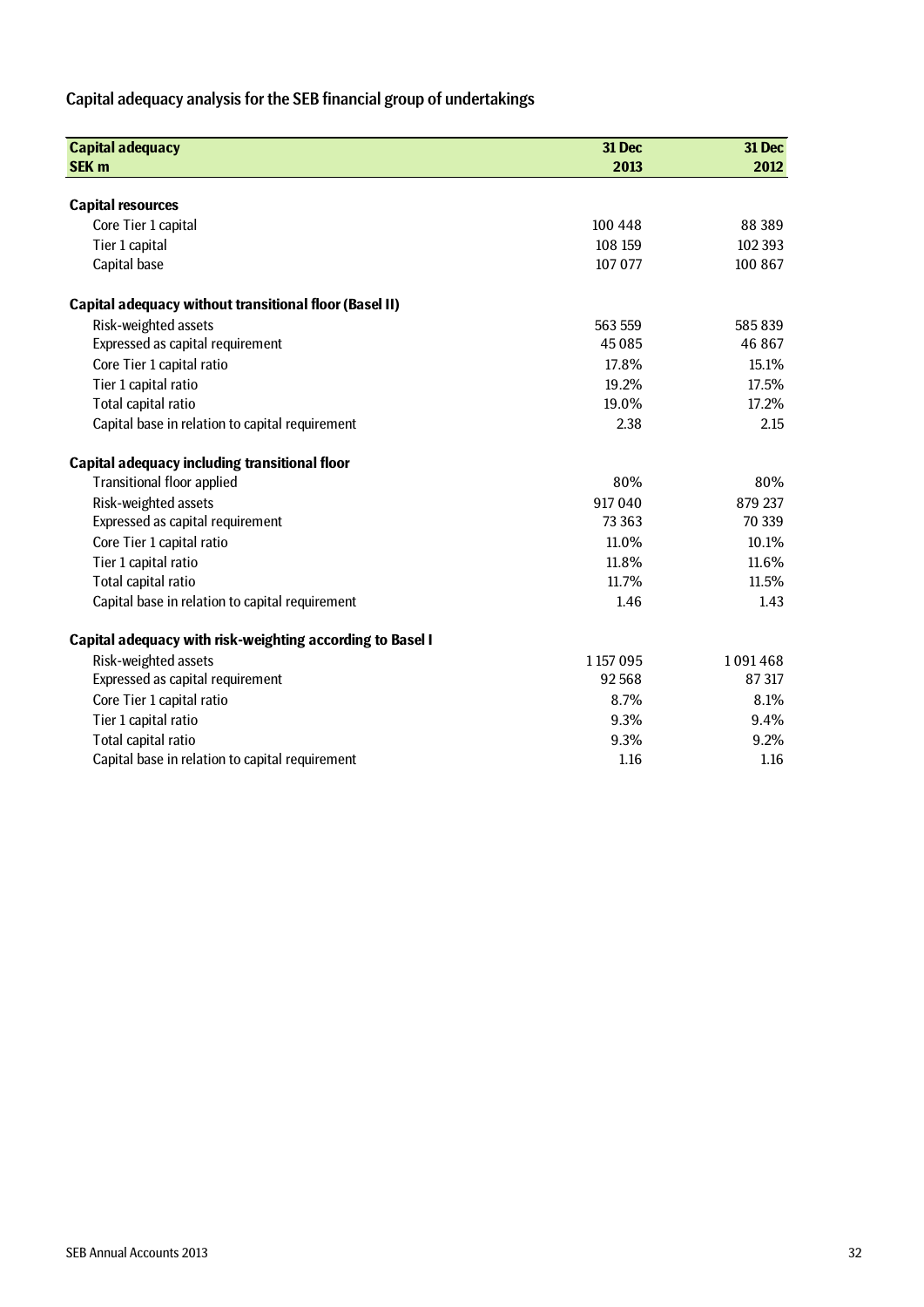### The Basel III framework

The Basel III framework, in the form of the CRD IV/CRR regulatory package, was adopted by the European Parliament in June 2013. The CRR part is a regulation and hence applicable law in all member states when adopted by the EU. The CRD IV part applies from 1 January 2014 and are now in the process of being transposed into Swedish legislation. Due to the Swedish legislative process the implementation of CRD IV is delayed and the expected implementation date is 1 July 2014.

CRD IV covers the implementation of buffer requirements, Pillar 2, etc. while CRR contains the minimum requirements and all technical calculation standards. The CRR rules establishes explicit minimum levels for Common Equity Tier 1 and Tier 1 capital and requires banks to hold more and higher

quality capital. RWA will mainly be affected by an additional so-called credit value adjustment requirement for OTCderivatives, new requirements for exposures on central counterparties, and an increase in risk weights for exposures on financial institutions.

The Swedish government has communicated stricter capital requirements than those stipulated under Basel III, a 12 per cent Common Equity Tier 1 requirement from 2015 (on a Basel III/CRD IV fully implemented basis). The current requirement is 10 per cent.

| <b>Capital adequacy</b>                         | 31 Dec  | 31 Dec |
|-------------------------------------------------|---------|--------|
| <b>SEK m</b>                                    | 2013    | 2012   |
| <b>Capital resources Basel III</b>              |         |        |
| Common Equity Tier 1 capital                    | 89826   | 82759  |
| Tier 1 capital                                  | 102462  | 96 853 |
| Capital base                                    | 108 260 | 105704 |
| <b>Capital adequacy according to Basel III</b>  |         |        |
| Risk-weighted assets                            | 598 324 | 631795 |
| Expressed as capital requirement                | 47866   | 50 544 |
| Common Equity Tier 1 capital ratio              | 15.0%   | 13.1%  |
| Tier 1 capital ratio                            | 17.1%   | 15.3%  |
| Total capital ratio                             | 18.1%   | 16.7%  |
| Capital base in relation to capital requirement | 2.26    | 2.09   |

The Basel III information is an estimate based on SEB's interpretation of future regulation.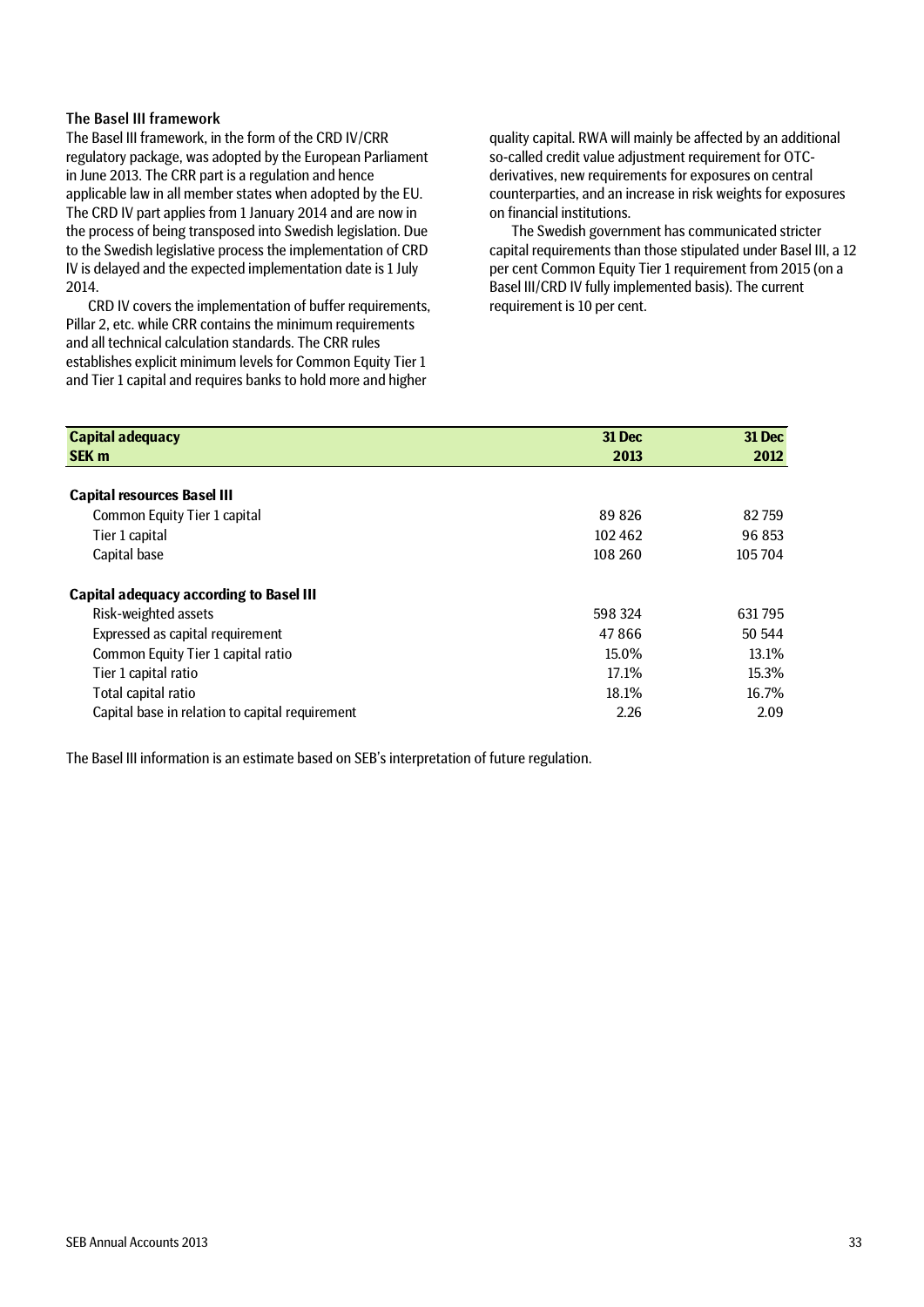## Skandinaviska Enskilda Banken AB (publ)

## Income statement – Skandinaviska Enskilda Banken AB (publ)

| In accordance with FSA regulations        | <b>Q4</b> | Q <sub>3</sub> |                | <b>Q4</b> |        |          | Jan - Dec |              |
|-------------------------------------------|-----------|----------------|----------------|-----------|--------|----------|-----------|--------------|
| <b>SEK m</b>                              | 2013      | 2013           | %              | 2012      | %      | 2013     | 2012      | %            |
| Interest income                           | 9 2 5 5   | 8738           | 6              | 9889      | $-6$   | 35 740   | 38 470    | $-7$         |
| Leasing income                            | 1 3 6 8   | 1 3 9 3        | $-2$           | 1424      | $-4$   | 5 5 6 7  | 5817      | $-4$         |
| Interest expense                          | $-5689$   | $-5374$        | 6              | $-6729$   | $-15$  | $-22435$ | $-26809$  | $-16$        |
| <b>Dividends</b>                          | 23        | 2875           | $-99$          | 25        | -8     | 4848     | 2 2 1 4   | 119          |
| Fee and commission income                 | 2 4 8 3   | 2609           | $-5$           | 2616      | $-5$   | 9815     | 8963      | 10           |
| Fee and commission expense                | $-341$    | $-418$         | $-18$          | $-456$    | $-25$  | $-1532$  | $-1523$   | $\mathbf{1}$ |
| Net financial income                      | 1048      | 687            | 53             | 949       | 10     | 3547     | 4 0 4 6   | $-12$        |
| Other income                              | 265       | 1 1 8 0        | $-78$          | $-288$    |        | 1990     | 159       |              |
| <b>Total operating income</b>             | 8412      | 11690          | $-28$          | 7430      | 13     | 37540    | 31337     | 20           |
|                                           |           |                |                |           |        |          |           |              |
| Administrative expenses                   | $-3613$   | $-3524$        | 3              | $-4568$   | $-21$  | $-14062$ | $-15077$  | $-7$         |
| Depreciation, amortisation and impairment |           |                |                |           |        |          |           |              |
| of tangible and intangible assets         | $-1254$   | $-1245$        | 1              | $-1734$   | $-28$  | $-5024$  | -5446     | -8           |
| <b>Total operating expenses</b>           | $-4867$   | $-4769$        | $\overline{2}$ | $-6302$   | $-23$  | $-19086$ | $-20523$  | $-7$         |
|                                           |           |                |                |           |        |          |           |              |
| <b>Profit before credit losses</b>        | 3545      | 6921           | $-49$          | 1128      |        | 18454    | 10814     | 71           |
|                                           |           |                |                |           |        |          |           |              |
| Net credit losses                         | $-115$    | - 84           | 37             | $-87$     | 32     | - 451    | $-385$    | 17           |
| Impairment of financial assets            | $-1678$   | $-11$          |                | $-20$     |        | $-1691$  | $-1114$   | 52           |
| <b>Operating profit</b>                   | 1752      | 6826           | $-74$          | 1021      | 72     | 16312    | 9315      | 75           |
|                                           |           |                |                |           |        |          |           |              |
| Appropriations                            | 2574      | 388            |                | $-4401$   |        | 3432     | $-3175$   |              |
| Income tax expense                        | $-707$    | $-832$         | -15            | 1037      | $-168$ | $-2778$  | $-1289$   | 116          |
| Other taxes                               | $-14$     |                |                | $-86$     | $-84$  | $-27$    | $-86$     | $-69$        |
| Net profit                                | 3605      | 6382           | -44            | $-2429$   |        | 16939    | 4765      |              |

## Statement of comprehensive income – Skandinaviska Enskilda Banken AB (publ)

|                                                                      | Q <sub>4</sub> | Q <sub>3</sub> |     | Q <sub>4</sub> |       |        | Jan - Dec |      |
|----------------------------------------------------------------------|----------------|----------------|-----|----------------|-------|--------|-----------|------|
| <b>SEK m</b>                                                         | 2013           | 2013           | %   | 2012           | %     | 2013   | 2012      | %    |
| Net profit                                                           | 3605           | 6382           | -44 | $-2429$        |       | 16939  | 4765      |      |
|                                                                      |                |                |     |                |       |        |           |      |
| Items that may subsequently be reclassified to the income statement: |                |                |     |                |       |        |           |      |
| Available-for-sale financial assets                                  | 243            | 164            | 48  | 554            | -56   | 859    | 693       | 24   |
| Cash flow hedges                                                     | 350            | - 55           |     | 152            | 130   | $-903$ | 584       |      |
| Translation of foreign operations                                    | - 7            | $-25$          | -72 | - 31           | -77   | $-32$  | $-72$     | -56  |
| Other comprehensive income (net of tax)                              | 586            | 84             |     | 675            | $-13$ | - 76   | 1205      | -106 |
|                                                                      |                |                |     |                |       |        |           |      |
| Total comprehensive income                                           | 4 1 9 1        | 6466           | -35 | $-1754$        |       | 16863  | 5970      | 182  |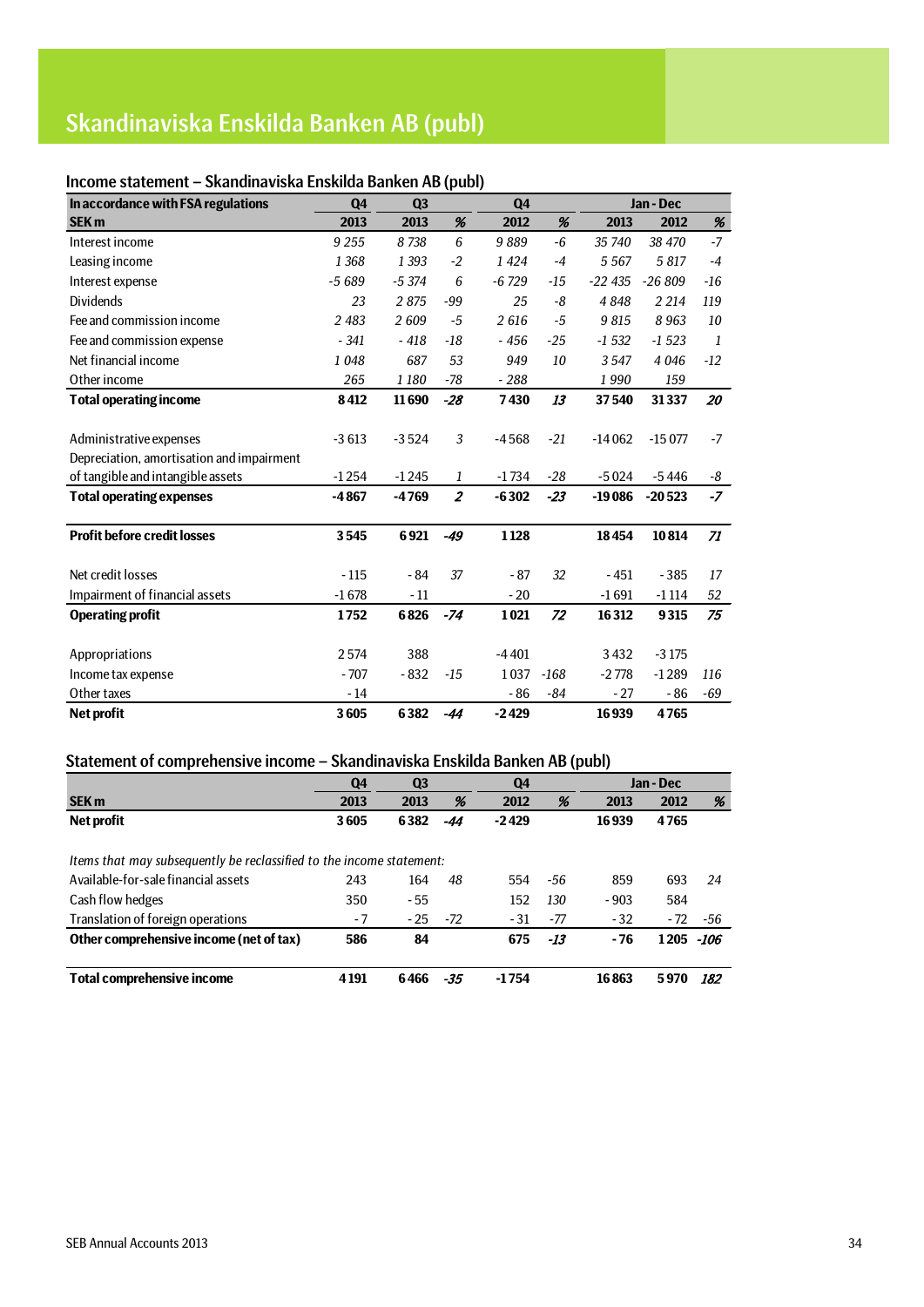| Balance sheet - Skandinaviska Enskilda Banken AB (publ) |  |
|---------------------------------------------------------|--|
|---------------------------------------------------------|--|

| <b>Condensed</b>                                             | 31 Dec  | <b>31 Dec</b> |
|--------------------------------------------------------------|---------|---------------|
| <b>SEK m</b>                                                 | 2013    | 2012          |
| Cash and cash balances with central banks                    | 135309  | 165994        |
| Loans to credit institutions                                 | 183312  | 200189        |
| Loans to the public                                          | 1013188 | 937734        |
| Financial assets at fair value                               | 433 431 | 426326        |
| Available-for-sale financial assets                          | 17485   | 17610         |
| Held-to-maturity investments                                 | 85      | 1636          |
| Investments in associates                                    | 1055    | 1044          |
| Shares in subsidiaries                                       | 52555   | 50671         |
| Tangible and intangible assets                               | 40 080  | 43 0 26       |
| Other assets                                                 | 27658   | 64823         |
| <b>Total assets</b>                                          | 1904158 | 1909053       |
|                                                              |         |               |
| Deposits from credit institutions                            | 210238  | 199711        |
| Deposits and borrowing from the public                       | 611234  | 637721        |
| Debt securities                                              | 704 088 | 641413        |
| Financial liabilities at fair value                          | 201705  | 232062        |
| Other liabilities                                            | 46 613  | 74097         |
| Provisions                                                   | 92      | 160           |
| Subordinated liabilities                                     | 22739   | 24 21 3       |
| Untaxed reserves                                             | 23694   | 26346         |
| Total equity                                                 | 83755   | 73 3 3 0      |
| Total liabilities, untaxed reserves and shareholders' equity | 1904158 | 1909053       |

## Pledged assets, contingent liabilities and commitments - Skandinaviska Enskilda Banken AB (publ)

|                                                                | <b>31 Dec</b> | <b>31 Dec</b> |
|----------------------------------------------------------------|---------------|---------------|
| <b>SEK m</b>                                                   | 2013          | 2012          |
| Collateral and comparable security pledged for own liabilities | 316525        | 294 990       |
| Other pledged assets and comparable collateral                 | 98927         | 119577        |
| Contingent liabilities                                         | 84 767        | 78565         |
| <b>Commitments</b>                                             | 335048        | 315157        |

## Capital adequacy

| <b>Capital adequacy</b>                         | 31 Dec  | 31 Dec  |
|-------------------------------------------------|---------|---------|
| <b>SEK m</b>                                    | 2013    | 2012    |
|                                                 |         |         |
| <b>Capital resources</b>                        |         |         |
| Core Tier 1 capital                             | 88 905  | 82812   |
| Tier 1 capital                                  | 103 154 | 96 815  |
| Capital base                                    | 109 005 | 104 252 |
| Capital adequacy including transitional floor   |         |         |
| <b>Transitional floor applied</b>               | 80%     | 80%     |
| Risk-weighted assets                            | 700 422 | 667910  |
| Expressed as capital requirement                | 56 034  | 53 433  |
| Core Tier 1 capital ratio                       | 12.7%   | 12.4%   |
| Tier 1 capital ratio                            | 14.7%   | 14.5%   |
| Total capital ratio                             | 15.6%   | 15.6%   |
| Capital base in relation to capital requirement | 1.95    | 1.95    |